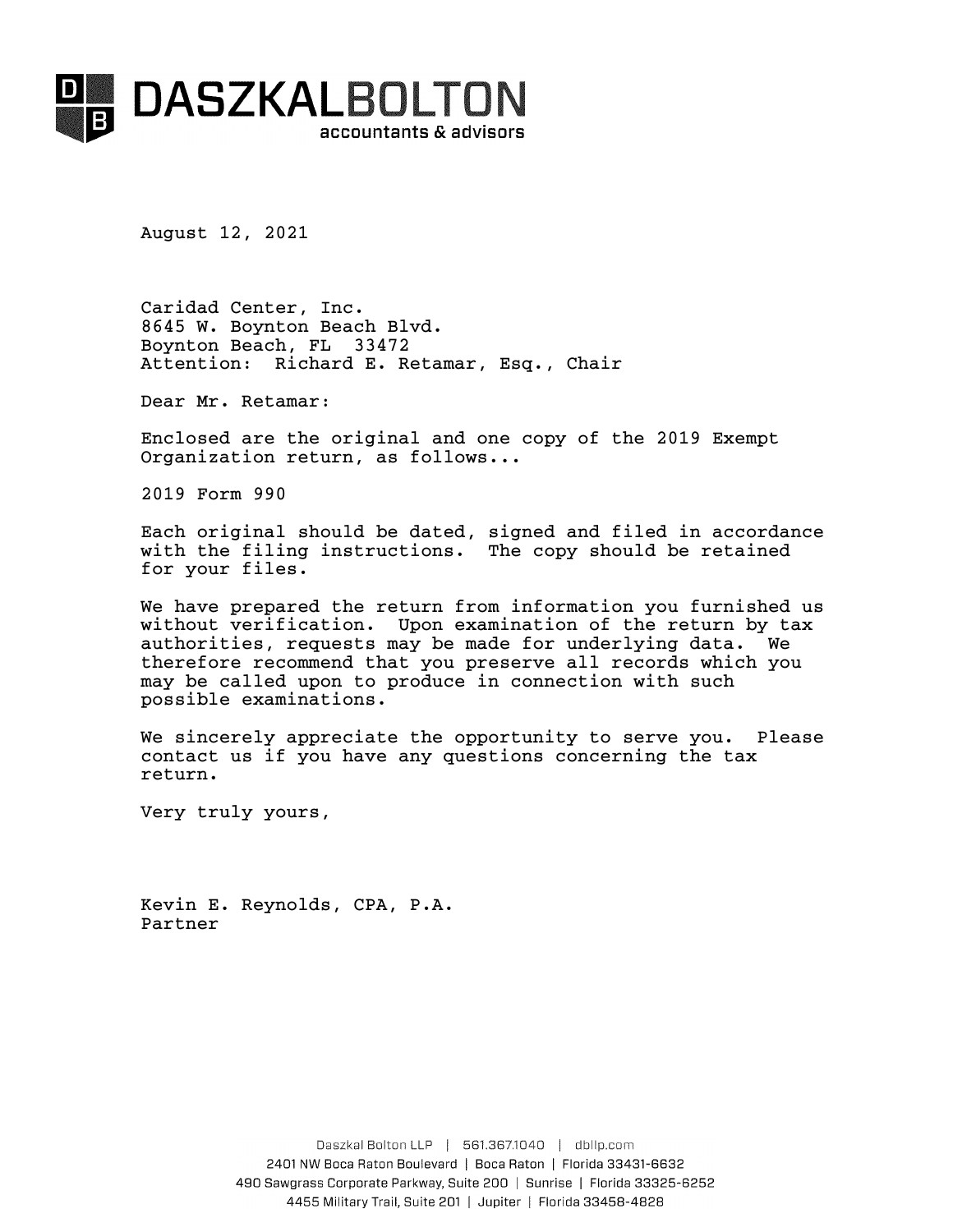# **TAX RETURN FILING INSTRUCTIONS**

## FORM 990

## **FOR THE YEAR ENDING**

September 30, 2020

| <b>Prepared for</b>                                |                                                                                                                                                                                                                                                                                                                                                    |
|----------------------------------------------------|----------------------------------------------------------------------------------------------------------------------------------------------------------------------------------------------------------------------------------------------------------------------------------------------------------------------------------------------------|
|                                                    | Caridad Center, Inc.<br>8645 W. Boynton Beach Blvd.<br>Boynton Beach, FL<br>33472                                                                                                                                                                                                                                                                  |
| <b>Prepared by</b>                                 | Daszkal Bolton LLP<br>2401 NW Boca Raton Blvd<br>Boca Raton, FL 33431-6639                                                                                                                                                                                                                                                                         |
| Amount due<br>or refund                            | Not applicable                                                                                                                                                                                                                                                                                                                                     |
| Make check<br>payable to                           | Not applicable                                                                                                                                                                                                                                                                                                                                     |
| Mail tax return<br>and check (if<br>applicable) to | Not applicable                                                                                                                                                                                                                                                                                                                                     |
| Return must be<br>mailed on<br>or before           | Not applicable                                                                                                                                                                                                                                                                                                                                     |
| <b>Special</b><br><b>Instructions</b>              | This return has been prepared for electronic filing. If you<br>wish to have it transmitted electronically to the IRS, please<br>sign, date, and return Form 8879-EO to our office. We will<br>then submit the electronic return to the IRS. Do not mail a<br>paper copy of the return to the IRS. Return Form 8879-EO to<br>us by August 16, 2021. |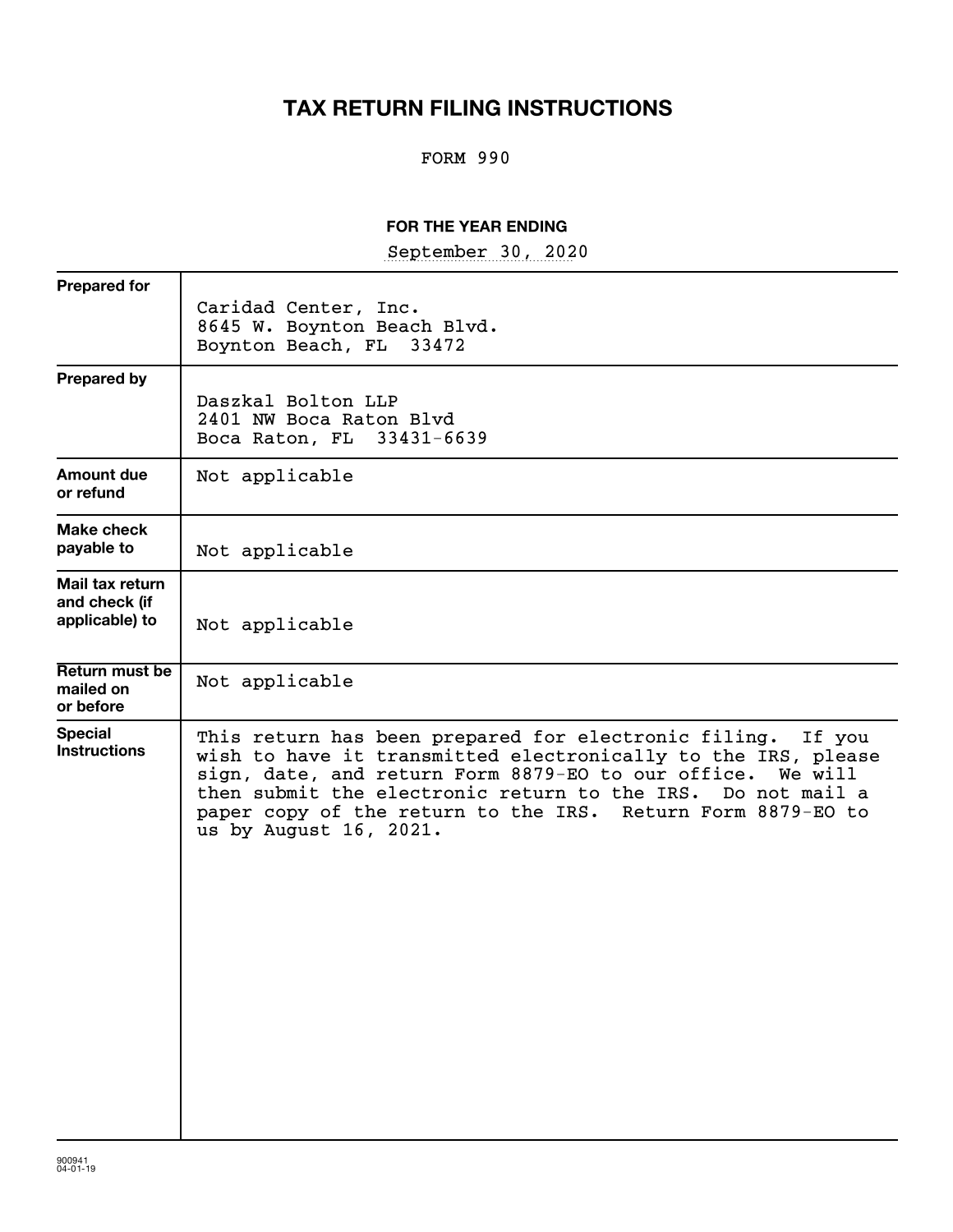| Form 8879-EO |  |
|--------------|--|
|              |  |

# **IRS e-file Signature Authorization**<br>**687 for an Exempt Organization**

OMB No. 1545-1878

Department of the Treasury Internal Revenue Service Name of exempt organization For calendar year 2019, or fiscal year beginning  $\overline{OCT}$  1 , 2019, and ending  $\overline{SEP}$  30 , 20 20 **| Do not send to the IRS. Keep for your records.** , 2019, and ending  $\,$   $\rm SEP$   $\,$   $\,30$ 

**| Go to www.irs.gov/Form8879EO for the latest information.**



**Employer identification number**

| $65 - 014942$ |  |  |  |  |
|---------------|--|--|--|--|
|---------------|--|--|--|--|

| CARIDAD<br>CENTER,        | INC. | ЧД<br>7 — 11<br>$\mathbf{H}$<br>92 ط |
|---------------------------|------|--------------------------------------|
| Name and title of officer |      |                                      |

RICHARD RETAMAR CHAIRMAN OF THE BOARD

**Part I** | Type of Return and Return Information (Whole Dollars Only)

on line 1a, 2a, 3a, 4a, or 5a, below, and the amount on that line for the return being filed with this form was blank, then leave line 1b, 2b, 3b, 4b, or 5b, whichever is applicable, blank (do not enter -0-). But, if you entered -0- on the return, then enter -0- on the applicable line below. **Do not** complete more Check the box for the return for which you are using this Form 8879-EO and enter the applicable amount, if any, from the return. If you check the box than one line in Part I.

| <b>1a</b> Form 990 check here $\triangleright \boxed{X}$<br><b>b</b> Total revenue, if any (Form 990, Part VIII, column (A), line 12) $\ldots$ 1b |     | 4,655,568. |
|---------------------------------------------------------------------------------------------------------------------------------------------------|-----|------------|
| 2a Form 990-EZ check here $\blacktriangleright$<br><b>b</b> Total revenue, if any (Form 990-EZ, line 9)                                           | 2b  |            |
| 3a Form 1120-POL check here $\blacktriangleright$ $\Box$<br><b>b</b> Total tax (Form 1120-POL, line 22)                                           | 3b  |            |
| 4a Form 990-PF check here $\blacktriangleright$<br><b>b</b> Tax based on investment income (Form 990-PF, Part VI, line 5) 4b                      |     |            |
| 5a Form 8868 check here $\blacktriangleright$                                                                                                     | .5b |            |
|                                                                                                                                                   |     |            |

#### **Part II Declaration and Signature Authorization of Officer**

(a) an acknowledgement of receipt or reason for rejection of the transmission, (b) the reason for any delay in processing the return or refund, and (c) Under penalties of perjury, I declare that I am an officer of the above organization and that I have examined a copy of the organization's 2019 electronic return and accompanying schedules and statements and to the best of my knowledge and belief, they are true, correct, and complete. I further declare that the amount in Part I above is the amount shown on the copy of the organization's electronic return. I consent to allow my intermediate service provider, transmitter, or electronic return originator (ERO) to send the organization's return to the IRS and to receive from the IRS the date of any refund. If applicable, I authorize the U.S. Treasury and its designated Financial Agent to initiate an electronic funds withdrawal (direct debit) entry to the financial institution account indicated in the tax preparation software for payment of the organization's federal taxes owed on this return, and the financial institution to debit the entry to this account. To revoke a payment, I must contact the U.S. Treasury Financial Agent at 1-888-353-4537 no later than 2 business days prior to the payment (settlement) date. I also authorize the financial institutions involved in the processing of the electronic payment of taxes to receive confidential information necessary to answer inquiries and resolve issues related to the payment. I have selected a personal identification number (PIN) as my signature for the organization's electronic return and, if applicable, the organization's consent to electronic funds withdrawal.

#### **Officer's PIN: check one box only**

| lauthorize DASZKAL BOLTON LLP<br>$\mathbf{X}$                                                                                                                                                                                                                                                                                                                                    | 12345<br>to enter my PIN                          |
|----------------------------------------------------------------------------------------------------------------------------------------------------------------------------------------------------------------------------------------------------------------------------------------------------------------------------------------------------------------------------------|---------------------------------------------------|
| <b>ERO</b> firm name                                                                                                                                                                                                                                                                                                                                                             | Enter five numbers, but<br>do not enter all zeros |
| as my signature on the organization's tax year 2019 electronically filed return. If I have indicated within this return that a copy of the return<br>is being filed with a state agency(ies) regulating charities as part of the IRS Fed/State program, I also authorize the aforementioned ERO to<br>enter my PIN on the return's disclosure consent screen.                    |                                                   |
| As an officer of the organization, I will enter my PIN as my signature on the organization's tax year 2019 electronically filed return. If I have<br>indicated within this return that a copy of the return is being filed with a state agency(ies) regulating charities as part of the IRS Fed/State<br>program, I will enter my PIN on the return's disclosure consent screen. |                                                   |
| Officer's signature $\blacktriangleright$<br>Date $\blacksquare$                                                                                                                                                                                                                                                                                                                 |                                                   |
| <b>Certification and Authentication</b><br>  Part III                                                                                                                                                                                                                                                                                                                            |                                                   |
| <b>ERO's EFIN/PIN.</b> Enter your six-digit electronic filing identification                                                                                                                                                                                                                                                                                                     |                                                   |
| 65416912345<br>number (EFIN) followed by your five-digit self-selected PIN.<br>Do not enter all zeros                                                                                                                                                                                                                                                                            |                                                   |
| I certify that the above numeric entry is my PIN, which is my signature on the 2019 electronically filed return for the organization indicated above. I                                                                                                                                                                                                                          |                                                   |
| confirm that I am submitting this return in accordance with the requirements of Pub. 4163, Modernized e-File (MeF) Information for Authorized IRS<br>e-file Providers for Business Returns.                                                                                                                                                                                      |                                                   |
| ERO's signature $\blacktriangleright$<br>Date $\blacktriangleright$                                                                                                                                                                                                                                                                                                              |                                                   |
| <b>ERO Must Retain This Form - See Instructions</b>                                                                                                                                                                                                                                                                                                                              |                                                   |
| Do Not Submit This Form to the IRS Unless Requested To Do So                                                                                                                                                                                                                                                                                                                     |                                                   |
| LHA For Paperwork Reduction Act Notice, see instructions.<br>923051 10-03-19                                                                                                                                                                                                                                                                                                     | Form 8879-EO (2019)                               |

09250812 131409 09669.0 2019.06010 CARIDAD CENTER, INC. 09669\_01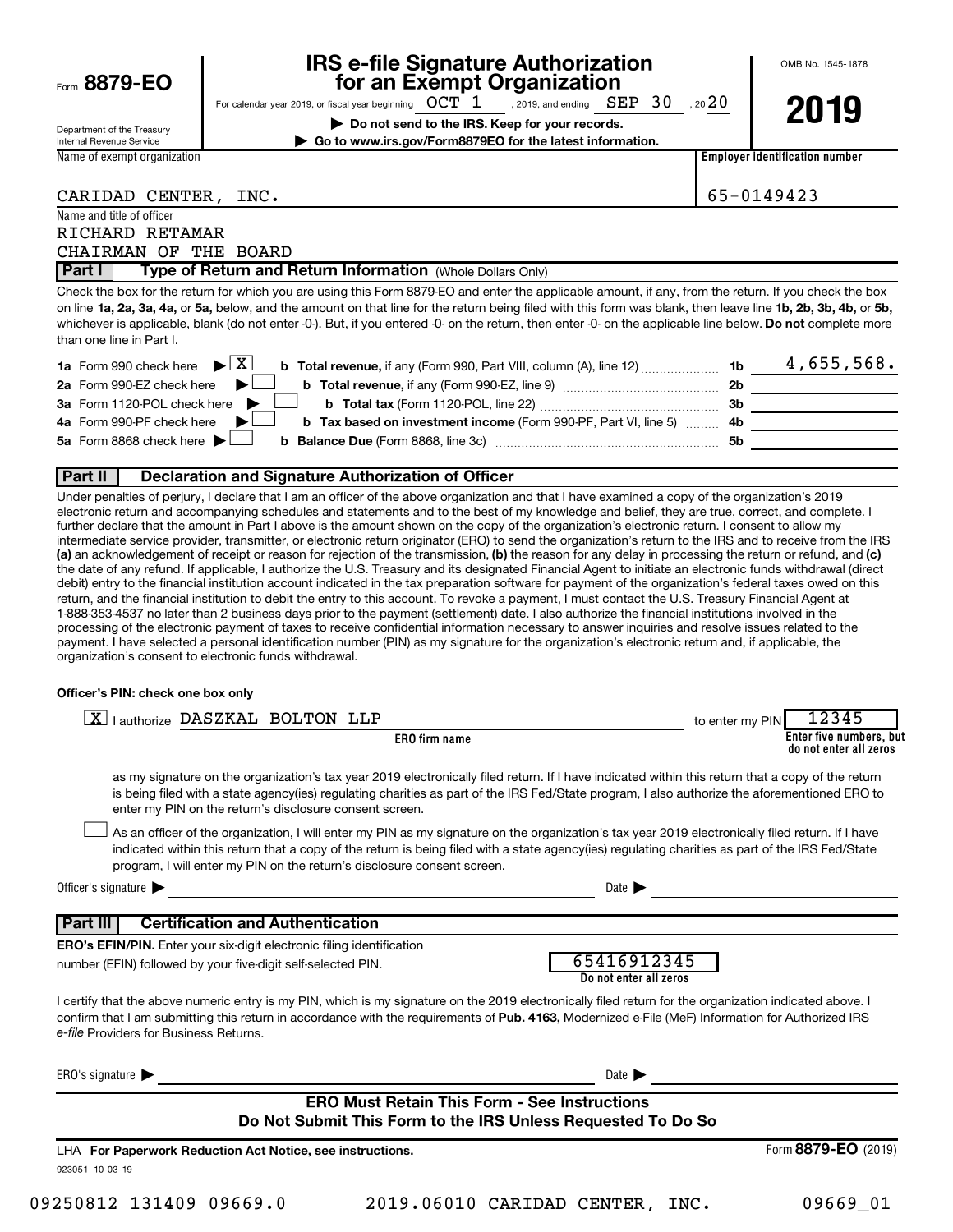|                                                                                                    |                            |                                                        | EXTENDED TO AUGUST 16, 2021                                                                                                                                                |                                                             |                                                                  |
|----------------------------------------------------------------------------------------------------|----------------------------|--------------------------------------------------------|----------------------------------------------------------------------------------------------------------------------------------------------------------------------------|-------------------------------------------------------------|------------------------------------------------------------------|
|                                                                                                    |                            |                                                        | <b>Return of Organization Exempt From Income Tax</b>                                                                                                                       |                                                             | OMB No. 1545-0047                                                |
| Form                                                                                               |                            |                                                        | Under section 501(c), 527, or 4947(a)(1) of the Internal Revenue Code (except private foundations)                                                                         |                                                             |                                                                  |
| (Rev. January 2020)<br>Do not enter social security numbers on this form as it may be made public. |                            |                                                        |                                                                                                                                                                            |                                                             |                                                                  |
|                                                                                                    |                            | Department of the Treasury<br>Internal Revenue Service | Go to www.irs.gov/Form990 for instructions and the latest information.                                                                                                     |                                                             | <b>Open to Public</b><br>Inspection                              |
|                                                                                                    |                            |                                                        | A For the 2019 calendar year, or tax year beginning $OCT$ 1, 2019                                                                                                          | and ending SEP 30, 2020                                     |                                                                  |
| в                                                                                                  | Check if<br>applicable:    |                                                        | <b>C</b> Name of organization                                                                                                                                              | D Employer identification number                            |                                                                  |
|                                                                                                    | Address<br>change          |                                                        | CARIDAD CENTER, INC.                                                                                                                                                       |                                                             |                                                                  |
|                                                                                                    | Name<br> change            |                                                        | CARIDAD CENTER<br>Doing business as                                                                                                                                        | 65-0149423                                                  |                                                                  |
|                                                                                                    | Ilnitial<br> return        |                                                        | Number and street (or P.O. box if mail is not delivered to street address)<br>Room/suite                                                                                   | E Telephone number                                          |                                                                  |
|                                                                                                    | Final                      |                                                        | 8645 W. BOYNTON BEACH BLVD.                                                                                                                                                | $561 - 737 - 6336$                                          |                                                                  |
|                                                                                                    | return/<br>termin-<br>ated |                                                        | City or town, state or province, country, and ZIP or foreign postal code                                                                                                   | G Gross receipts \$                                         | 5, 189, 166.                                                     |
|                                                                                                    | Amended<br>Ireturn         |                                                        | 33472<br>BOYNTON BEACH, FL                                                                                                                                                 | H(a) Is this a group return                                 |                                                                  |
|                                                                                                    | Applica-<br>tion           |                                                        | F Name and address of principal officer: RICHARD E. RETAMAR, ESQ.                                                                                                          | for subordinates?                                           | $ {\mathsf Y}{\mathsf e}{\mathsf s} \mid \overline{{\rm X}} $ No |
|                                                                                                    | pending                    |                                                        | 345 NE OLIVE WAY, BOCA RATON, FL<br>33432                                                                                                                                  | $H(b)$ Are all subordinates included? $\Box$ Yes            | l No                                                             |
|                                                                                                    |                            |                                                        | <b>I</b> Tax-exempt status: $X \ 501(c)(3)$<br>$501(c)$ (<br>$\mathcal{I}$ (insert no.)<br>$4947(a)(1)$ or                                                                 | 527<br>If "No," attach a list. (see instructions)           |                                                                  |
|                                                                                                    |                            |                                                        | J Website: WWW.CARIDAD.ORG                                                                                                                                                 | $H(c)$ Group exemption number $\blacktriangleright$         |                                                                  |
|                                                                                                    |                            |                                                        | <b>K</b> Form of organization: $\boxed{\mathbf{X}}$ Corporation<br>Other $\blacktriangleright$<br>Trust<br>Association                                                     | L Year of formation: $1989$ M State of legal domicile: $FL$ |                                                                  |
|                                                                                                    | Part I                     | <b>Summary</b>                                         |                                                                                                                                                                            |                                                             |                                                                  |
|                                                                                                    | 1                          |                                                        | Briefly describe the organization's mission or most significant activities: TO UPGRADE THE HEALTH, EDUCATION                                                               |                                                             |                                                                  |
| Governance                                                                                         |                            |                                                        | AND LIVING STANDARDS OF UNDERSERVED CHILDREN AND FAMILIES IN PBC.                                                                                                          |                                                             |                                                                  |
|                                                                                                    | 2                          |                                                        | Check this box $\blacktriangleright$ $\Box$ if the organization discontinued its operations or disposed of more than 25% of its net assets.                                |                                                             |                                                                  |
|                                                                                                    | з                          |                                                        | Number of voting members of the governing body (Part VI, line 1a)                                                                                                          |                                                             | 13                                                               |
|                                                                                                    | 4                          |                                                        |                                                                                                                                                                            | $\overline{\mathbf{4}}$                                     | $\overline{13}$                                                  |
|                                                                                                    | 5                          |                                                        |                                                                                                                                                                            | 5                                                           | 48                                                               |
| <b>Activities &amp;</b>                                                                            | 6                          |                                                        |                                                                                                                                                                            | 6                                                           | 496                                                              |
|                                                                                                    |                            |                                                        |                                                                                                                                                                            | 7a                                                          | $\overline{0}$ .                                                 |
|                                                                                                    |                            |                                                        |                                                                                                                                                                            | 7b                                                          | $\overline{0}$ .                                                 |
|                                                                                                    |                            |                                                        |                                                                                                                                                                            | <b>Prior Year</b>                                           | <b>Current Year</b>                                              |
|                                                                                                    | 8                          |                                                        | Contributions and grants (Part VIII, line 1h)                                                                                                                              | 3,805,416.                                                  | 4,405,263.                                                       |
| Revenue                                                                                            | 9                          |                                                        | Program service revenue (Part VIII, line 2g)                                                                                                                               | 123,670.                                                    | 0.                                                               |
|                                                                                                    | 10                         |                                                        |                                                                                                                                                                            | 97,903.                                                     | $227,166$ .                                                      |
|                                                                                                    | 11                         |                                                        | Other revenue (Part VIII, column (A), lines 5, 6d, 8c, 9c, 10c, and 11e)                                                                                                   | 3,161.                                                      | 23, 139.                                                         |
|                                                                                                    | 12                         |                                                        | Total revenue - add lines 8 through 11 (must equal Part VIII, column (A), line 12)                                                                                         | 4,030,150.                                                  | 4,655,568.                                                       |
|                                                                                                    | 13                         |                                                        | Grants and similar amounts paid (Part IX, column (A), lines 1-3)                                                                                                           | 60, 387.                                                    | 44,214.                                                          |
|                                                                                                    | 14                         |                                                        | Benefits paid to or for members (Part IX, column (A), line 4)                                                                                                              | 0.                                                          | 0.                                                               |
|                                                                                                    |                            |                                                        | Salaries, other compensation, employee benefits (Part IX, column (A), lines 5-10)                                                                                          | 2,301,791.                                                  | 2,588,212.                                                       |
| Expenses                                                                                           |                            |                                                        |                                                                                                                                                                            | 0.                                                          | 0.                                                               |
|                                                                                                    |                            |                                                        |                                                                                                                                                                            |                                                             |                                                                  |
|                                                                                                    |                            |                                                        |                                                                                                                                                                            | 1,708,939.                                                  | 1,789,402.                                                       |
|                                                                                                    | 18                         |                                                        | Total expenses. Add lines 13-17 (must equal Part IX, column (A), line 25)                                                                                                  | 4,071,117.                                                  | 4,421,828.                                                       |
|                                                                                                    | 19                         |                                                        |                                                                                                                                                                            | $-40,967$ .                                                 | 233,740.                                                         |
|                                                                                                    |                            |                                                        |                                                                                                                                                                            | <b>Beginning of Current Year</b>                            | <b>End of Year</b>                                               |
|                                                                                                    | 20                         | Total assets (Part X, line 16)                         |                                                                                                                                                                            | 9,622,481.                                                  | 10,149,877.                                                      |
|                                                                                                    | 21                         |                                                        | Total liabilities (Part X, line 26)                                                                                                                                        | 498,296.                                                    | 853,032.                                                         |
| Net Assets or<br>Fund Balances                                                                     | 22                         |                                                        |                                                                                                                                                                            | 9,124,185.                                                  | 9, 296, 845.                                                     |
|                                                                                                    | Part II                    | Signature Block                                        |                                                                                                                                                                            |                                                             |                                                                  |
|                                                                                                    |                            |                                                        | Under penalties of perjury, I declare that I have examined this return, including accompanying schedules and statements, and to the best of my knowledge and belief, it is |                                                             |                                                                  |
|                                                                                                    |                            |                                                        | true, correct, and complete. Declaration of preparer (other than officer) is based on all information of which preparer has any knowledge.                                 |                                                             |                                                                  |
|                                                                                                    |                            |                                                        |                                                                                                                                                                            |                                                             |                                                                  |
| Sign                                                                                               |                            |                                                        | Signature of officer                                                                                                                                                       | Date                                                        |                                                                  |

| வரா      |                                                                                                              |                      |      |                                |  |  |  |
|----------|--------------------------------------------------------------------------------------------------------------|----------------------|------|--------------------------------|--|--|--|
| Here     | RICHARD E. RETAMAR, ESO., CHAIRMAN OF THE BOARD                                                              |                      |      |                                |  |  |  |
|          | Type or print name and title                                                                                 |                      |      |                                |  |  |  |
|          | Print/Type preparer's name                                                                                   | Preparer's signature | Date | PTIN<br>Check                  |  |  |  |
| Paid     | KEVIN E. REYNOLDS                                                                                            |                      |      | P00178156<br>self-emploved     |  |  |  |
| Preparer | Firm's name DASZKAL BOLTON LLP                                                                               |                      |      | Firm's EIN $\sqrt{65-0406502}$ |  |  |  |
| Use Only | Firm's address 2401 NW BOCA RATON BLVD                                                                       |                      |      |                                |  |  |  |
|          | BOCA RATON, FL 33431-6639                                                                                    |                      |      | Phone no. (561) $367 - 1040$   |  |  |  |
|          | ΧI<br>Yes<br><b>No</b><br>May the IRS discuss this return with the preparer shown above? (see instructions)  |                      |      |                                |  |  |  |
|          | Form 990 (2019)<br>LHA For Paperwork Reduction Act Notice, see the separate instructions.<br>932001 01-20-20 |                      |      |                                |  |  |  |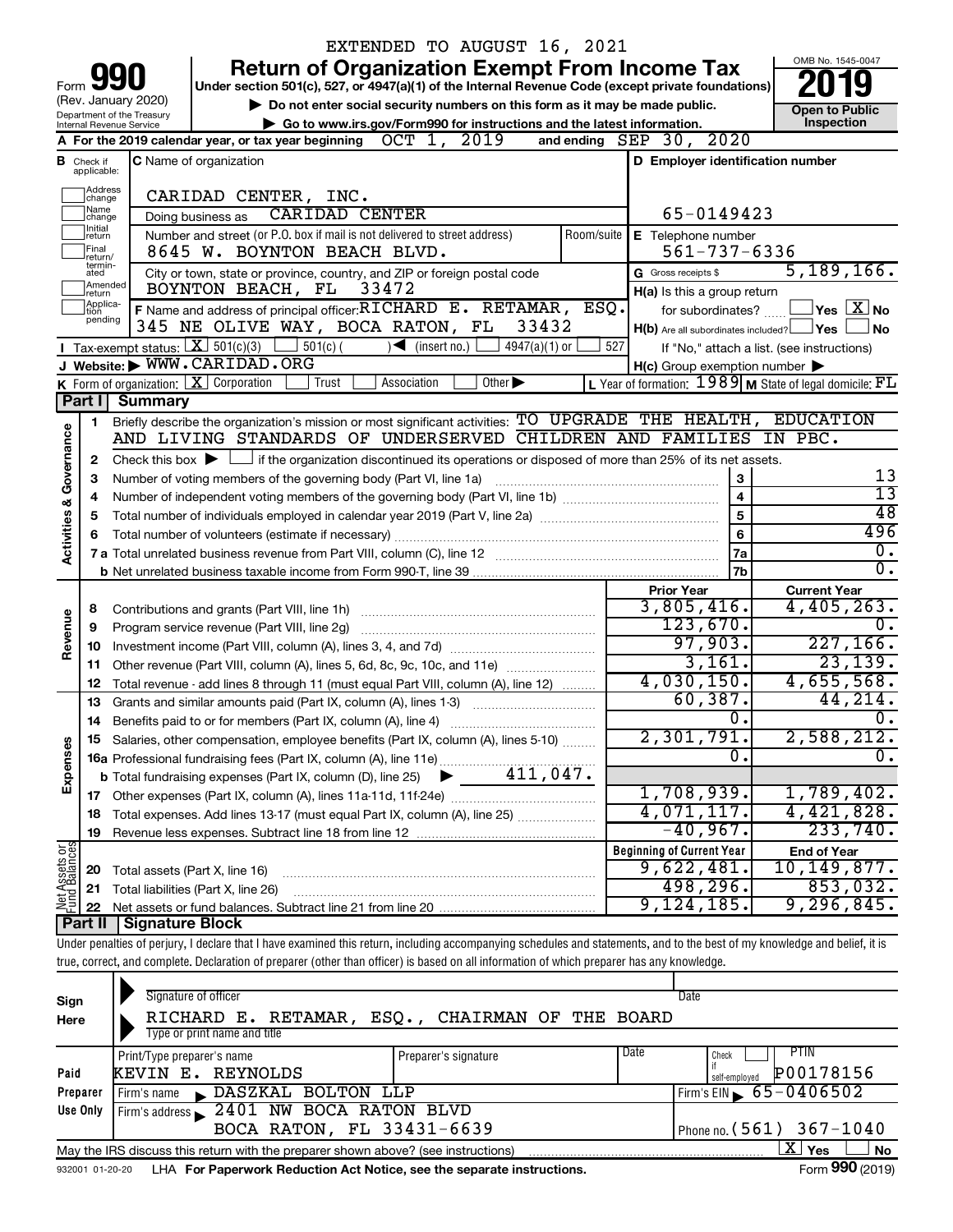|          | CARIDAD CENTER, INC.<br>Form 990 (2019)                                                                                                      | 65-0149423    | Page 2                               |
|----------|----------------------------------------------------------------------------------------------------------------------------------------------|---------------|--------------------------------------|
| Part III | <b>Statement of Program Service Accomplishments</b>                                                                                          |               |                                      |
|          |                                                                                                                                              |               | $\boxed{\mathbf{X}}$                 |
| 1        | Briefly describe the organization's mission:                                                                                                 |               |                                      |
|          | CARIDAD CENTER'S MISSION IS TO UPGRADE THE HEALTH, EDUCATION, AND                                                                            |               |                                      |
|          | LIVING STANDARDS OF UNDERSERVED CHILDREN AND FAMILIES RESIDING IN PALM                                                                       |               |                                      |
|          | BEACH COUNTY. NEARLY 500 VOLUNTEER DOCTORS, DENTISTS, AND OTHER                                                                              |               |                                      |
|          | PROFESSIONALS SERVED THE UNINSURED AND UNDERINSURED WORKING POOR OF                                                                          |               |                                      |
| 2        | Did the organization undertake any significant program services during the year which were not listed on the                                 |               |                                      |
|          | prior Form 990 or 990-EZ?                                                                                                                    |               | $\sqrt{\mathsf{Yes}\ \mathbf{X}}$ No |
|          | If "Yes," describe these new services on Schedule O.                                                                                         |               |                                      |
| 3        | Did the organization cease conducting, or make significant changes in how it conducts, any program services?                                 |               | $\exists$ Yes $\boxed{\text{X}}$ No  |
|          | If "Yes," describe these changes on Schedule O.                                                                                              |               |                                      |
| 4        | Describe the organization's program service accomplishments for each of its three largest program services, as measured by expenses.         |               |                                      |
|          | Section 501(c)(3) and 501(c)(4) organizations are required to report the amount of grants and allocations to others, the total expenses, and |               |                                      |
|          | revenue, if any, for each program service reported.                                                                                          |               |                                      |
| 4a       | 2,902,421.<br>) (Expenses \$<br>including grants of \$<br>) (Revenue \$<br>(Code:                                                            |               |                                      |
|          | OVER 23,000 MEDICAL, DENTAL AND VISION VISITS WERE PROVIDED TO                                                                               |               |                                      |
|          | UNINSURED AND UNDERINSURED INDIVIDUALS RESIDING IN PALM BEACH COUNTY.                                                                        |               |                                      |
|          | THIS NUMBER WAS LOWER THAN USUAL, DUE TO THE PANDEMIC.                                                                                       | MEDICAL       |                                      |
|          | SERVICES INCLUDED PRIMARY MEDICINE AND THE FOLLOWING SPECIALTY CARE                                                                          |               |                                      |
|          | SERVICES: INTERNAL MEDICINE, PEDIATRICS, UROLOGY, CARDIOLOGY,                                                                                |               |                                      |
|          | GASTROENTEROLOGY, EAR, NOSE & THROAT, MINOR SURGERY, DIAGNOSTIC                                                                              |               |                                      |
|          | TESTING, MENTAL & BEHAVIORAL HEALTH, WOMEN'S HEALTH, AND AN ENHANCED                                                                         |               |                                      |
|          | OPTHALMOLOGY PROGRAM. OUR CHRONIC DISEASE MANAGEMENT PROGRAM                                                                                 |               |                                      |
|          | COORDINATES PREVENTION, EDUCATION, AND TREATMENT (P.E.T.)                                                                                    | SERVICES FOR  |                                      |
|          | PATIENTS AT RISK FOR CONDITIONS SUCH AS CARDIO-VASCULAR DISEASE,                                                                             |               |                                      |
|          | DIABETES, AND CHILDHOOD OBESITY. OVER 7,000 MEDICATIONS, VALUED AT OVER                                                                      |               |                                      |
|          | \$2 MILLION WERE DISTRIBUTED AT NO COST TO OUR CLIENTS. IN 2020,                                                                             | <b>DEMAND</b> |                                      |
| 4b       | 251, 348.<br>44, $214.$ (Revenue \$<br>including grants of \$<br>) (Expenses \$<br>(Code:                                                    |               |                                      |
|          | THE SOCIAL SERVICES PROGRAM HELPS TO PREVENT HOMELESSNESS AND HUNGER                                                                         |               |                                      |
|          | WITHIN PALM BEACH COUNTY THROUGH THE PROVISION OF EMERGENCY ASSISTANCE                                                                       |               |                                      |
|          | INCLUDING SUBSIDIES FOR RENT AND UTILITIES, AND FOOD<br>SERVICES,                                                                            |               |                                      |
|          | IN FY 2019/20, THE SOCIAL SERVICES PROGRAM PROVIDED THE<br>VOUCHERS.                                                                         |               |                                      |
|          | BACKPACKS FILLED WITH GRADE-APPROPRIATE SCHOOL SUPPLIES WERE<br>FOLLOWING:                                                                   |               |                                      |
|          | DISTRIBUTED TO 998 STUDENTS, AND 199 CHILDREN RECEIVED SCHOOL UNIFORMS                                                                       |               |                                      |
|          | IN ADDITION, 1,831 CHILDREN AND THEIR PARENTS RECEIVED<br>AND SHOES.                                                                         |               |                                      |
|          | HOLIDAY GIFTS, 3,969 HOT MEALS AND FOOD BOXES WERE DELIVERED TO 758                                                                          |               |                                      |
|          | FAMILIES, 96 FAMILIES STRUGGLING TO PAY THEIR RENT AND UTILITIES                                                                             |               |                                      |
|          | RECEIVED EMERGENCY FINANCIAL AID, CHILDREN AND BABY SUPPLIES WERE                                                                            |               |                                      |
|          | PROVIDED TO 1,492 FAMILIES, 26 LOW INCOME STUDENTS RECEIVED COLLEGE                                                                          |               |                                      |
|          | SCHOLARSHIPS, AND CARIDAD CENTER DISTRIBUTED 3,645 MASKS AND                                                                                 |               |                                      |
| 4с       | 505,819. including grants of \$<br>) (Expenses \$<br>) (Revenue \$<br>(Code:                                                                 |               |                                      |
|          | THE PREVENTION, EDUCATION AND TRAINING (P.E.T.) PROGRAM PROVIDED MUCH                                                                        |               |                                      |
|          | NEEDED COMMUNITY TRAINING AND EDUCATION, ON TOPICS SUCH AS COVID-19<br>EDUCATION AND PREVENTION, CHRONIC DISEASE MANAGEMENT, BREAST CARE     |               |                                      |
|          | MANAGEMENT, AS WELL AS PROVIDING SOCIAL DETERMINANTS OF HEALTH                                                                               |               |                                      |
|          | IT ALSO PROVIDED HEALTHY FOOD DEMONSTRATIONS AND HEALTHY<br>ASSESSMENTS.                                                                     |               |                                      |
|          | FAMILY/LIFESTYLE MODIFICATION PROGRAMS.<br>ALL PROGRAM SERVICES WERE                                                                         |               |                                      |
|          | PROVIDED AT NO COST TO THE 24, 241 COMMUNITY RESIDENTS WHO RECEIVED THEM                                                                     |               |                                      |
|          | IN FY 2019/20.                                                                                                                               |               |                                      |
|          |                                                                                                                                              |               |                                      |
|          |                                                                                                                                              |               |                                      |
|          |                                                                                                                                              |               |                                      |
|          |                                                                                                                                              |               |                                      |
|          |                                                                                                                                              |               |                                      |
|          | 4d Other program services (Describe on Schedule O.)                                                                                          |               |                                      |
|          | (Expenses \$<br>including grants of \$<br>Revenue \$                                                                                         |               |                                      |
|          | 3,659,588.<br>4e Total program service expenses                                                                                              |               |                                      |
|          |                                                                                                                                              |               | Form 990 (2019)                      |
|          | SEE SCHEDULE O FOR CONTINUATION(S)<br>932002 01-20-20                                                                                        |               |                                      |
|          | 2                                                                                                                                            |               |                                      |
|          | 09250812 131409 09669.0<br>2019.06010 CARIDAD CENTER, INC.                                                                                   |               | 09669_01                             |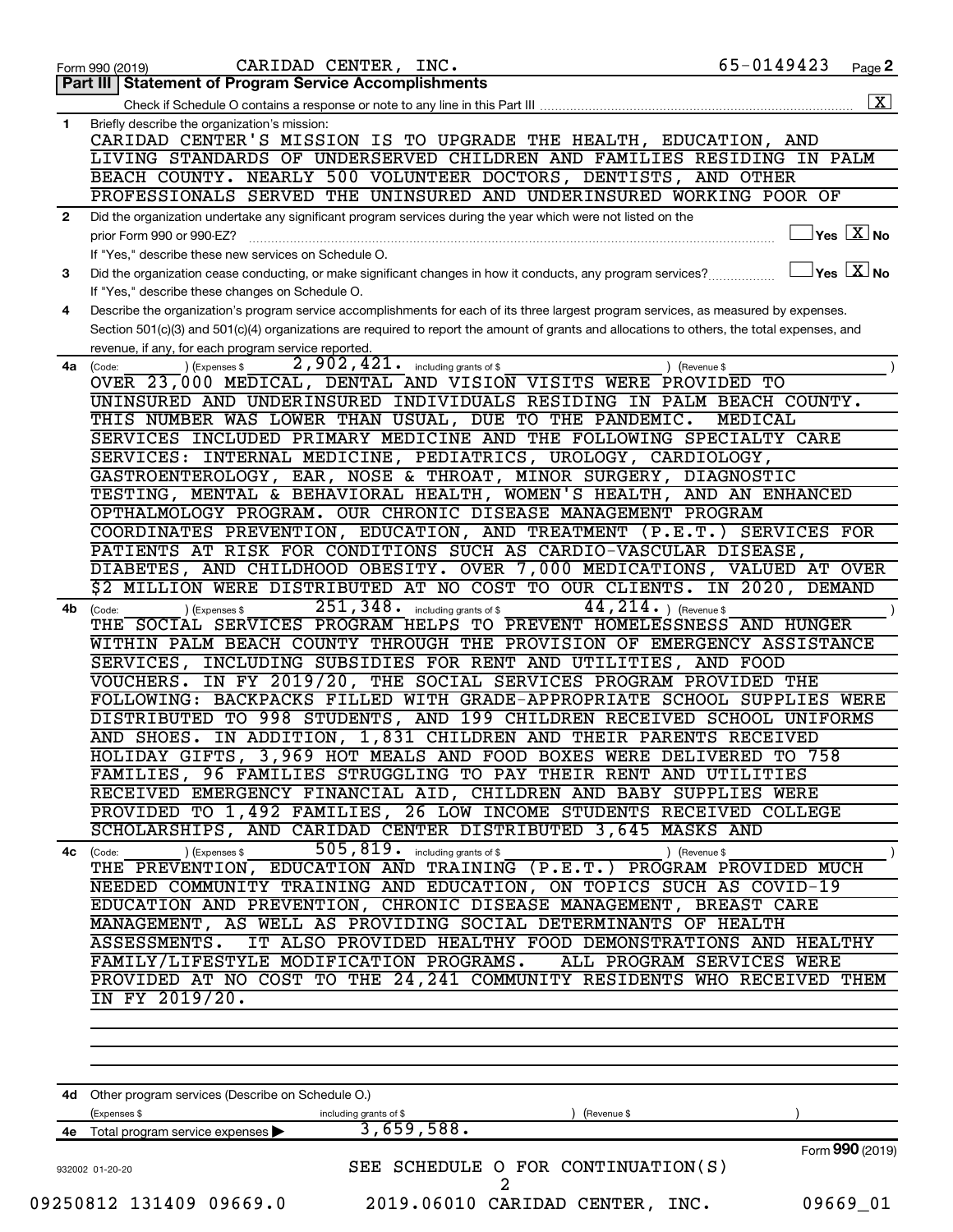| Form 990 (2019) |  |  |
|-----------------|--|--|

Form 990 (2019)  $\begin{array}{cccc} \text{CARIDAD} & \text{CENTER}, & \text{INC.} \end{array}$   $\begin{array}{cccc} \text{65--0149423} & \text{Page} \end{array}$ **Part IV Checklist of Required Schedules**

|    |                                                                                                                                                                                                                                                            |                 | Yes                   | No                      |
|----|------------------------------------------------------------------------------------------------------------------------------------------------------------------------------------------------------------------------------------------------------------|-----------------|-----------------------|-------------------------|
| 1. | Is the organization described in section 501(c)(3) or 4947(a)(1) (other than a private foundation)?                                                                                                                                                        |                 |                       |                         |
|    |                                                                                                                                                                                                                                                            | 1               | х                     |                         |
| 2  |                                                                                                                                                                                                                                                            | $\mathbf{2}$    | $\overline{\text{x}}$ |                         |
| З  | Did the organization engage in direct or indirect political campaign activities on behalf of or in opposition to candidates for                                                                                                                            |                 |                       |                         |
|    |                                                                                                                                                                                                                                                            | 3               |                       | x                       |
| 4  | Section 501(c)(3) organizations. Did the organization engage in lobbying activities, or have a section 501(h) election in effect                                                                                                                           |                 |                       |                         |
|    |                                                                                                                                                                                                                                                            | 4               |                       | x                       |
| 5  | Is the organization a section 501(c)(4), 501(c)(5), or 501(c)(6) organization that receives membership dues, assessments, or                                                                                                                               |                 |                       |                         |
|    |                                                                                                                                                                                                                                                            | 5               |                       | x                       |
| 6  | Did the organization maintain any donor advised funds or any similar funds or accounts for which donors have the right to                                                                                                                                  |                 |                       | х                       |
|    | provide advice on the distribution or investment of amounts in such funds or accounts? If "Yes," complete Schedule D, Part I                                                                                                                               | 6               |                       |                         |
| 7  | Did the organization receive or hold a conservation easement, including easements to preserve open space,                                                                                                                                                  |                 |                       | х                       |
|    |                                                                                                                                                                                                                                                            | $\overline{7}$  |                       |                         |
| 8  | Did the organization maintain collections of works of art, historical treasures, or other similar assets? If "Yes," complete                                                                                                                               |                 |                       | x                       |
|    |                                                                                                                                                                                                                                                            | 8               |                       |                         |
| 9  | Did the organization report an amount in Part X, line 21, for escrow or custodial account liability, serve as a custodian for<br>amounts not listed in Part X; or provide credit counseling, debt management, credit repair, or debt negotiation services? |                 |                       |                         |
|    |                                                                                                                                                                                                                                                            | 9               |                       | x                       |
| 10 | Did the organization, directly or through a related organization, hold assets in donor-restricted endowments                                                                                                                                               |                 |                       |                         |
|    |                                                                                                                                                                                                                                                            | 10              | X                     |                         |
| 11 | If the organization's answer to any of the following questions is "Yes," then complete Schedule D, Parts VI, VII, VIII, IX, or X                                                                                                                           |                 |                       |                         |
|    | as applicable.                                                                                                                                                                                                                                             |                 |                       |                         |
|    | a Did the organization report an amount for land, buildings, and equipment in Part X, line 10? If "Yes," complete Schedule D,                                                                                                                              |                 |                       |                         |
|    |                                                                                                                                                                                                                                                            | 11a             | X                     |                         |
|    | <b>b</b> Did the organization report an amount for investments - other securities in Part X, line 12, that is 5% or more of its total                                                                                                                      |                 |                       |                         |
|    |                                                                                                                                                                                                                                                            | 11 <sub>b</sub> |                       | x                       |
|    | c Did the organization report an amount for investments - program related in Part X, line 13, that is 5% or more of its total                                                                                                                              |                 |                       |                         |
|    |                                                                                                                                                                                                                                                            | 11c             |                       | x                       |
|    | d Did the organization report an amount for other assets in Part X, line 15, that is 5% or more of its total assets reported in                                                                                                                            |                 |                       |                         |
|    |                                                                                                                                                                                                                                                            | 11d             |                       | x                       |
|    |                                                                                                                                                                                                                                                            | 11e             | X                     |                         |
| f. | Did the organization's separate or consolidated financial statements for the tax year include a footnote that addresses                                                                                                                                    |                 |                       |                         |
|    | the organization's liability for uncertain tax positions under FIN 48 (ASC 740)? If "Yes," complete Schedule D, Part X                                                                                                                                     | 11f             | х                     |                         |
|    | 12a Did the organization obtain separate, independent audited financial statements for the tax year? If "Yes," complete                                                                                                                                    |                 |                       |                         |
|    |                                                                                                                                                                                                                                                            | 12a             | X                     |                         |
|    | <b>b</b> Was the organization included in consolidated, independent audited financial statements for the tax year?                                                                                                                                         |                 |                       |                         |
|    | If "Yes," and if the organization answered "No" to line 12a, then completing Schedule D, Parts XI and XII is optional                                                                                                                                      | 12 <sub>b</sub> |                       | х                       |
| 13 |                                                                                                                                                                                                                                                            | 13              |                       | $\overline{\texttt{x}}$ |
|    |                                                                                                                                                                                                                                                            | 14a             |                       | $\overline{\textbf{x}}$ |
|    | <b>b</b> Did the organization have aggregate revenues or expenses of more than \$10,000 from grantmaking, fundraising, business,                                                                                                                           |                 |                       |                         |
|    | investment, and program service activities outside the United States, or aggregate foreign investments valued at \$100,000                                                                                                                                 |                 |                       |                         |
|    |                                                                                                                                                                                                                                                            | 14b             |                       | X                       |
| 15 | Did the organization report on Part IX, column (A), line 3, more than \$5,000 of grants or other assistance to or for any                                                                                                                                  |                 |                       |                         |
|    |                                                                                                                                                                                                                                                            | 15              |                       | x                       |
| 16 | Did the organization report on Part IX, column (A), line 3, more than \$5,000 of aggregate grants or other assistance to                                                                                                                                   |                 |                       |                         |
|    |                                                                                                                                                                                                                                                            | 16              |                       | x                       |
| 17 | Did the organization report a total of more than \$15,000 of expenses for professional fundraising services on Part IX,                                                                                                                                    |                 |                       |                         |
|    |                                                                                                                                                                                                                                                            | 17              |                       | x                       |
| 18 | Did the organization report more than \$15,000 total of fundraising event gross income and contributions on Part VIII, lines                                                                                                                               | 18              | х                     |                         |
| 19 | Did the organization report more than \$15,000 of gross income from gaming activities on Part VIII, line 9a? If "Yes,"                                                                                                                                     |                 |                       |                         |
|    |                                                                                                                                                                                                                                                            | 19              |                       | x                       |
|    |                                                                                                                                                                                                                                                            | 20a             |                       | $\overline{\texttt{X}}$ |
|    |                                                                                                                                                                                                                                                            | 20 <sub>b</sub> |                       |                         |
| 21 | Did the organization report more than \$5,000 of grants or other assistance to any domestic organization or                                                                                                                                                |                 |                       |                         |
|    |                                                                                                                                                                                                                                                            | 21              |                       | x                       |
|    | 932003 01-20-20                                                                                                                                                                                                                                            |                 |                       | Form 990 (2019)         |

09250812 131409 09669.0 2019.06010 CARIDAD CENTER, INC. 09669\_01

3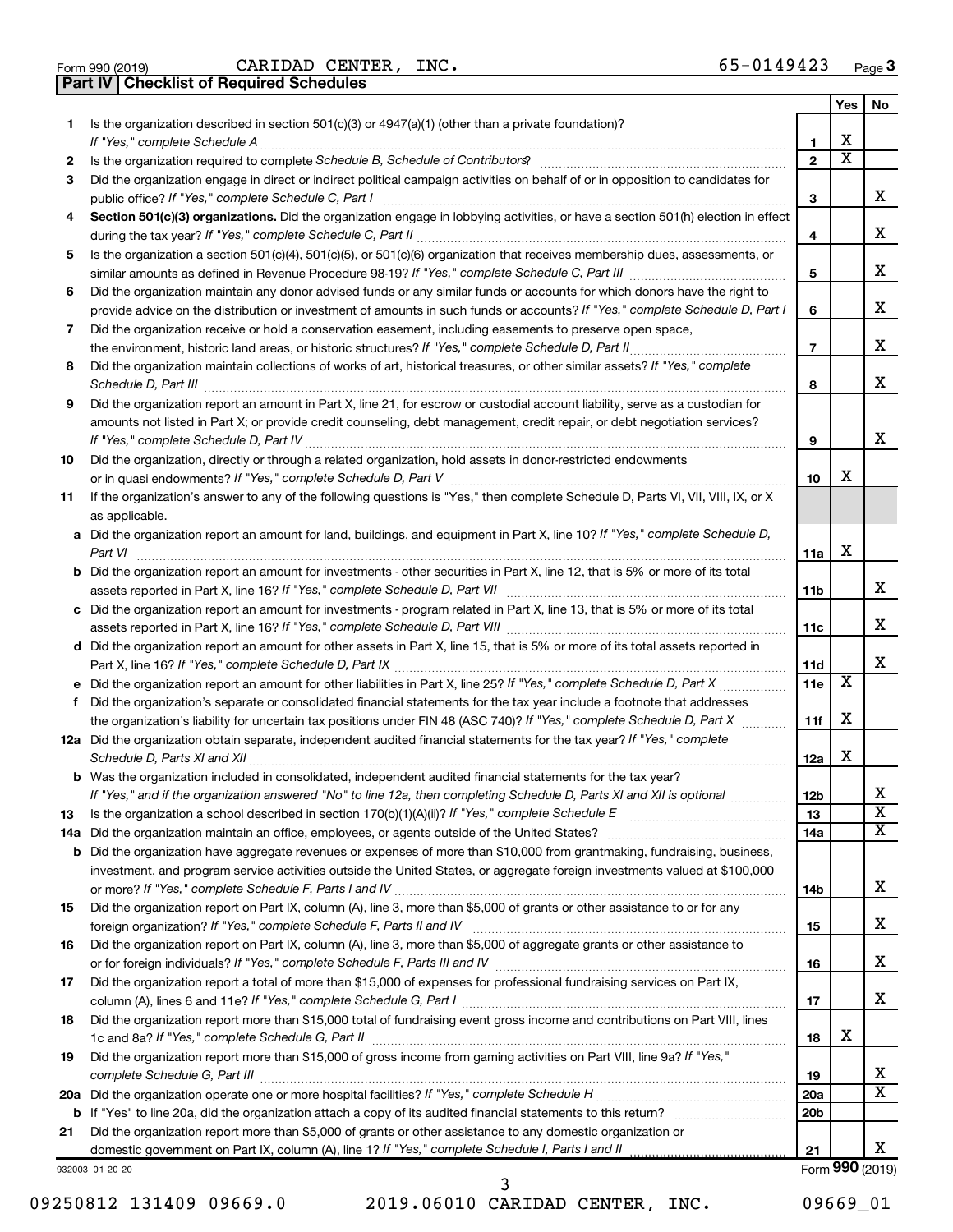|  | Form 990 (2019) |  |
|--|-----------------|--|
|  |                 |  |

Form 990 (2019)  $\begin{array}{cccc} \text{CARIDAD} & \text{CENTER}, & \text{INC.} \end{array}$   $\begin{array}{cccc} \text{65--0149423} & \text{Page} \end{array}$ 

*(continued)* **Part IV Checklist of Required Schedules**

|               |                                                                                                                                     |                        | Yes                     | No                      |
|---------------|-------------------------------------------------------------------------------------------------------------------------------------|------------------------|-------------------------|-------------------------|
| 22            | Did the organization report more than \$5,000 of grants or other assistance to or for domestic individuals on                       |                        |                         |                         |
|               |                                                                                                                                     | 22                     | X                       |                         |
| 23            | Did the organization answer "Yes" to Part VII, Section A, line 3, 4, or 5 about compensation of the organization's current          |                        |                         |                         |
|               | and former officers, directors, trustees, key employees, and highest compensated employees? If "Yes," complete                      |                        |                         |                         |
|               | Schedule J <b>Execute Schedule Schedule Schedule Schedule</b> J <b>Execute Schedule J Execute Schedule J</b>                        | 23                     |                         | x                       |
|               | 24a Did the organization have a tax-exempt bond issue with an outstanding principal amount of more than \$100,000 as of the         |                        |                         |                         |
|               | last day of the year, that was issued after December 31, 2002? If "Yes," answer lines 24b through 24d and complete                  |                        |                         |                         |
|               |                                                                                                                                     | 24a                    |                         | x                       |
|               |                                                                                                                                     | 24b                    |                         |                         |
|               | c Did the organization maintain an escrow account other than a refunding escrow at any time during the year to defease              |                        |                         |                         |
|               |                                                                                                                                     | 24c                    |                         |                         |
|               |                                                                                                                                     | 24d                    |                         |                         |
|               | 25a Section 501(c)(3), 501(c)(4), and 501(c)(29) organizations. Did the organization engage in an excess benefit                    |                        |                         |                         |
|               |                                                                                                                                     | 25a                    |                         | x                       |
|               | <b>b</b> Is the organization aware that it engaged in an excess benefit transaction with a disqualified person in a prior year, and |                        |                         |                         |
|               | that the transaction has not been reported on any of the organization's prior Forms 990 or 990-EZ? If "Yes," complete               |                        |                         |                         |
|               | Schedule L, Part I                                                                                                                  | 25b                    |                         | x                       |
| 26            | Did the organization report any amount on Part X, line 5 or 22, for receivables from or payables to any current                     |                        |                         |                         |
|               | or former officer, director, trustee, key employee, creator or founder, substantial contributor, or 35%                             |                        |                         |                         |
|               | controlled entity or family member of any of these persons? If "Yes," complete Schedule L, Part II                                  | 26                     |                         | x                       |
| 27            | Did the organization provide a grant or other assistance to any current or former officer, director, trustee, key employee,         |                        |                         |                         |
|               | creator or founder, substantial contributor or employee thereof, a grant selection committee member, or to a 35% controlled         |                        |                         | X                       |
|               | entity (including an employee thereof) or family member of any of these persons? If "Yes," complete Schedule L, Part III            | 27                     |                         |                         |
| 28            | Was the organization a party to a business transaction with one of the following parties (see Schedule L, Part IV                   |                        |                         |                         |
|               | instructions, for applicable filing thresholds, conditions, and exceptions):                                                        |                        |                         |                         |
|               | a A current or former officer, director, trustee, key employee, creator or founder, or substantial contributor? If                  |                        |                         | х                       |
|               |                                                                                                                                     | 28a<br>28 <sub>b</sub> |                         | $\overline{\mathtt{x}}$ |
|               | c A 35% controlled entity of one or more individuals and/or organizations described in lines 28a or 28b?If                          |                        |                         |                         |
|               |                                                                                                                                     | 28c                    |                         | x                       |
| 29            |                                                                                                                                     | 29                     | $\overline{\mathbf{X}}$ |                         |
| 30            | Did the organization receive contributions of art, historical treasures, or other similar assets, or qualified conservation         |                        |                         |                         |
|               |                                                                                                                                     | 30                     |                         | x                       |
| 31            | Did the organization liquidate, terminate, or dissolve and cease operations? If "Yes," complete Schedule N, Part I                  | 31                     |                         | $\overline{\mathtt{x}}$ |
| 32            | Did the organization sell, exchange, dispose of, or transfer more than 25% of its net assets? If "Yes," complete                    |                        |                         |                         |
|               |                                                                                                                                     | 32                     |                         | x                       |
| 33            | Did the organization own 100% of an entity disregarded as separate from the organization under Regulations                          |                        |                         |                         |
|               |                                                                                                                                     | 33                     |                         | х                       |
| 34            | Was the organization related to any tax-exempt or taxable entity? If "Yes," complete Schedule R, Part II, III, or IV, and           |                        |                         |                         |
|               | Part V, line 1                                                                                                                      | 34                     |                         | х                       |
|               |                                                                                                                                     | 35a                    |                         | $\overline{\texttt{x}}$ |
|               | b If "Yes" to line 35a, did the organization receive any payment from or engage in any transaction with a controlled entity         |                        |                         |                         |
|               |                                                                                                                                     | 35 <sub>b</sub>        |                         |                         |
| 36            | Section 501(c)(3) organizations. Did the organization make any transfers to an exempt non-charitable related organization?          |                        |                         |                         |
|               |                                                                                                                                     | 36                     |                         | x                       |
| 37            | Did the organization conduct more than 5% of its activities through an entity that is not a related organization                    |                        |                         |                         |
|               |                                                                                                                                     | 37                     |                         | x                       |
| 38            | Did the organization complete Schedule O and provide explanations in Schedule O for Part VI, lines 11b and 19?                      |                        |                         |                         |
| <b>Part V</b> | <b>Statements Regarding Other IRS Filings and Tax Compliance</b>                                                                    | 38                     | x                       |                         |
|               |                                                                                                                                     |                        |                         |                         |
|               |                                                                                                                                     |                        | Yes                     | No                      |
|               | 48<br>1a                                                                                                                            |                        |                         |                         |
|               | 0<br>1 <sub>b</sub>                                                                                                                 |                        |                         |                         |
|               | c Did the organization comply with backup withholding rules for reportable payments to vendors and reportable gaming                |                        |                         |                         |
|               |                                                                                                                                     | 1c                     | х                       |                         |
|               | 932004 01-20-20                                                                                                                     |                        |                         | Form 990 (2019)         |
|               | 4                                                                                                                                   |                        |                         |                         |

09250812 131409 09669.0 2019.06010 CARIDAD CENTER, INC. 09669\_01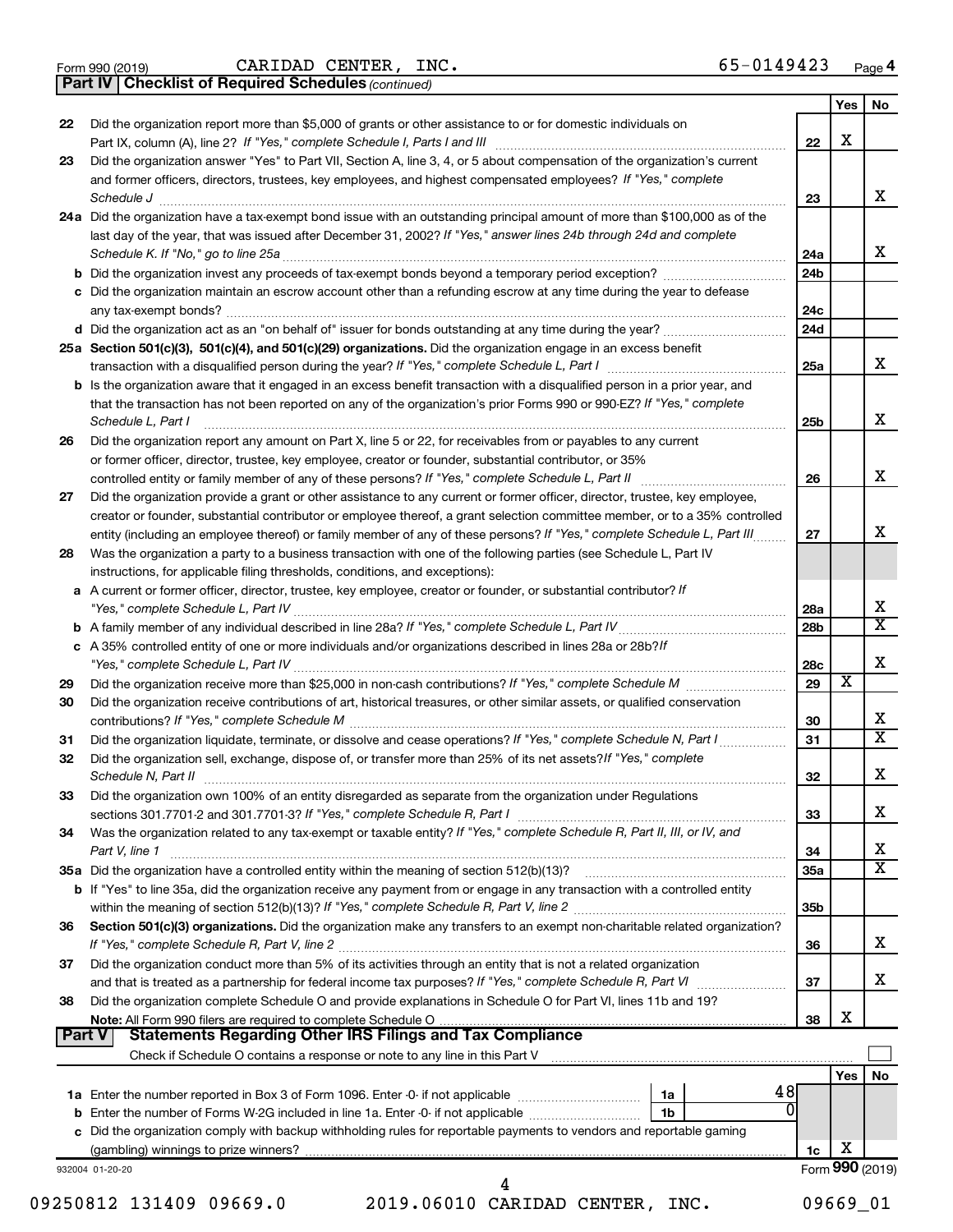|               | 65-0149423<br>CARIDAD CENTER, INC.<br>Form 990 (2019)                                                                                           |                |                       | Page 5                  |
|---------------|-------------------------------------------------------------------------------------------------------------------------------------------------|----------------|-----------------------|-------------------------|
| <b>Part V</b> | Statements Regarding Other IRS Filings and Tax Compliance (continued)                                                                           |                |                       |                         |
|               |                                                                                                                                                 |                | Yes                   | No                      |
|               | 2a Enter the number of employees reported on Form W-3, Transmittal of Wage and Tax Statements,                                                  |                |                       |                         |
|               | 48<br>filed for the calendar year ending with or within the year covered by this return<br>2a                                                   |                |                       |                         |
|               | <b>b</b> If at least one is reported on line 2a, did the organization file all required federal employment tax returns?                         | 2 <sub>b</sub> | х                     |                         |
|               | <b>Note:</b> If the sum of lines 1a and 2a is greater than 250, you may be required to e-file (see instructions)                                |                |                       |                         |
|               | 3a Did the organization have unrelated business gross income of \$1,000 or more during the year?                                                | 3a             |                       | X                       |
|               | <b>b</b> If "Yes," has it filed a Form 990-T for this year? If "No" to line 3b, provide an explanation on Schedule O                            | 3 <sub>b</sub> |                       |                         |
|               | 4a At any time during the calendar year, did the organization have an interest in, or a signature or other authority over, a                    |                |                       |                         |
|               | financial account in a foreign country (such as a bank account, securities account, or other financial account)?                                | 4a             |                       | х                       |
|               | <b>b</b> If "Yes," enter the name of the foreign country $\blacktriangleright$                                                                  |                |                       |                         |
|               | See instructions for filing requirements for FinCEN Form 114, Report of Foreign Bank and Financial Accounts (FBAR).                             |                |                       |                         |
|               |                                                                                                                                                 | 5a             |                       | х                       |
|               |                                                                                                                                                 | 5 <sub>b</sub> |                       | $\overline{\mathtt{x}}$ |
|               |                                                                                                                                                 | 5 <sub>c</sub> |                       |                         |
|               | 6a Does the organization have annual gross receipts that are normally greater than \$100,000, and did the organization solicit                  |                |                       |                         |
|               | any contributions that were not tax deductible as charitable contributions?                                                                     | 6а             |                       | x                       |
|               | b If "Yes," did the organization include with every solicitation an express statement that such contributions or gifts                          |                |                       |                         |
|               | were not tax deductible?                                                                                                                        | 6b             |                       |                         |
| 7             | Organizations that may receive deductible contributions under section 170(c).                                                                   |                |                       |                         |
| а             | Did the organization receive a payment in excess of \$75 made partly as a contribution and partly for goods and services provided to the payor? | 7а             | X                     |                         |
|               | <b>b</b> If "Yes," did the organization notify the donor of the value of the goods or services provided?                                        | 7b             | $\overline{\text{x}}$ |                         |
|               | c Did the organization sell, exchange, or otherwise dispose of tangible personal property for which it was required                             |                |                       |                         |
|               | to file Form 8282?                                                                                                                              | 7c             |                       | х                       |
|               | 7d                                                                                                                                              |                |                       |                         |
| е             |                                                                                                                                                 | 7е             |                       | х                       |
| Ť.            | Did the organization, during the year, pay premiums, directly or indirectly, on a personal benefit contract?                                    | 7f             |                       | $\overline{\mathtt{x}}$ |
| g             | If the organization received a contribution of qualified intellectual property, did the organization file Form 8899 as required?                | 7g             |                       |                         |
|               | h If the organization received a contribution of cars, boats, airplanes, or other vehicles, did the organization file a Form 1098-C?            | 7h             |                       |                         |
| 8             | Sponsoring organizations maintaining donor advised funds. Did a donor advised fund maintained by the                                            |                |                       |                         |
|               | sponsoring organization have excess business holdings at any time during the year?                                                              | 8              |                       |                         |
| 9             | Sponsoring organizations maintaining donor advised funds.                                                                                       |                |                       |                         |
| а             | Did the sponsoring organization make any taxable distributions under section 4966?                                                              | 9а             |                       |                         |
| b             |                                                                                                                                                 | 9 <sub>b</sub> |                       |                         |
| 10            | Section 501(c)(7) organizations. Enter:                                                                                                         |                |                       |                         |
|               | 10a<br>a Initiation fees and capital contributions included on Part VIII, line 12 <i>maching contrast in the set</i>                            |                |                       |                         |
|               | b Gross receipts, included on Form 990, Part VIII, line 12, for public use of club facilities<br>10b                                            |                |                       |                         |
| 11            | Section 501(c)(12) organizations. Enter:                                                                                                        |                |                       |                         |
| а             | 11a                                                                                                                                             |                |                       |                         |
|               | b Gross income from other sources (Do not net amounts due or paid to other sources against                                                      |                |                       |                         |
|               | 11b                                                                                                                                             |                |                       |                         |
|               | 12a Section 4947(a)(1) non-exempt charitable trusts. Is the organization filing Form 990 in lieu of Form 1041?                                  | 12a            |                       |                         |
|               | <b>b</b> If "Yes," enter the amount of tax-exempt interest received or accrued during the year<br>12b                                           |                |                       |                         |
| 13            | Section 501(c)(29) qualified nonprofit health insurance issuers.                                                                                |                |                       |                         |
|               |                                                                                                                                                 | 13a            |                       |                         |
|               | Note: See the instructions for additional information the organization must report on Schedule O.                                               |                |                       |                         |
|               | <b>b</b> Enter the amount of reserves the organization is required to maintain by the states in which the                                       |                |                       |                         |
|               | 13 <sub>b</sub>                                                                                                                                 |                |                       |                         |
|               | 13 <sub>c</sub>                                                                                                                                 |                |                       |                         |
|               |                                                                                                                                                 | 14a            |                       | X                       |
|               | b If "Yes," has it filed a Form 720 to report these payments? If "No," provide an explanation on Schedule O                                     | 14b            |                       |                         |
| 15            | Is the organization subject to the section 4960 tax on payment(s) of more than \$1,000,000 in remuneration or                                   |                |                       |                         |
|               |                                                                                                                                                 | 15             |                       | х                       |
|               | If "Yes," see instructions and file Form 4720, Schedule N.                                                                                      |                |                       |                         |
| 16            | Is the organization an educational institution subject to the section 4968 excise tax on net investment income?                                 | 16             |                       | х                       |
|               | If "Yes," complete Form 4720, Schedule O.                                                                                                       |                |                       |                         |

Form (2019) **990**

932005 01-20-20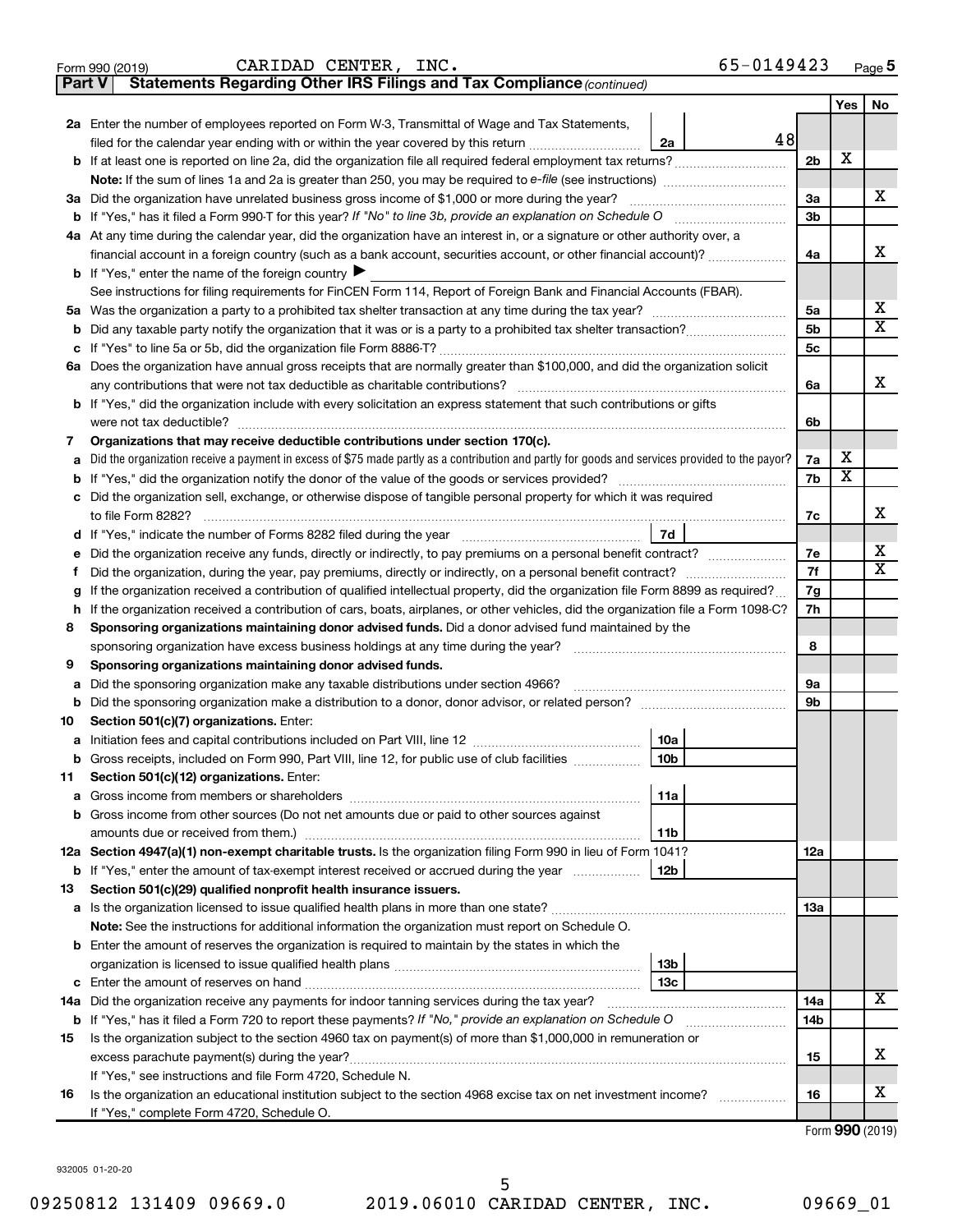| Form 990 (2019) |  |
|-----------------|--|
|-----------------|--|

Form 990 (2019)  $\begin{array}{cccc} \text{CARIDAD} & \text{CENTER}, & \text{INC.} \end{array}$   $\begin{array}{cccc} \text{65--0149423} & \text{Page} \end{array}$ 

**Part VI** Governance, Management, and Disclosure For each "Yes" response to lines 2 through 7b below, and for a "No" response *to line 8a, 8b, or 10b below, describe the circumstances, processes, or changes on Schedule O. See instructions.*

|     | Check if Schedule O contains a response or note to any line in this Part VI [1] [1] [1] [1] [1] [1] [1] [1] [1                                                                      |       |    |    |                 |                         | $\mathbf{X}$            |
|-----|-------------------------------------------------------------------------------------------------------------------------------------------------------------------------------------|-------|----|----|-----------------|-------------------------|-------------------------|
|     | <b>Section A. Governing Body and Management</b>                                                                                                                                     |       |    |    |                 |                         |                         |
|     |                                                                                                                                                                                     |       |    |    |                 | Yes                     | No                      |
|     | 1a Enter the number of voting members of the governing body at the end of the tax year                                                                                              |       | 1a | 13 |                 |                         |                         |
|     | If there are material differences in voting rights among members of the governing body, or if the governing                                                                         |       |    |    |                 |                         |                         |
|     | body delegated broad authority to an executive committee or similar committee, explain on Schedule O.                                                                               |       |    |    |                 |                         |                         |
| b   | Enter the number of voting members included on line 1a, above, who are independent <i></i>                                                                                          |       | 1b | 13 |                 |                         |                         |
| 2   | Did any officer, director, trustee, or key employee have a family relationship or a business relationship with any other                                                            |       |    |    |                 |                         |                         |
|     | officer, director, trustee, or key employee?                                                                                                                                        |       |    |    | $\mathbf{2}$    |                         | x                       |
| 3   | Did the organization delegate control over management duties customarily performed by or under the direct supervision                                                               |       |    |    |                 |                         |                         |
|     |                                                                                                                                                                                     |       |    |    | 3               |                         | х                       |
| 4   | Did the organization make any significant changes to its governing documents since the prior Form 990 was filed?                                                                    |       |    |    | 4               |                         | $\overline{\textbf{x}}$ |
| 5   |                                                                                                                                                                                     |       |    |    | 5               |                         | $\overline{\textbf{X}}$ |
| 6   |                                                                                                                                                                                     |       |    |    | 6               |                         | $\overline{\textbf{x}}$ |
| 7a  | Did the organization have members, stockholders, or other persons who had the power to elect or appoint one or                                                                      |       |    |    |                 |                         |                         |
|     |                                                                                                                                                                                     |       |    |    | 7a              |                         | x                       |
|     |                                                                                                                                                                                     |       |    |    |                 |                         |                         |
| b   | Are any governance decisions of the organization reserved to (or subject to approval by) members, stockholders, or                                                                  |       |    |    |                 |                         | x                       |
|     |                                                                                                                                                                                     |       |    |    | 7b              |                         |                         |
| 8   | Did the organization contemporaneously document the meetings held or written actions undertaken during the year by the following:                                                   |       |    |    |                 |                         |                         |
| а   |                                                                                                                                                                                     |       |    |    | 8а              | х                       |                         |
| b   |                                                                                                                                                                                     |       |    |    | 8b              | $\overline{\textbf{x}}$ |                         |
| 9   | Is there any officer, director, trustee, or key employee listed in Part VII, Section A, who cannot be reached at the                                                                |       |    |    |                 |                         |                         |
|     |                                                                                                                                                                                     |       |    |    | 9               |                         | x                       |
|     | <b>Section B. Policies</b> (This Section B requests information about policies not required by the Internal Revenue Code.)                                                          |       |    |    |                 |                         |                         |
|     |                                                                                                                                                                                     |       |    |    |                 | Yes                     | No                      |
|     |                                                                                                                                                                                     |       |    |    | 10a             |                         | x                       |
|     | <b>b</b> If "Yes," did the organization have written policies and procedures governing the activities of such chapters, affiliates,                                                 |       |    |    |                 |                         |                         |
|     |                                                                                                                                                                                     |       |    |    | 10 <sub>b</sub> |                         |                         |
|     | 11a Has the organization provided a complete copy of this Form 990 to all members of its governing body before filing the form?                                                     |       |    |    | 11a             | х                       |                         |
|     | <b>b</b> Describe in Schedule O the process, if any, used by the organization to review this Form 990.                                                                              |       |    |    |                 |                         |                         |
| 12a |                                                                                                                                                                                     |       |    |    | 12a             | х                       |                         |
| b   | Were officers, directors, or trustees, and key employees required to disclose annually interests that could give rise to conflicts?                                                 |       |    |    | 12 <sub>b</sub> | х                       |                         |
| с   | Did the organization regularly and consistently monitor and enforce compliance with the policy? If "Yes," describe                                                                  |       |    |    |                 |                         |                         |
|     |                                                                                                                                                                                     |       |    |    | 12c             | X                       |                         |
| 13  |                                                                                                                                                                                     |       |    |    | 13              | $\overline{\textbf{x}}$ |                         |
|     |                                                                                                                                                                                     |       |    |    | 14              | $\overline{\mathbf{X}}$ |                         |
| 14  | Did the organization have a written document retention and destruction policy? [11] manufaction model of the organization have a written document retention and destruction policy? |       |    |    |                 |                         |                         |
| 15  | Did the process for determining compensation of the following persons include a review and approval by independent                                                                  |       |    |    |                 |                         |                         |
|     | persons, comparability data, and contemporaneous substantiation of the deliberation and decision?                                                                                   |       |    |    |                 |                         |                         |
| а   |                                                                                                                                                                                     |       |    |    | 15a             | х                       |                         |
|     |                                                                                                                                                                                     |       |    |    | 15 <sub>b</sub> | х                       |                         |
|     | If "Yes" to line 15a or 15b, describe the process in Schedule O (see instructions).                                                                                                 |       |    |    |                 |                         |                         |
|     | 16a Did the organization invest in, contribute assets to, or participate in a joint venture or similar arrangement with a                                                           |       |    |    |                 |                         |                         |
|     | taxable entity during the year?                                                                                                                                                     |       |    |    | 16a             |                         | х                       |
|     | b If "Yes," did the organization follow a written policy or procedure requiring the organization to evaluate its participation                                                      |       |    |    |                 |                         |                         |
|     | in joint venture arrangements under applicable federal tax law, and take steps to safeguard the organization's                                                                      |       |    |    |                 |                         |                         |
|     | exempt status with respect to such arrangements?                                                                                                                                    |       |    |    | 16b             |                         |                         |
|     | <b>Section C. Disclosure</b>                                                                                                                                                        |       |    |    |                 |                         |                         |
| 17  | List the states with which a copy of this Form 990 is required to be filed $\blacktriangleright$ FL                                                                                 |       |    |    |                 |                         |                         |
| 18  | Section 6104 requires an organization to make its Forms 1023 (1024 or 1024-A, if applicable), 990, and 990-T (Section 501(c)(3)s only) available                                    |       |    |    |                 |                         |                         |
|     | for public inspection. Indicate how you made these available. Check all that apply.                                                                                                 |       |    |    |                 |                         |                         |
|     |                                                                                                                                                                                     |       |    |    |                 |                         |                         |
|     | $\lfloor x \rfloor$ Upon request<br><b>X</b> Own website<br>$\lfloor X \rfloor$ Another's website<br>Other (explain on Schedule O)                                                  |       |    |    |                 |                         |                         |
| 19  | Describe on Schedule O whether (and if so, how) the organization made its governing documents, conflict of interest policy, and financial                                           |       |    |    |                 |                         |                         |
|     | statements available to the public during the tax year.                                                                                                                             |       |    |    |                 |                         |                         |
| 20  | State the name, address, and telephone number of the person who possesses the organization's books and records                                                                      |       |    |    |                 |                         |                         |
|     | THE ORGANIZATION - 561-737-6336                                                                                                                                                     |       |    |    |                 |                         |                         |
|     | 8645 W. BOYNTON BEACH BLVD., BOYNTON BEACH,<br>FL                                                                                                                                   | 33472 |    |    |                 |                         |                         |
|     | 932006 01-20-20                                                                                                                                                                     |       |    |    |                 | Form 990 (2019)         |                         |
|     | 6                                                                                                                                                                                   |       |    |    |                 |                         |                         |
|     | 09250812 131409 09669.0<br>2019.06010 CARIDAD CENTER, INC.                                                                                                                          |       |    |    |                 | 09669_01                |                         |
|     |                                                                                                                                                                                     |       |    |    |                 |                         |                         |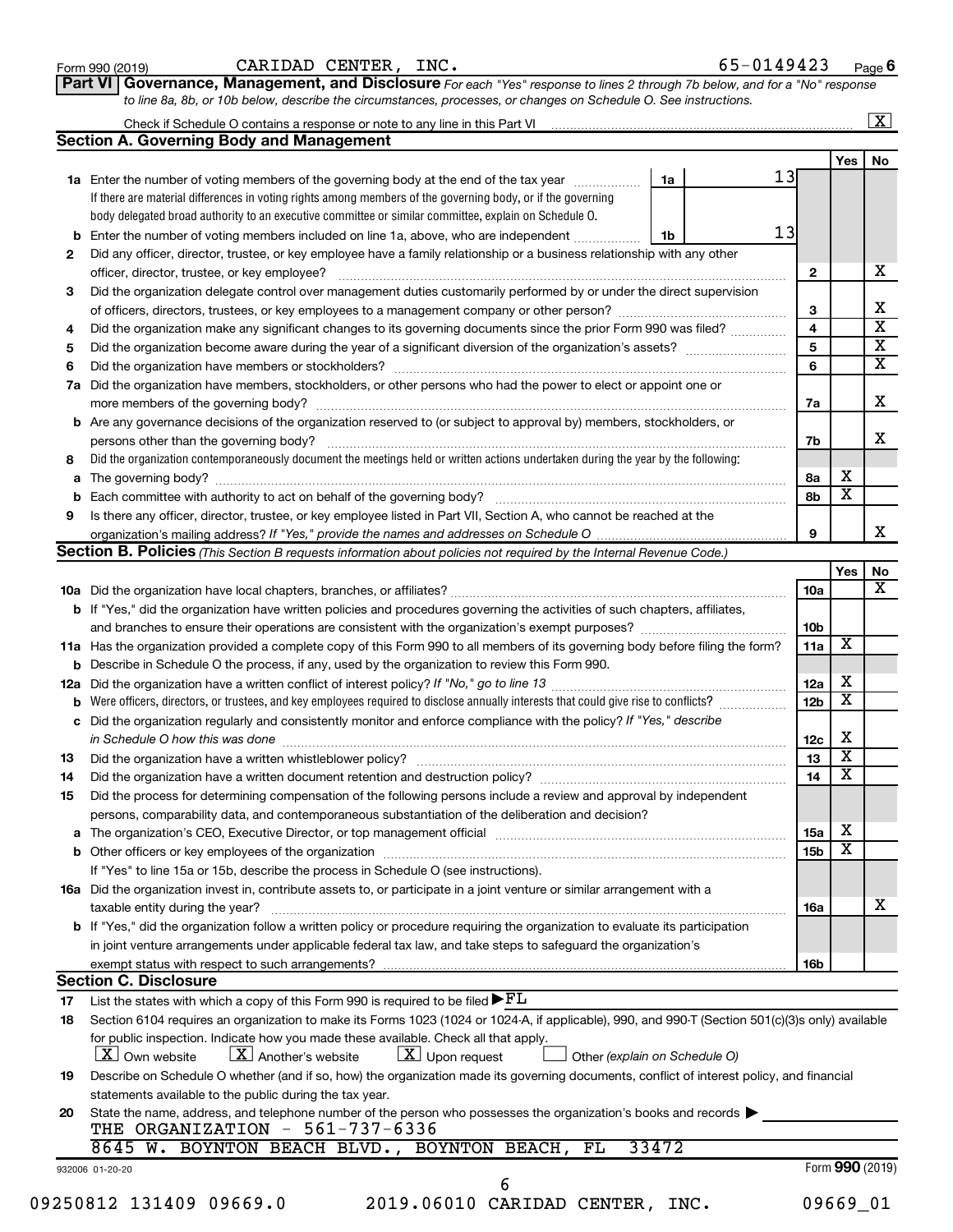$\Box$ 

| Part VII Compensation of Officers, Directors, Trustees, Key Employees, Highest Compensated |  |  |  |
|--------------------------------------------------------------------------------------------|--|--|--|
| <b>Employees, and Independent Contractors</b>                                              |  |  |  |

Check if Schedule O contains a response or note to any line in this Part VII

**Section A. Officers, Directors, Trustees, Key Employees, and Highest Compensated Employees**

**1a**  Complete this table for all persons required to be listed. Report compensation for the calendar year ending with or within the organization's tax year.  $\bullet$  List all of the organization's current officers, directors, trustees (whether individuals or organizations), regardless of amount of compensation.

Enter -0- in columns (D), (E), and (F) if no compensation was paid.

**•** List all of the organization's current key employees, if any. See instructions for definition of "key employee."

• List the organization's five *current* highest compensated employees (other than an officer, director, trustee, or key employee) who received reportable compensation (Box 5 of Form W-2 and/or Box 7 of Form 1099-MISC) of more than \$100,000 from the organization and any related organizations.

 $\bullet$  List all of the organization's former officers, key employees, and highest compensated employees who received more than \$100,000 of reportable compensation from the organization and any related organizations.

**•** List all of the organization's former directors or trustees that received, in the capacity as a former director or trustee of the organization, more than \$10,000 of reportable compensation from the organization and any related organizations.

See instructions for the order in which to list the persons above.

Check this box if neither the organization nor any related organization compensated any current officer, director, or trustee.  $\Box$ 

| (A)                            | (B)                    |                                         |                                                                  |             | (C)          |                                   |        | (D)                 | (E)                              | (F)                      |
|--------------------------------|------------------------|-----------------------------------------|------------------------------------------------------------------|-------------|--------------|-----------------------------------|--------|---------------------|----------------------------------|--------------------------|
| Name and title                 | Average                | Position<br>(do not check more than one |                                                                  |             |              |                                   |        | Reportable          | Reportable                       | Estimated                |
|                                | hours per              |                                         | box, unless person is both an<br>officer and a director/trustee) |             |              |                                   |        | compensation        | compensation                     | amount of                |
|                                | week                   |                                         |                                                                  |             |              |                                   |        | from                | from related                     | other                    |
|                                | (list any<br>hours for | Individual trustee or director          |                                                                  |             |              |                                   |        | the<br>organization | organizations<br>(W-2/1099-MISC) | compensation<br>from the |
|                                | related                |                                         |                                                                  |             |              |                                   |        | (W-2/1099-MISC)     |                                  | organization             |
|                                | organizations          |                                         |                                                                  |             |              |                                   |        |                     |                                  | and related              |
|                                | below                  |                                         | nstitutional trustee                                             |             | Key employee |                                   |        |                     |                                  | organizations            |
|                                | line)                  |                                         |                                                                  | Officer     |              | Highest compensated<br>  employee | Former |                     |                                  |                          |
| RICHARD RETAMAR, ESQ.<br>(1)   | 2.00                   |                                         |                                                                  |             |              |                                   |        |                     |                                  |                          |
| CHAIRMAN                       |                        | $\mathbf x$                             |                                                                  | $\mathbf X$ |              |                                   |        | 0.                  | $\mathbf 0$ .                    | 0.                       |
| <b>CONSTANCE BERRY</b><br>(2)  | 6.00                   |                                         |                                                                  |             |              |                                   |        |                     |                                  |                          |
| CO - VICE CHAIR                |                        | $\mathbf X$                             |                                                                  | $\mathbf X$ |              |                                   |        | 0.                  | $\mathbf 0$ .                    | 0.                       |
| SANJIV SHARMA<br>(3)           | 3.00                   |                                         |                                                                  |             |              |                                   |        |                     |                                  |                          |
| CO - VICE CHAIR                |                        | X                                       |                                                                  | X           |              |                                   |        | $\mathbf 0$ .       | $\mathbf 0$ .                    | $\mathbf 0$ .            |
| LINDA L. SNELLING, ESQ.<br>(4) | 3.00                   |                                         |                                                                  |             |              |                                   |        |                     |                                  |                          |
| TREASURER                      |                        | $\mathbf X$                             |                                                                  | $\mathbf X$ |              |                                   |        | $\mathbf 0$ .       | $\mathbf 0$ .                    | $\boldsymbol{0}$ .       |
| (5) NANCY ZARCADOOLAS          | 2.00                   |                                         |                                                                  |             |              |                                   |        |                     |                                  |                          |
| <b>SECRETARY</b>               |                        | $\mathbf X$                             |                                                                  | $\mathbf X$ |              |                                   |        | $\mathbf 0$ .       | $\mathbf 0$ .                    | 0.                       |
| (6)<br><b>JEZABEL MAISONET</b> | 40.00                  |                                         |                                                                  |             |              |                                   |        |                     |                                  |                          |
| CLINIC DIRECTOR                |                        |                                         |                                                                  | $\mathbf X$ |              |                                   |        | 84,533.             | $\mathbf 0$ .                    | 9,559.                   |
| <b>LAURA KALLUS</b><br>(7)     | 40.00                  |                                         |                                                                  |             |              |                                   |        |                     |                                  |                          |
| EXECUTIVE DIRECTOR             |                        |                                         |                                                                  | $\mathbf X$ |              |                                   |        | 109,131.            | 0.                               | 11,258.                  |
| JEFFREY CHAPMAN<br>(8)         | 40.00                  |                                         |                                                                  |             |              |                                   |        |                     |                                  |                          |
| CHIEF FINANCIAL OFFICER        |                        |                                         |                                                                  | X           |              |                                   |        | 60,862.             | $\mathbf 0$ .                    | 4,371.                   |
| SCOTT GIEBLER<br>(9)           | 40.00                  |                                         |                                                                  |             |              |                                   |        |                     |                                  |                          |
| VP OF FUNDRAISING & COMMUN     |                        |                                         |                                                                  | $\mathbf X$ |              |                                   |        | 91,231.             | 0.                               | 10,473.                  |
| (10) DORIS MAYA                | 40.00                  |                                         |                                                                  |             |              |                                   |        |                     |                                  |                          |
| DIRECTOR OF GRANT WRITING      |                        |                                         |                                                                  | X           |              |                                   |        | 86,231.             | 0.                               | 8,933.                   |
| (11) RICHARD POWERS            | 2.00                   |                                         |                                                                  |             |              |                                   |        |                     |                                  |                          |
| <b>DIRECTOR</b>                |                        | $\mathbf X$                             |                                                                  |             |              |                                   |        | $\mathbf 0$ .       | $\mathbf 0$ .                    | 0.                       |
| (12) ROBERT G. SOUAID          | 2.00                   |                                         |                                                                  |             |              |                                   |        |                     |                                  |                          |
| <b>DIRECTOR</b>                |                        | $\mathbf X$                             |                                                                  |             |              |                                   |        | $\mathbf 0$ .       | $\mathbf 0$ .                    | $\mathbf 0$ .            |
| (13) DR. ROBERT M HECHT        | 2.00                   |                                         |                                                                  |             |              |                                   |        |                     |                                  |                          |
| <b>DIRECTOR</b>                |                        | $\mathbf X$                             |                                                                  |             |              |                                   |        | $\mathbf 0$ .       | $\mathbf 0$ .                    | $\mathbf 0$ .            |
| (14) MARIO JACOMINO, MD        | 2.00                   |                                         |                                                                  |             |              |                                   |        |                     |                                  |                          |
| <b>DIRECTOR</b>                |                        | $\mathbf X$                             |                                                                  |             |              |                                   |        | 0.                  | О.                               | $\mathbf 0$ .            |
| (15) SUGAR MCCAULEY            | 2.00                   |                                         |                                                                  |             |              |                                   |        |                     |                                  |                          |
| <b>DIRECTOR</b>                |                        | $\mathbf X$                             |                                                                  |             |              |                                   |        | $\mathbf 0$ .       | $\mathbf 0$ .                    | 0.                       |
| (16) ALEXANDRA MUELLER         | 2.00                   |                                         |                                                                  |             |              |                                   |        |                     |                                  |                          |
| <b>DIRECTOR</b>                |                        | $\mathbf X$                             |                                                                  |             |              |                                   |        | 0.                  | $\mathbf 0$ .                    | $\mathbf 0$ .            |
| (17) JARRETT PAVAO             | 2.00                   |                                         |                                                                  |             |              |                                   |        |                     |                                  |                          |
| <b>DIRECTOR</b>                |                        | X                                       |                                                                  |             |              |                                   |        | 0.                  | $\mathbf 0$ .                    | $\mathbf 0$ .            |
| 932007 01-20-20                |                        |                                         |                                                                  |             |              |                                   |        |                     |                                  | Form 990 (2019)          |

09250812 131409 09669.0 2019.06010 CARIDAD CENTER, INC. 09669\_01

7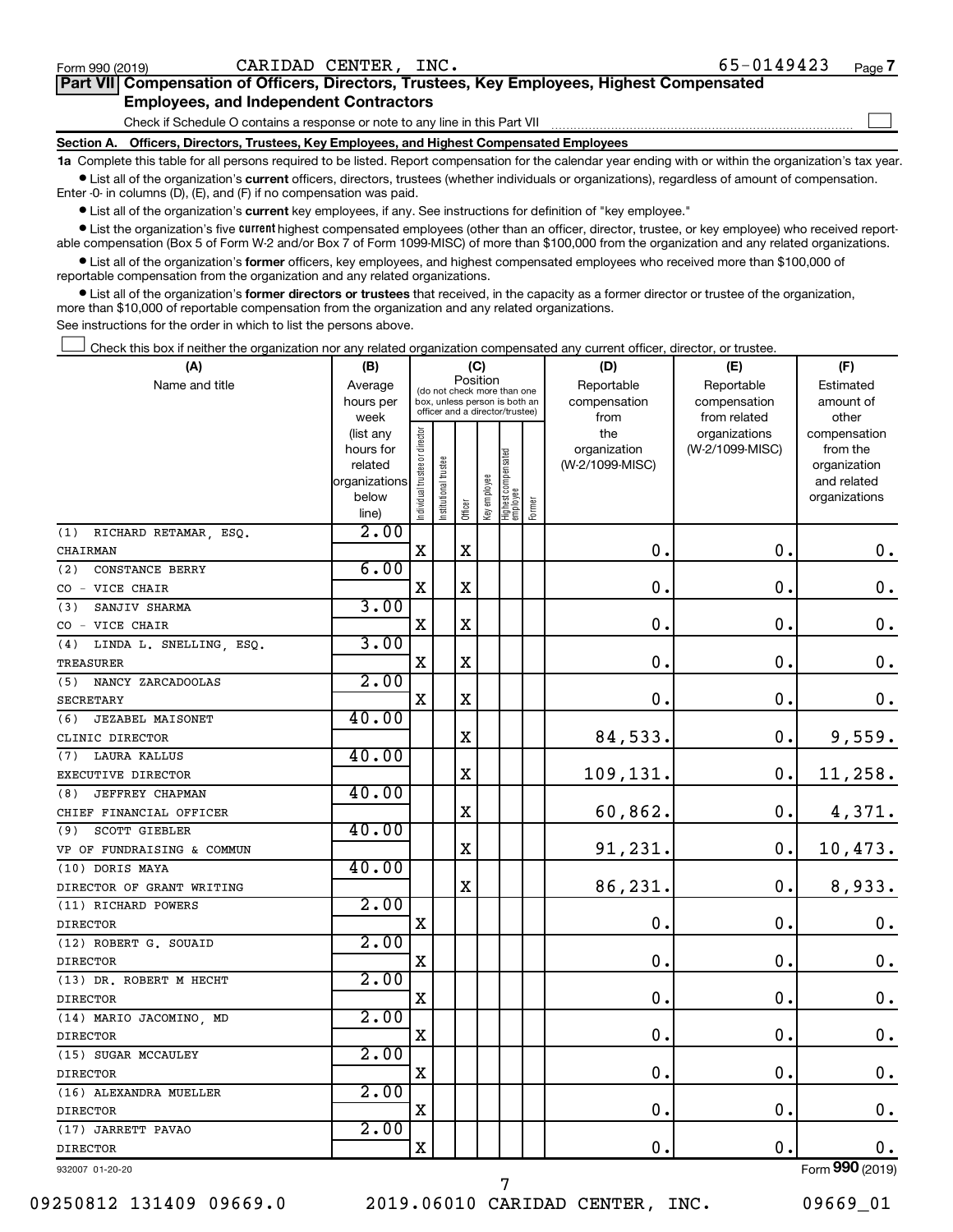| CARIDAD CENTER, INC.<br>Form 990 (2019)                                                                                                                                                                                                                                                                                                                                                                                                                                                                                                                                                                                                                                                                                                                                           |                                                                                                             |                                |                       |                |                          |                                                                                                                                        |        |                                                                                     | 65-0149423                                                                            |                     | Page 8                                                                                                             |
|-----------------------------------------------------------------------------------------------------------------------------------------------------------------------------------------------------------------------------------------------------------------------------------------------------------------------------------------------------------------------------------------------------------------------------------------------------------------------------------------------------------------------------------------------------------------------------------------------------------------------------------------------------------------------------------------------------------------------------------------------------------------------------------|-------------------------------------------------------------------------------------------------------------|--------------------------------|-----------------------|----------------|--------------------------|----------------------------------------------------------------------------------------------------------------------------------------|--------|-------------------------------------------------------------------------------------|---------------------------------------------------------------------------------------|---------------------|--------------------------------------------------------------------------------------------------------------------|
| <b>Part VII</b><br>Section A. Officers, Directors, Trustees, Key Employees, and Highest Compensated Employees (continued)                                                                                                                                                                                                                                                                                                                                                                                                                                                                                                                                                                                                                                                         |                                                                                                             |                                |                       |                |                          |                                                                                                                                        |        |                                                                                     |                                                                                       |                     |                                                                                                                    |
| (A)<br>Name and title                                                                                                                                                                                                                                                                                                                                                                                                                                                                                                                                                                                                                                                                                                                                                             | (B)<br>Average<br>hours per<br>week<br>(list any<br>hours for<br>related<br>organizations<br>below<br>line) | Individual trustee or director | Institutional trustee | (C)<br>Officer | Position<br>Key employee | (do not check more than one<br>box, unless person is both an<br>officer and a director/trustee)<br>  Highest compensated<br>  employee | Former | (D)<br>Reportable<br>compensation<br>from<br>the<br>organization<br>(W-2/1099-MISC) | (E)<br>Reportable<br>compensation<br>from related<br>organizations<br>(W-2/1099-MISC) |                     | (F)<br>Estimated<br>amount of<br>other<br>compensation<br>from the<br>organization<br>and related<br>organizations |
| (18) BILLY WILLIAMS                                                                                                                                                                                                                                                                                                                                                                                                                                                                                                                                                                                                                                                                                                                                                               | 2.00                                                                                                        |                                |                       |                |                          |                                                                                                                                        |        |                                                                                     |                                                                                       |                     |                                                                                                                    |
| <b>DIRECTOR</b>                                                                                                                                                                                                                                                                                                                                                                                                                                                                                                                                                                                                                                                                                                                                                                   |                                                                                                             | X                              |                       |                |                          |                                                                                                                                        |        | 0.                                                                                  | 0.                                                                                    |                     | $0$ .                                                                                                              |
| (19) CAROLINE MORAN                                                                                                                                                                                                                                                                                                                                                                                                                                                                                                                                                                                                                                                                                                                                                               | 2.00                                                                                                        |                                |                       |                |                          |                                                                                                                                        |        |                                                                                     |                                                                                       |                     |                                                                                                                    |
| FORMER SECRETARY (RESIGNED MAR 2020)                                                                                                                                                                                                                                                                                                                                                                                                                                                                                                                                                                                                                                                                                                                                              | 2.00                                                                                                        | X                              |                       | X              |                          |                                                                                                                                        |        | 0.                                                                                  | 0.                                                                                    |                     | 0.                                                                                                                 |
| (20) ROBERT A. FRANDEN<br>FORMER DIRECTOR (RESIGNED JUL 2020)                                                                                                                                                                                                                                                                                                                                                                                                                                                                                                                                                                                                                                                                                                                     |                                                                                                             | X                              |                       |                |                          |                                                                                                                                        |        | 0.                                                                                  | 0.                                                                                    |                     | 0.                                                                                                                 |
| (21) DR. PAUL ARCHACKI                                                                                                                                                                                                                                                                                                                                                                                                                                                                                                                                                                                                                                                                                                                                                            | 2.00                                                                                                        |                                |                       |                |                          |                                                                                                                                        |        |                                                                                     |                                                                                       |                     |                                                                                                                    |
| FORMER DIRECTOR (RESIGNED SEP 2020)                                                                                                                                                                                                                                                                                                                                                                                                                                                                                                                                                                                                                                                                                                                                               |                                                                                                             | X                              |                       |                |                          |                                                                                                                                        |        | 0.                                                                                  | 0.                                                                                    |                     | 0.                                                                                                                 |
| c Total from continuation sheets to Part VII, Section A manuscription<br>Total number of individuals (including but not limited to those listed above) who received more than \$100,000 of reportable<br>$\mathbf{2}$<br>compensation from the organization $\blacktriangleright$<br>3<br>Did the organization list any former officer, director, trustee, key employee, or highest compensated employee on<br>For any individual listed on line 1a, is the sum of reportable compensation and other compensation from the organization<br>and related organizations greater than \$150,000? If "Yes," complete Schedule J for such individual<br>Did any person listed on line 1a receive or accrue compensation from any unrelated organization or individual for services<br>5 |                                                                                                             |                                |                       |                |                          |                                                                                                                                        | ▶<br>▶ | 431,988.<br>σ.<br>431,988.                                                          | $\overline{0}$ .<br>$\overline{0}$ .<br>$\overline{0}$ .                              | 3<br>4              | 44,594.<br>$\overline{0}$ .<br>44,594.<br>Yes<br>No<br>x<br>X                                                      |
| <b>Section B. Independent Contractors</b>                                                                                                                                                                                                                                                                                                                                                                                                                                                                                                                                                                                                                                                                                                                                         |                                                                                                             |                                |                       |                |                          |                                                                                                                                        |        |                                                                                     |                                                                                       | 5                   | x                                                                                                                  |
| Complete this table for your five highest compensated independent contractors that received more than \$100,000 of compensation from<br>1.                                                                                                                                                                                                                                                                                                                                                                                                                                                                                                                                                                                                                                        |                                                                                                             |                                |                       |                |                          |                                                                                                                                        |        |                                                                                     |                                                                                       |                     |                                                                                                                    |
| the organization. Report compensation for the calendar year ending with or within the organization's tax year.                                                                                                                                                                                                                                                                                                                                                                                                                                                                                                                                                                                                                                                                    |                                                                                                             |                                |                       |                |                          |                                                                                                                                        |        |                                                                                     |                                                                                       |                     |                                                                                                                    |
| (A)<br>Name and business address                                                                                                                                                                                                                                                                                                                                                                                                                                                                                                                                                                                                                                                                                                                                                  |                                                                                                             |                                | <b>NONE</b>           |                |                          |                                                                                                                                        |        | (B)<br>Description of services                                                      |                                                                                       | (C)<br>Compensation |                                                                                                                    |
| Total number of independent contractors (including but not limited to those listed above) who received more than<br>2                                                                                                                                                                                                                                                                                                                                                                                                                                                                                                                                                                                                                                                             |                                                                                                             |                                |                       |                |                          |                                                                                                                                        |        |                                                                                     |                                                                                       |                     |                                                                                                                    |
| \$100,000 of compensation from the organization                                                                                                                                                                                                                                                                                                                                                                                                                                                                                                                                                                                                                                                                                                                                   |                                                                                                             |                                |                       |                |                          | 0                                                                                                                                      |        |                                                                                     |                                                                                       |                     |                                                                                                                    |

932008 01-20-20

Form (2019) **990**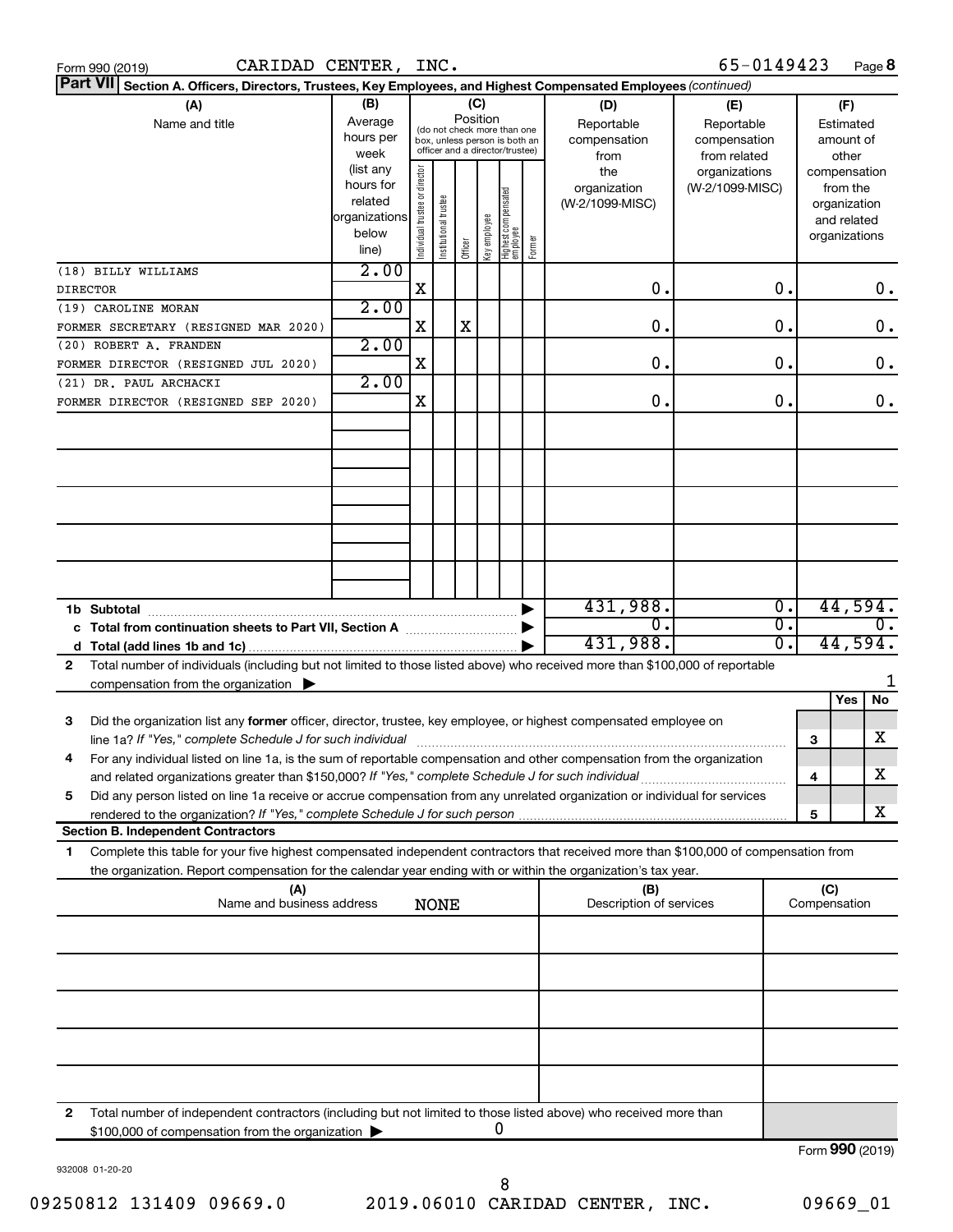| <b>Part VIII</b>                                          |             |                        | <b>Statement of Revenue</b>                                                                                                                                                                                                                                                             |                                                                                                   |                                                      |               |                                                          |           |                                                                 |
|-----------------------------------------------------------|-------------|------------------------|-----------------------------------------------------------------------------------------------------------------------------------------------------------------------------------------------------------------------------------------------------------------------------------------|---------------------------------------------------------------------------------------------------|------------------------------------------------------|---------------|----------------------------------------------------------|-----------|-----------------------------------------------------------------|
|                                                           |             |                        |                                                                                                                                                                                                                                                                                         |                                                                                                   |                                                      |               |                                                          |           |                                                                 |
|                                                           |             |                        |                                                                                                                                                                                                                                                                                         |                                                                                                   |                                                      | Total revenue | Related or exempt<br>function revenue   business revenue | Unrelated | (D)<br>Revenue excluded<br>from tax under<br>sections 512 - 514 |
| Contributions, Gifts, Grants<br>and Other Similar Amounts |             |                        | 1 a Federated campaigns<br><b>b</b> Membership dues<br>c Fundraising events<br>d Related organizations<br>e Government grants (contributions)<br>f All other contributions, gifts, grants, and<br>similar amounts not included above<br>g Noncash contributions included in lines 1a-1f | 1a<br>1b<br>$\ldots \ldots \ldots \ldots \ldots$<br>1 <sub>c</sub><br>1d<br>1e<br>1f<br>$ 1g $ \$ | 322,803.<br>1,036,173.<br>$3,046,287.$<br>$513,274.$ | $4,405,263$ . |                                                          |           |                                                                 |
|                                                           |             |                        |                                                                                                                                                                                                                                                                                         |                                                                                                   | <b>Business Code</b>                                 |               |                                                          |           |                                                                 |
| Program Service<br>Revenue                                | 2a          | b<br>c<br>d<br>е<br>f. | <u> 1989 - Johann Barbara, martin a</u><br>the control of the control of the control of the control of the control of                                                                                                                                                                   |                                                                                                   |                                                      |               |                                                          |           |                                                                 |
|                                                           | 3<br>4<br>5 |                        | Investment income (including dividends, interest, and<br>Income from investment of tax-exempt bond proceeds                                                                                                                                                                             |                                                                                                   |                                                      | 46,388.       |                                                          |           | 46,388.                                                         |
|                                                           |             |                        | 6 a Gross rents<br>$\overline{\phantom{a}}$<br><b>b</b> Less: rental expenses $\ldots$<br>c Rental income or (loss)                                                                                                                                                                     | (i) Real<br>505.<br>l 6a<br>6b<br>505.<br>6c                                                      | (ii) Personal<br>0.                                  |               |                                                          |           |                                                                 |
|                                                           |             |                        | d Net rental income or (loss)<br>7 a Gross amount from sales of<br>assets other than inventory<br><b>b</b> Less: cost or other basis<br>and sales expenses                                                                                                                              | (i) Securities<br>7a 574, 975.<br>$7b$ 394, 197.                                                  | (ii) Other                                           | 505.          |                                                          |           | 505.                                                            |
| Revenue                                                   |             |                        | c Gain or (loss)                                                                                                                                                                                                                                                                        | $7c$ 180, 778.                                                                                    |                                                      |               |                                                          |           |                                                                 |
| ৯<br>$\check{\epsilon}$                                   |             |                        | 8 a Gross income from fundraising events (not  <br>including \$<br>contributions reported on line 1c). See                                                                                                                                                                              | $322,803.$ of                                                                                     | $ a_2 162,035.$<br>$8b$ 139, 401.                    | 180,778.      |                                                          |           | 180,778.                                                        |
|                                                           |             |                        | <b>b</b> Less: direct expenses<br>c Net income or (loss) from fundraising events                                                                                                                                                                                                        |                                                                                                   |                                                      | 22,634.       |                                                          |           | 22,634.                                                         |
|                                                           |             |                        | 9 a Gross income from gaming activities. See<br><b>b</b> Less: direct expenses <b>manually</b>                                                                                                                                                                                          |                                                                                                   | 9a<br>9 <sub>b</sub>                                 |               |                                                          |           |                                                                 |
|                                                           |             |                        | c Net income or (loss) from gaming activities                                                                                                                                                                                                                                           |                                                                                                   |                                                      |               |                                                          |           |                                                                 |
|                                                           |             |                        | 10 a Gross sales of inventory, less returns<br><b>b</b> Less: cost of goods sold                                                                                                                                                                                                        |                                                                                                   | 10a <br>l10bl                                        |               |                                                          |           |                                                                 |
|                                                           |             |                        | c Net income or (loss) from sales of inventory                                                                                                                                                                                                                                          |                                                                                                   |                                                      |               |                                                          |           |                                                                 |
|                                                           |             |                        |                                                                                                                                                                                                                                                                                         |                                                                                                   | <b>Business Code</b>                                 |               |                                                          |           |                                                                 |
| Miscellaneous<br>Revenue                                  | 11 a        |                        | <u> 1989 - Johann Barbara, martin a bhann an t-Alban an t-Alban an t-Alban an t-Alban an t-Alban an t-Alban an t-</u>                                                                                                                                                                   |                                                                                                   |                                                      |               |                                                          |           |                                                                 |
|                                                           |             | b                      |                                                                                                                                                                                                                                                                                         |                                                                                                   |                                                      |               |                                                          |           |                                                                 |
|                                                           |             | c                      |                                                                                                                                                                                                                                                                                         | <u> 1980 - Johann Barbara, martxa alemaniar a</u>                                                 |                                                      |               |                                                          |           |                                                                 |
|                                                           |             |                        |                                                                                                                                                                                                                                                                                         |                                                                                                   |                                                      |               |                                                          |           |                                                                 |
|                                                           | 12          |                        |                                                                                                                                                                                                                                                                                         |                                                                                                   |                                                      | 4,655,568.    | 0.                                                       | 0.1       | 250, 305.                                                       |
| 932009 01-20-20                                           |             |                        |                                                                                                                                                                                                                                                                                         |                                                                                                   |                                                      |               |                                                          |           | Form 990 (2019)                                                 |

Form 990 (2019)  $CARTDAD \text{ } CENTER$ ,  $INC.$  65-0149423 Page

9

65-0149423 Page 9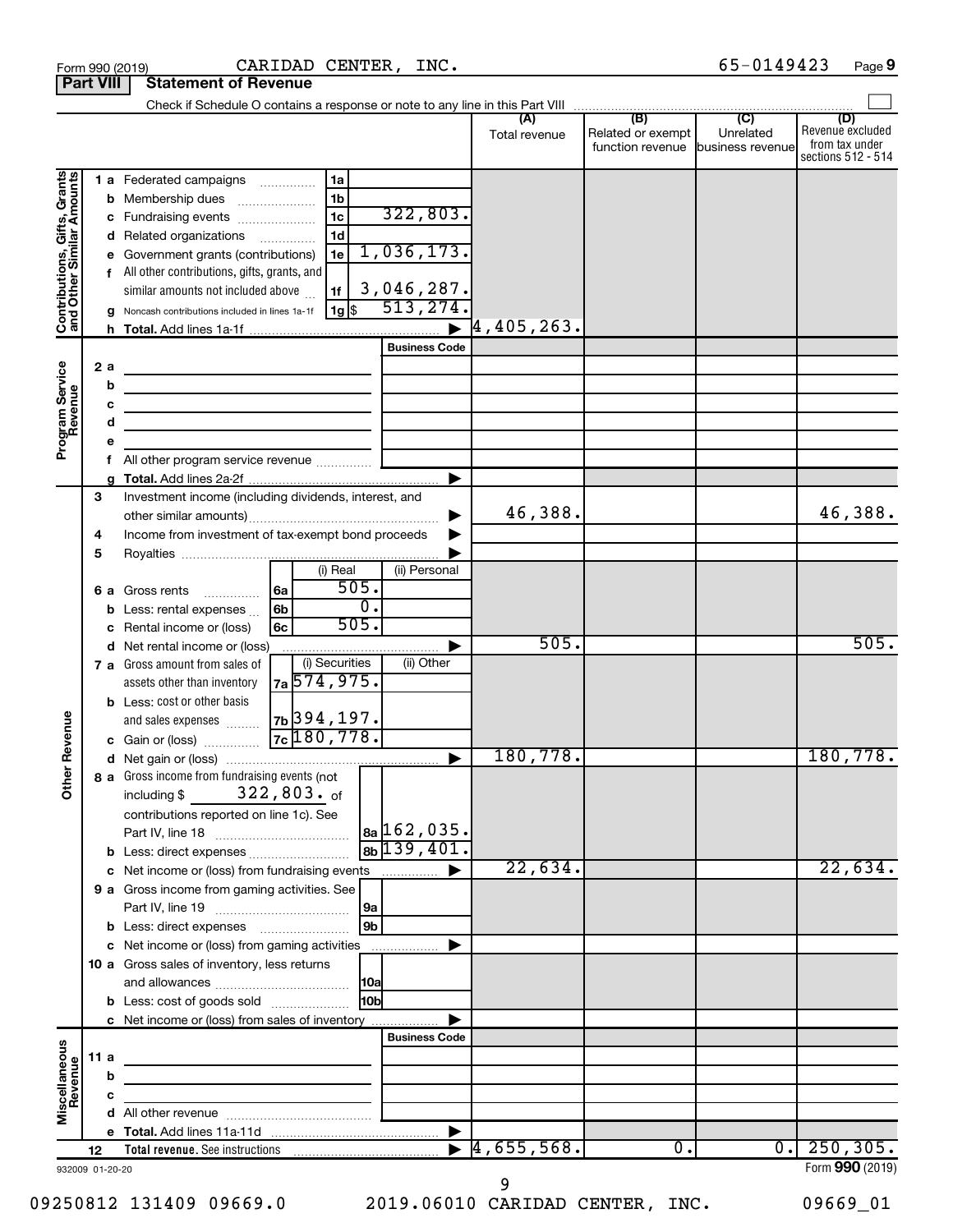|              | CARIDAD CENTER, INC.<br>Form 990 (2019)                                                                                                                                  |                       |                                    |                                           | 65-0149423 Page 10             |
|--------------|--------------------------------------------------------------------------------------------------------------------------------------------------------------------------|-----------------------|------------------------------------|-------------------------------------------|--------------------------------|
|              | Part IX   Statement of Functional Expenses<br>Section 501(c)(3) and 501(c)(4) organizations must complete all columns. All other organizations must complete column (A). |                       |                                    |                                           |                                |
|              | Check if Schedule O contains a response or note to any line in this Part IX                                                                                              |                       |                                    |                                           |                                |
|              | Do not include amounts reported on lines 6b,<br>7b, 8b, 9b, and 10b of Part VIII.                                                                                        | (A)<br>Total expenses | (B)<br>Program service<br>expenses | (C)<br>Management and<br>general expenses | (D)<br>Fundraising<br>expenses |
| 1            | Grants and other assistance to domestic organizations<br>and domestic governments. See Part IV, line 21                                                                  |                       |                                    |                                           |                                |
| $\mathbf{2}$ | Grants and other assistance to domestic                                                                                                                                  | 44,214.               | 44,214.                            |                                           |                                |
| 3            | Grants and other assistance to foreign<br>organizations, foreign governments, and foreign<br>individuals. See Part IV, lines 15 and 16                                   |                       |                                    |                                           |                                |
| 4            | Benefits paid to or for members                                                                                                                                          |                       |                                    |                                           |                                |
| 5            | Compensation of current officers, directors,                                                                                                                             | 482,177.              | 99,686.                            | 190,145.                                  | 192,346.                       |
| 6            | Compensation not included above to disqualified<br>persons (as defined under section 4958(f)(1)) and<br>persons described in section 4958(c)(3)(B)                       |                       |                                    |                                           |                                |
| 7            |                                                                                                                                                                          | 1,668,746.            | 1,607,101.                         |                                           | 61,645.                        |
| 8            | Pension plan accruals and contributions (include<br>section 401(k) and 403(b) employer contributions)                                                                    | 48,529.               | 39,768.                            | 3,498.                                    | 5, 263.                        |
| 9            |                                                                                                                                                                          | 219, 162.             | 179,597.                           | 15,796.                                   | 23,769.                        |
| 10           |                                                                                                                                                                          | 169,598.              | 138,979.                           | 12,225.                                   | 18,394.                        |
| 11<br>a      | Fees for services (nonemployees):                                                                                                                                        |                       |                                    |                                           |                                |
| b            |                                                                                                                                                                          | 26, 200.              |                                    | 26, 200.                                  |                                |
|              |                                                                                                                                                                          |                       |                                    |                                           |                                |
|              | e Professional fundraising services. See Part IV, line 17                                                                                                                |                       |                                    |                                           |                                |
| f            | Investment management fees                                                                                                                                               |                       |                                    |                                           |                                |
| g            | Other. (If line 11g amount exceeds 10% of line 25,<br>column (A) amount, list line 11g expenses on Sch 0.)                                                               | 155,639.              | 72,647.                            | 24,694.                                   | 58,298.                        |
| 12           |                                                                                                                                                                          |                       |                                    |                                           |                                |
| 13           |                                                                                                                                                                          | 61,883.               | 50,758.                            | 8,975.                                    | 2,150.                         |
| 14           |                                                                                                                                                                          | 46,902.               | 20,451.                            | 16,936.                                   | 9,515.                         |
| 15           | Royalties                                                                                                                                                                |                       |                                    |                                           |                                |

932010 01-20-20

Check here  $\blacktriangleright$ 

**16 17 18**

**a b c d e 25 26**

Insurance

All other expenses

Check here  $\begin{array}{c} \begin{array}{|c} \hline \end{array} \end{array}$  if following SOP 98-2 (ASC 958-720)

reported in column (B) joint costs from a combined educational campaign and fundraising solicitation.

**Total functional expenses.**  Add lines 1 through 24e **Joint costs.** Complete this line only if the organization

Other expenses. Itemize expenses not covered above (List miscellaneous expenses on line 24e. If line 24e amount exceeds 10% of line 25, column (A) amount, list line 24e expenses on Schedule O.)

~~~~~~~~~~~~~~~~~

MEDICAL SUPPLIES 483, 215. 483, 215.

Occupancy  $~\dots$   $~\dots$   $~\dots$   $~\dots$   $~\dots$   $~\dots$   $~\dots$  $\begin{minipage}{0.5\textwidth} \centering \begin{tabular}{|c|c|c|} \hline \textbf{True} & \textbf{True} & \textbf{True} & \textbf{True} \\ \hline \textbf{True} & \textbf{True} & \textbf{True} & \textbf{True} \\ \hline \textbf{True} & \textbf{True} & \textbf{True} & \textbf{True} \\ \hline \end{tabular} \end{minipage}$ Payments of travel or entertainment expenses for any federal, state, or local public officials ... Conferences, conventions, and meetings ...... Interest ~~~~~~~~~~~~~~~~~~ Payments to affiliates ~~~~~~~~~~~~ Depreciation, depletion, and amortization ......

09250812 131409 09669.0 2019.06010 CARIDAD CENTER, INC. 09669\_01 10

PROGRAM SERVICES 365,120. 365,120. 0. 0. PAYROLL PROCESSING FEES 52,325. 46,355. 2,543. 3,427. PRINTING AND POSTAGE 46,662. 12,192. 3,938. 30,532.

 $202, 185.$  178,126. 20,230. 3,829. 22,106. 20,402. 1,372. 332.

 $271,818.$   $268,072.$   $3,382.$   $364.$ 38,705. 29,613. 8,401. 691.

16,642. 3,292. 12,858. 492. 4,421,828. 3,659,588. 351,193. 411,047.

Form (2019) **990**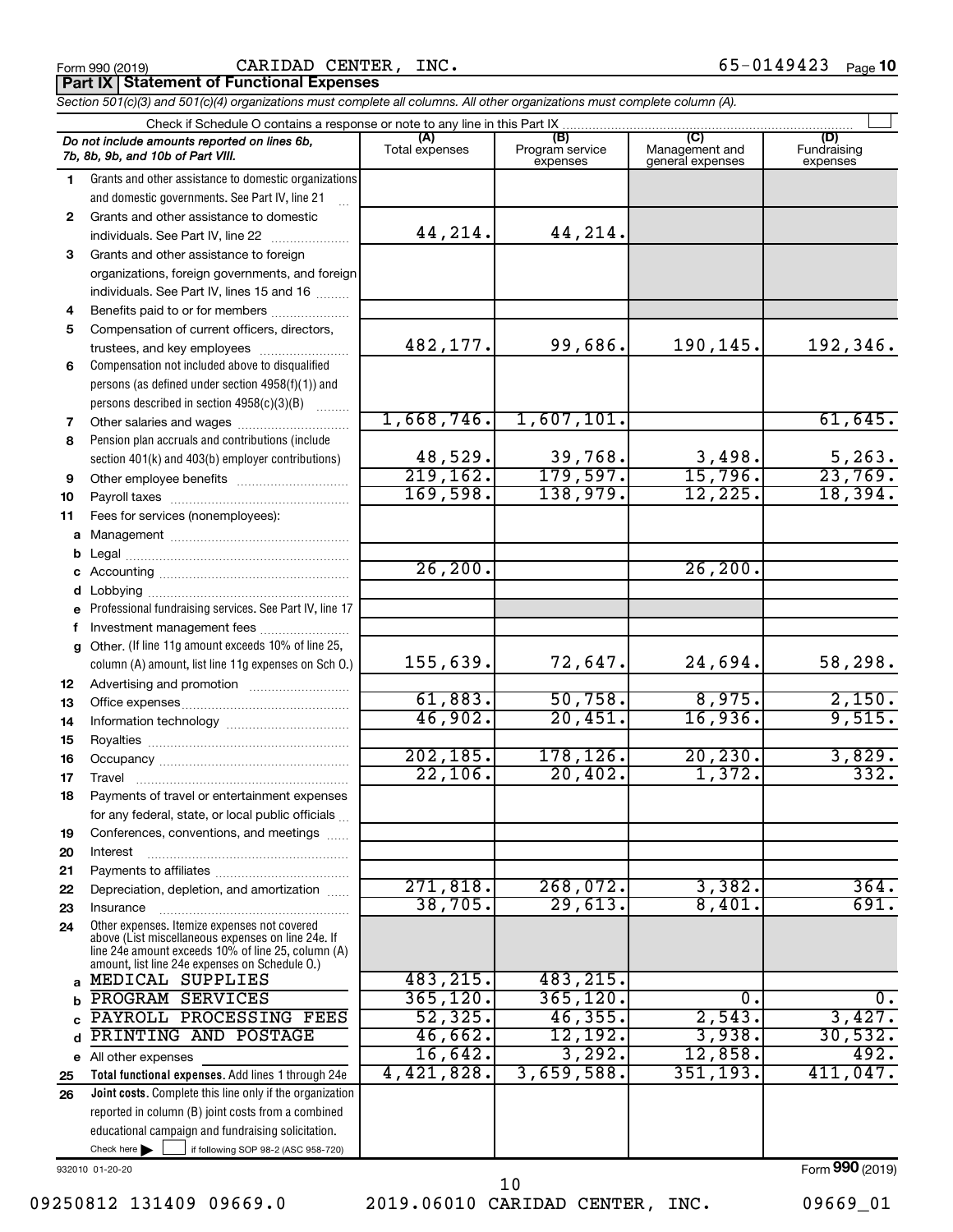|                             |    |                                                                                                        |              |                         | (A)<br>Beginning of year |                 | (B)<br>End of year             |
|-----------------------------|----|--------------------------------------------------------------------------------------------------------|--------------|-------------------------|--------------------------|-----------------|--------------------------------|
|                             | 1  |                                                                                                        |              |                         | 1,415,131.               | $\mathbf{1}$    | 2,769,999.                     |
|                             | 2  |                                                                                                        |              | $\mathbf{2}$            |                          |                 |                                |
|                             | з  |                                                                                                        | 1, 297, 585. | $\overline{\mathbf{3}}$ | 936,685.                 |                 |                                |
|                             | 4  |                                                                                                        |              |                         | $\overline{\mathbf{4}}$  |                 |                                |
|                             | 5  | Loans and other receivables from any current or former officer, director,                              |              |                         |                          |                 |                                |
|                             |    | trustee, key employee, creator or founder, substantial contributor, or 35%                             |              |                         |                          |                 |                                |
|                             |    |                                                                                                        |              | 5                       |                          |                 |                                |
|                             | 6  | Loans and other receivables from other disqualified persons (as defined                                |              |                         |                          |                 |                                |
|                             |    | under section $4958(f)(1)$ , and persons described in section $4958(c)(3)(B)$                          |              | $\ldots$                |                          | 6               |                                |
|                             | 7  |                                                                                                        |              |                         |                          | $\overline{7}$  |                                |
| Assets                      | 8  |                                                                                                        |              |                         | 69,973.                  | 8               | 66,380.                        |
|                             | 9  | Prepaid expenses and deferred charges                                                                  |              |                         | 71,042.                  | $\mathbf{9}$    | 32,942.                        |
|                             |    | 10a Land, buildings, and equipment: cost or other                                                      |              |                         |                          |                 |                                |
|                             |    | basis. Complete Part VI of Schedule D  10a                                                             |              | 7,556,750.              |                          |                 |                                |
|                             |    |                                                                                                        |              | $\overline{2,315,628.}$ | 5,448,832.               | 10 <sub>c</sub> | 5, 241, 122.                   |
|                             | 11 |                                                                                                        | 1,319,918.   | 11                      | 1,102,749.               |                 |                                |
|                             | 12 |                                                                                                        |              | 12                      |                          |                 |                                |
|                             | 13 |                                                                                                        |              | 13                      |                          |                 |                                |
|                             | 14 |                                                                                                        |              | 14                      |                          |                 |                                |
|                             | 15 |                                                                                                        |              | 15                      |                          |                 |                                |
|                             | 16 |                                                                                                        |              |                         | 9,622,481.               | 16              | $\frac{10,149,877.}{216,203.}$ |
|                             | 17 |                                                                                                        |              |                         | 118,897.                 | 17              |                                |
|                             | 18 |                                                                                                        |              | 18                      |                          |                 |                                |
|                             | 19 |                                                                                                        |              | 19                      |                          |                 |                                |
|                             | 20 |                                                                                                        |              |                         | 20                       |                 |                                |
|                             | 21 | Escrow or custodial account liability. Complete Part IV of Schedule D                                  |              |                         |                          | 21              |                                |
|                             | 22 | Loans and other payables to any current or former officer, director,                                   |              |                         |                          |                 |                                |
| Liabilities                 |    | trustee, key employee, creator or founder, substantial contributor, or 35%                             |              |                         |                          |                 |                                |
|                             |    | controlled entity or family member of any of these persons                                             |              |                         |                          | 22              |                                |
|                             | 23 | Secured mortgages and notes payable to unrelated third parties                                         |              |                         |                          | 23              |                                |
|                             | 24 | Unsecured notes and loans payable to unrelated third parties                                           |              |                         |                          | 24              |                                |
|                             | 25 | Other liabilities (including federal income tax, payables to related third                             |              |                         |                          |                 |                                |
|                             |    | parties, and other liabilities not included on lines 17-24). Complete Part X                           |              |                         |                          |                 |                                |
|                             |    | of Schedule D                                                                                          |              |                         | 379,399.                 | 25              | 636,829.                       |
|                             | 26 | Total liabilities. Add lines 17 through 25                                                             |              |                         | 498, 296.                | $\overline{26}$ | 853,032.                       |
|                             |    | Organizations that follow FASB ASC 958, check here $\blacktriangleright \lfloor \underline{X} \rfloor$ |              |                         |                          |                 |                                |
|                             |    | and complete lines 27, 28, 32, and 33.                                                                 |              |                         |                          |                 |                                |
|                             | 27 |                                                                                                        |              |                         | 8,049,261.               | 27              | 8,038,246.                     |
|                             | 28 |                                                                                                        |              | 1,074,924.              | 28                       | 1,258,599.      |                                |
|                             |    | Organizations that do not follow FASB ASC 958, check here $\blacktriangleright \Box$                   |              |                         |                          |                 |                                |
|                             |    | and complete lines 29 through 33.                                                                      |              |                         |                          |                 |                                |
|                             | 29 |                                                                                                        |              |                         |                          | 29              |                                |
| Net Assets or Fund Balances | 30 | Paid-in or capital surplus, or land, building, or equipment fund                                       |              |                         |                          | 30              |                                |
|                             | 31 | Retained earnings, endowment, accumulated income, or other funds                                       |              |                         |                          | 31              |                                |
|                             | 32 |                                                                                                        |              |                         | 9,124,185.               | 32              | 9,296,845.                     |
|                             | 33 |                                                                                                        |              |                         | 9,622,481.               | 33              | 10, 149, 877.                  |

Form (2019) **990**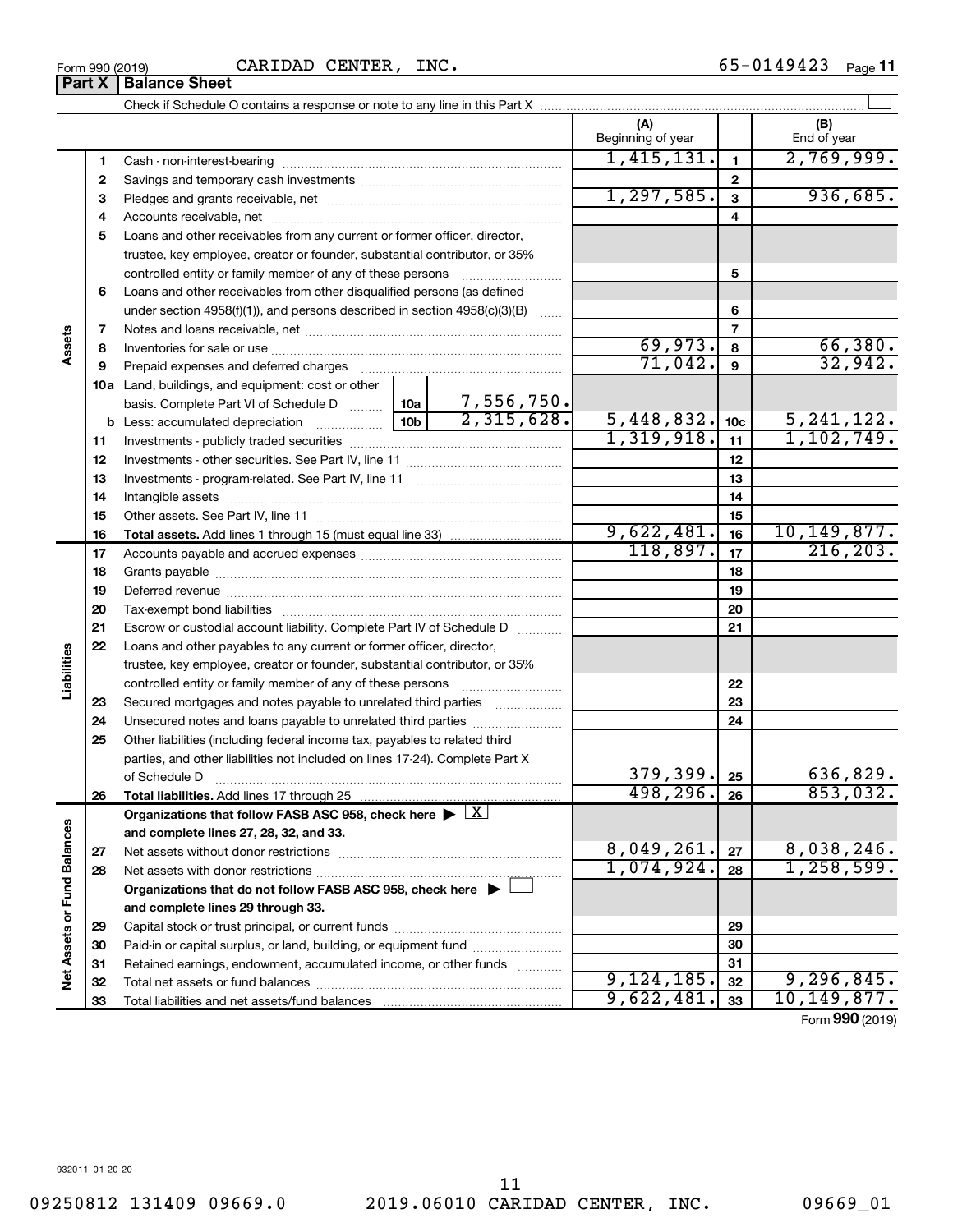| Part XI<br><b>Reconciliation of Net Assets</b><br>4,655,568.<br>$\mathbf{1}$<br>1<br>4,421,828.<br>$\mathbf{2}$<br>2<br>233,740.<br>3<br>з<br>9,124,185.<br>$\overline{\mathbf{4}}$<br>4<br>$-61,080.$<br>5<br>5<br>6<br>6<br>$\overline{7}$<br>Investment expenses www.communication.com/www.communication.com/www.communication.com/www.com<br>7<br>8<br>Prior period adjustments material contents and content of the content of the content of the content of the content of the content of the content of the content of the content of the content of the content of the content of<br>8<br>$\overline{0}$ .<br>Other changes in net assets or fund balances (explain on Schedule O)<br>9<br>9<br>Net assets or fund balances at end of year. Combine lines 3 through 9 (must equal Part X, line 32,<br>10<br>9,296,845.<br>10<br>Part XII Financial Statements and Reporting<br>  x  <br>Yes<br>No.<br>$\lfloor x \rfloor$ Accrual<br>Accounting method used to prepare the Form 990: $\Box$ Cash<br>$\Box$ Other<br>1.<br>If the organization changed its method of accounting from a prior year or checked "Other," explain in Schedule O.<br>x<br>2a<br>If "Yes," check a box below to indicate whether the financial statements for the year were compiled or reviewed on a<br>separate basis, consolidated basis, or both:<br>Both consolidated and separate basis<br>Separate basis<br>Consolidated basis<br>x<br>2 <sub>b</sub><br>If "Yes," check a box below to indicate whether the financial statements for the year were audited on a separate basis,<br>consolidated basis, or both:<br>$ \mathbf{X} $ Separate basis<br><b>Consolidated basis</b><br>Both consolidated and separate basis<br>c If "Yes" to line 2a or 2b, does the organization have a committee that assumes responsibility for oversight of the audit,<br>х<br>2c<br>If the organization changed either its oversight process or selection process during the tax year, explain on Schedule O.<br>3a As a result of a federal award, was the organization required to undergo an audit or audits as set forth in the Single Audit<br>x<br>За<br><b>b</b> If "Yes," did the organization undergo the required audit or audits? If the organization did not undergo the required audit<br>3b<br>$000 \text{$ | CARIDAD CENTER, INC.<br>Form 990 (2019) | 65-0149423 |  | Page 12 |
|---------------------------------------------------------------------------------------------------------------------------------------------------------------------------------------------------------------------------------------------------------------------------------------------------------------------------------------------------------------------------------------------------------------------------------------------------------------------------------------------------------------------------------------------------------------------------------------------------------------------------------------------------------------------------------------------------------------------------------------------------------------------------------------------------------------------------------------------------------------------------------------------------------------------------------------------------------------------------------------------------------------------------------------------------------------------------------------------------------------------------------------------------------------------------------------------------------------------------------------------------------------------------------------------------------------------------------------------------------------------------------------------------------------------------------------------------------------------------------------------------------------------------------------------------------------------------------------------------------------------------------------------------------------------------------------------------------------------------------------------------------------------------------------------------------------------------------------------------------------------------------------------------------------------------------------------------------------------------------------------------------------------------------------------------------------------------------------------------------------------------------------------------------------------------------------------------------------------------------------------------------------------------------------------------|-----------------------------------------|------------|--|---------|
|                                                                                                                                                                                                                                                                                                                                                                                                                                                                                                                                                                                                                                                                                                                                                                                                                                                                                                                                                                                                                                                                                                                                                                                                                                                                                                                                                                                                                                                                                                                                                                                                                                                                                                                                                                                                                                                                                                                                                                                                                                                                                                                                                                                                                                                                                                   |                                         |            |  |         |
|                                                                                                                                                                                                                                                                                                                                                                                                                                                                                                                                                                                                                                                                                                                                                                                                                                                                                                                                                                                                                                                                                                                                                                                                                                                                                                                                                                                                                                                                                                                                                                                                                                                                                                                                                                                                                                                                                                                                                                                                                                                                                                                                                                                                                                                                                                   |                                         |            |  |         |
|                                                                                                                                                                                                                                                                                                                                                                                                                                                                                                                                                                                                                                                                                                                                                                                                                                                                                                                                                                                                                                                                                                                                                                                                                                                                                                                                                                                                                                                                                                                                                                                                                                                                                                                                                                                                                                                                                                                                                                                                                                                                                                                                                                                                                                                                                                   |                                         |            |  |         |
|                                                                                                                                                                                                                                                                                                                                                                                                                                                                                                                                                                                                                                                                                                                                                                                                                                                                                                                                                                                                                                                                                                                                                                                                                                                                                                                                                                                                                                                                                                                                                                                                                                                                                                                                                                                                                                                                                                                                                                                                                                                                                                                                                                                                                                                                                                   |                                         |            |  |         |
|                                                                                                                                                                                                                                                                                                                                                                                                                                                                                                                                                                                                                                                                                                                                                                                                                                                                                                                                                                                                                                                                                                                                                                                                                                                                                                                                                                                                                                                                                                                                                                                                                                                                                                                                                                                                                                                                                                                                                                                                                                                                                                                                                                                                                                                                                                   |                                         |            |  |         |
|                                                                                                                                                                                                                                                                                                                                                                                                                                                                                                                                                                                                                                                                                                                                                                                                                                                                                                                                                                                                                                                                                                                                                                                                                                                                                                                                                                                                                                                                                                                                                                                                                                                                                                                                                                                                                                                                                                                                                                                                                                                                                                                                                                                                                                                                                                   |                                         |            |  |         |
|                                                                                                                                                                                                                                                                                                                                                                                                                                                                                                                                                                                                                                                                                                                                                                                                                                                                                                                                                                                                                                                                                                                                                                                                                                                                                                                                                                                                                                                                                                                                                                                                                                                                                                                                                                                                                                                                                                                                                                                                                                                                                                                                                                                                                                                                                                   |                                         |            |  |         |
|                                                                                                                                                                                                                                                                                                                                                                                                                                                                                                                                                                                                                                                                                                                                                                                                                                                                                                                                                                                                                                                                                                                                                                                                                                                                                                                                                                                                                                                                                                                                                                                                                                                                                                                                                                                                                                                                                                                                                                                                                                                                                                                                                                                                                                                                                                   |                                         |            |  |         |
|                                                                                                                                                                                                                                                                                                                                                                                                                                                                                                                                                                                                                                                                                                                                                                                                                                                                                                                                                                                                                                                                                                                                                                                                                                                                                                                                                                                                                                                                                                                                                                                                                                                                                                                                                                                                                                                                                                                                                                                                                                                                                                                                                                                                                                                                                                   |                                         |            |  |         |
|                                                                                                                                                                                                                                                                                                                                                                                                                                                                                                                                                                                                                                                                                                                                                                                                                                                                                                                                                                                                                                                                                                                                                                                                                                                                                                                                                                                                                                                                                                                                                                                                                                                                                                                                                                                                                                                                                                                                                                                                                                                                                                                                                                                                                                                                                                   |                                         |            |  |         |
|                                                                                                                                                                                                                                                                                                                                                                                                                                                                                                                                                                                                                                                                                                                                                                                                                                                                                                                                                                                                                                                                                                                                                                                                                                                                                                                                                                                                                                                                                                                                                                                                                                                                                                                                                                                                                                                                                                                                                                                                                                                                                                                                                                                                                                                                                                   |                                         |            |  |         |
|                                                                                                                                                                                                                                                                                                                                                                                                                                                                                                                                                                                                                                                                                                                                                                                                                                                                                                                                                                                                                                                                                                                                                                                                                                                                                                                                                                                                                                                                                                                                                                                                                                                                                                                                                                                                                                                                                                                                                                                                                                                                                                                                                                                                                                                                                                   |                                         |            |  |         |
|                                                                                                                                                                                                                                                                                                                                                                                                                                                                                                                                                                                                                                                                                                                                                                                                                                                                                                                                                                                                                                                                                                                                                                                                                                                                                                                                                                                                                                                                                                                                                                                                                                                                                                                                                                                                                                                                                                                                                                                                                                                                                                                                                                                                                                                                                                   |                                         |            |  |         |
|                                                                                                                                                                                                                                                                                                                                                                                                                                                                                                                                                                                                                                                                                                                                                                                                                                                                                                                                                                                                                                                                                                                                                                                                                                                                                                                                                                                                                                                                                                                                                                                                                                                                                                                                                                                                                                                                                                                                                                                                                                                                                                                                                                                                                                                                                                   |                                         |            |  |         |
|                                                                                                                                                                                                                                                                                                                                                                                                                                                                                                                                                                                                                                                                                                                                                                                                                                                                                                                                                                                                                                                                                                                                                                                                                                                                                                                                                                                                                                                                                                                                                                                                                                                                                                                                                                                                                                                                                                                                                                                                                                                                                                                                                                                                                                                                                                   |                                         |            |  |         |
|                                                                                                                                                                                                                                                                                                                                                                                                                                                                                                                                                                                                                                                                                                                                                                                                                                                                                                                                                                                                                                                                                                                                                                                                                                                                                                                                                                                                                                                                                                                                                                                                                                                                                                                                                                                                                                                                                                                                                                                                                                                                                                                                                                                                                                                                                                   |                                         |            |  |         |
|                                                                                                                                                                                                                                                                                                                                                                                                                                                                                                                                                                                                                                                                                                                                                                                                                                                                                                                                                                                                                                                                                                                                                                                                                                                                                                                                                                                                                                                                                                                                                                                                                                                                                                                                                                                                                                                                                                                                                                                                                                                                                                                                                                                                                                                                                                   |                                         |            |  |         |
|                                                                                                                                                                                                                                                                                                                                                                                                                                                                                                                                                                                                                                                                                                                                                                                                                                                                                                                                                                                                                                                                                                                                                                                                                                                                                                                                                                                                                                                                                                                                                                                                                                                                                                                                                                                                                                                                                                                                                                                                                                                                                                                                                                                                                                                                                                   |                                         |            |  |         |
|                                                                                                                                                                                                                                                                                                                                                                                                                                                                                                                                                                                                                                                                                                                                                                                                                                                                                                                                                                                                                                                                                                                                                                                                                                                                                                                                                                                                                                                                                                                                                                                                                                                                                                                                                                                                                                                                                                                                                                                                                                                                                                                                                                                                                                                                                                   |                                         |            |  |         |
|                                                                                                                                                                                                                                                                                                                                                                                                                                                                                                                                                                                                                                                                                                                                                                                                                                                                                                                                                                                                                                                                                                                                                                                                                                                                                                                                                                                                                                                                                                                                                                                                                                                                                                                                                                                                                                                                                                                                                                                                                                                                                                                                                                                                                                                                                                   |                                         |            |  |         |
|                                                                                                                                                                                                                                                                                                                                                                                                                                                                                                                                                                                                                                                                                                                                                                                                                                                                                                                                                                                                                                                                                                                                                                                                                                                                                                                                                                                                                                                                                                                                                                                                                                                                                                                                                                                                                                                                                                                                                                                                                                                                                                                                                                                                                                                                                                   |                                         |            |  |         |
|                                                                                                                                                                                                                                                                                                                                                                                                                                                                                                                                                                                                                                                                                                                                                                                                                                                                                                                                                                                                                                                                                                                                                                                                                                                                                                                                                                                                                                                                                                                                                                                                                                                                                                                                                                                                                                                                                                                                                                                                                                                                                                                                                                                                                                                                                                   |                                         |            |  |         |
|                                                                                                                                                                                                                                                                                                                                                                                                                                                                                                                                                                                                                                                                                                                                                                                                                                                                                                                                                                                                                                                                                                                                                                                                                                                                                                                                                                                                                                                                                                                                                                                                                                                                                                                                                                                                                                                                                                                                                                                                                                                                                                                                                                                                                                                                                                   |                                         |            |  |         |
|                                                                                                                                                                                                                                                                                                                                                                                                                                                                                                                                                                                                                                                                                                                                                                                                                                                                                                                                                                                                                                                                                                                                                                                                                                                                                                                                                                                                                                                                                                                                                                                                                                                                                                                                                                                                                                                                                                                                                                                                                                                                                                                                                                                                                                                                                                   |                                         |            |  |         |
|                                                                                                                                                                                                                                                                                                                                                                                                                                                                                                                                                                                                                                                                                                                                                                                                                                                                                                                                                                                                                                                                                                                                                                                                                                                                                                                                                                                                                                                                                                                                                                                                                                                                                                                                                                                                                                                                                                                                                                                                                                                                                                                                                                                                                                                                                                   |                                         |            |  |         |
|                                                                                                                                                                                                                                                                                                                                                                                                                                                                                                                                                                                                                                                                                                                                                                                                                                                                                                                                                                                                                                                                                                                                                                                                                                                                                                                                                                                                                                                                                                                                                                                                                                                                                                                                                                                                                                                                                                                                                                                                                                                                                                                                                                                                                                                                                                   |                                         |            |  |         |
|                                                                                                                                                                                                                                                                                                                                                                                                                                                                                                                                                                                                                                                                                                                                                                                                                                                                                                                                                                                                                                                                                                                                                                                                                                                                                                                                                                                                                                                                                                                                                                                                                                                                                                                                                                                                                                                                                                                                                                                                                                                                                                                                                                                                                                                                                                   |                                         |            |  |         |
|                                                                                                                                                                                                                                                                                                                                                                                                                                                                                                                                                                                                                                                                                                                                                                                                                                                                                                                                                                                                                                                                                                                                                                                                                                                                                                                                                                                                                                                                                                                                                                                                                                                                                                                                                                                                                                                                                                                                                                                                                                                                                                                                                                                                                                                                                                   |                                         |            |  |         |
|                                                                                                                                                                                                                                                                                                                                                                                                                                                                                                                                                                                                                                                                                                                                                                                                                                                                                                                                                                                                                                                                                                                                                                                                                                                                                                                                                                                                                                                                                                                                                                                                                                                                                                                                                                                                                                                                                                                                                                                                                                                                                                                                                                                                                                                                                                   |                                         |            |  |         |
|                                                                                                                                                                                                                                                                                                                                                                                                                                                                                                                                                                                                                                                                                                                                                                                                                                                                                                                                                                                                                                                                                                                                                                                                                                                                                                                                                                                                                                                                                                                                                                                                                                                                                                                                                                                                                                                                                                                                                                                                                                                                                                                                                                                                                                                                                                   |                                         |            |  |         |
|                                                                                                                                                                                                                                                                                                                                                                                                                                                                                                                                                                                                                                                                                                                                                                                                                                                                                                                                                                                                                                                                                                                                                                                                                                                                                                                                                                                                                                                                                                                                                                                                                                                                                                                                                                                                                                                                                                                                                                                                                                                                                                                                                                                                                                                                                                   |                                         |            |  |         |
|                                                                                                                                                                                                                                                                                                                                                                                                                                                                                                                                                                                                                                                                                                                                                                                                                                                                                                                                                                                                                                                                                                                                                                                                                                                                                                                                                                                                                                                                                                                                                                                                                                                                                                                                                                                                                                                                                                                                                                                                                                                                                                                                                                                                                                                                                                   |                                         |            |  |         |
|                                                                                                                                                                                                                                                                                                                                                                                                                                                                                                                                                                                                                                                                                                                                                                                                                                                                                                                                                                                                                                                                                                                                                                                                                                                                                                                                                                                                                                                                                                                                                                                                                                                                                                                                                                                                                                                                                                                                                                                                                                                                                                                                                                                                                                                                                                   |                                         |            |  |         |
|                                                                                                                                                                                                                                                                                                                                                                                                                                                                                                                                                                                                                                                                                                                                                                                                                                                                                                                                                                                                                                                                                                                                                                                                                                                                                                                                                                                                                                                                                                                                                                                                                                                                                                                                                                                                                                                                                                                                                                                                                                                                                                                                                                                                                                                                                                   |                                         |            |  |         |

Form (2019) **990**

932012 01-20-20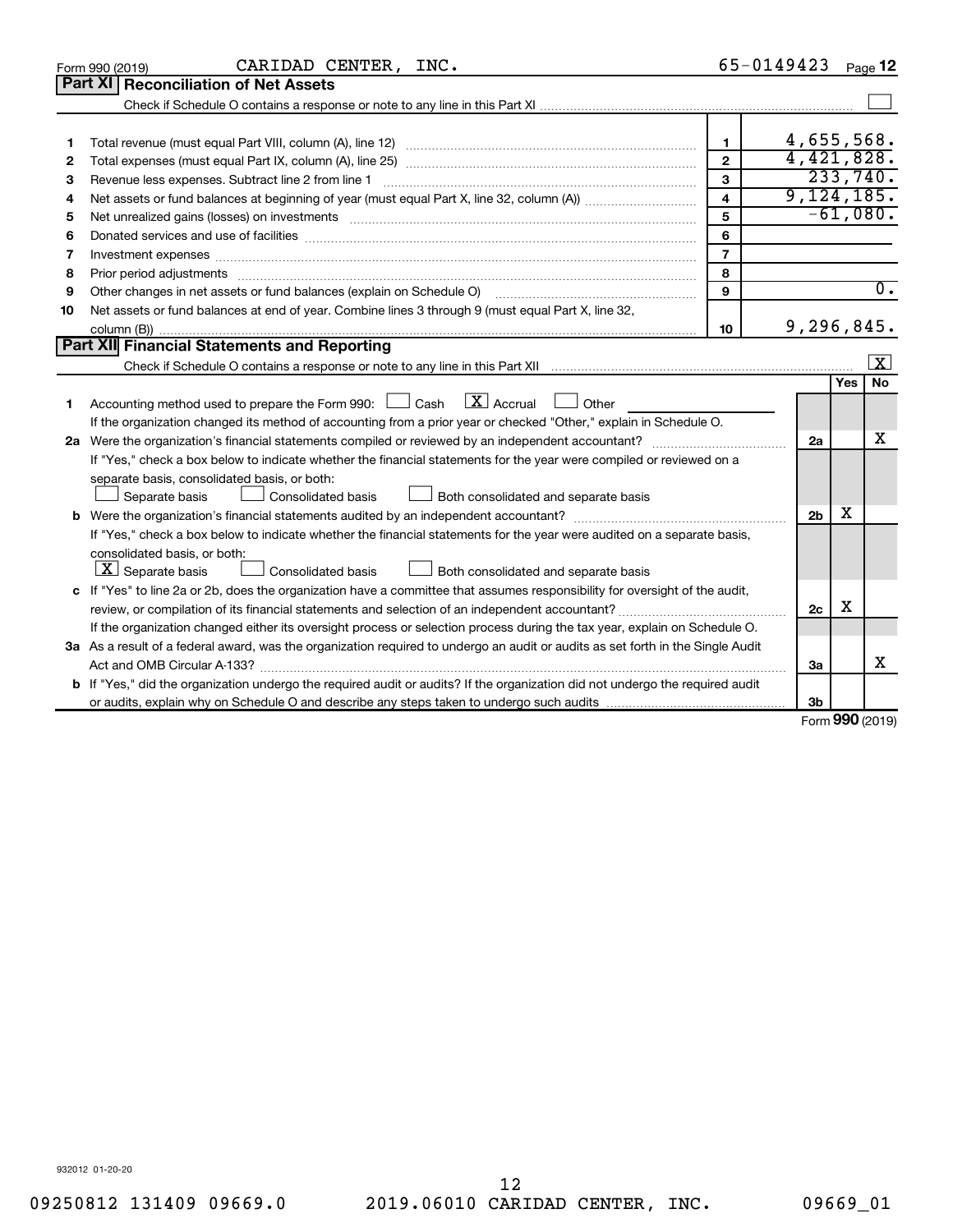**SCHEDULE A**

Department of the Treasury

## **Public Charity Status and Public Support**

**(Form 990 or 990-EZ) Complete if the organization is a section 501(c)(3) organization or a section**

**4947(a)(1) nonexempt charitable trust. | Attach to Form 990 or Form 990-EZ.** 

| <b>Open to Public</b><br>Inspection |
|-------------------------------------|
| r identification numbe              |

OMB No. 1545-0047

| Internal Revenue Service<br>Inspection<br>Go to www.irs.gov/Form990 for instructions and the latest information. |                                                                                                           |                                             |  |                                                                                    |                                                                                                                                               |     |                                                                      |                                       |  |                            |
|------------------------------------------------------------------------------------------------------------------|-----------------------------------------------------------------------------------------------------------|---------------------------------------------|--|------------------------------------------------------------------------------------|-----------------------------------------------------------------------------------------------------------------------------------------------|-----|----------------------------------------------------------------------|---------------------------------------|--|----------------------------|
| Name of the organization                                                                                         |                                                                                                           |                                             |  |                                                                                    |                                                                                                                                               |     |                                                                      | <b>Employer identification number</b> |  |                            |
|                                                                                                                  |                                                                                                           |                                             |  | CARIDAD CENTER, INC.                                                               |                                                                                                                                               |     |                                                                      |                                       |  | 65-0149423                 |
|                                                                                                                  | Reason for Public Charity Status (All organizations must complete this part.) See instructions.<br>Part I |                                             |  |                                                                                    |                                                                                                                                               |     |                                                                      |                                       |  |                            |
|                                                                                                                  |                                                                                                           |                                             |  |                                                                                    | The organization is not a private foundation because it is: (For lines 1 through 12, check only one box.)                                     |     |                                                                      |                                       |  |                            |
| 1                                                                                                                |                                                                                                           |                                             |  |                                                                                    | A church, convention of churches, or association of churches described in section 170(b)(1)(A)(i).                                            |     |                                                                      |                                       |  |                            |
| 2                                                                                                                |                                                                                                           |                                             |  |                                                                                    | A school described in section 170(b)(1)(A)(ii). (Attach Schedule E (Form 990 or 990-EZ).)                                                     |     |                                                                      |                                       |  |                            |
| 3                                                                                                                |                                                                                                           |                                             |  |                                                                                    | A hospital or a cooperative hospital service organization described in section 170(b)(1)(A)(iii).                                             |     |                                                                      |                                       |  |                            |
| 4                                                                                                                |                                                                                                           |                                             |  |                                                                                    | A medical research organization operated in conjunction with a hospital described in section 170(b)(1)(A)(iii). Enter the hospital's name,    |     |                                                                      |                                       |  |                            |
|                                                                                                                  |                                                                                                           | city, and state:                            |  |                                                                                    |                                                                                                                                               |     |                                                                      |                                       |  |                            |
| 5                                                                                                                |                                                                                                           |                                             |  |                                                                                    | An organization operated for the benefit of a college or university owned or operated by a governmental unit described in                     |     |                                                                      |                                       |  |                            |
|                                                                                                                  |                                                                                                           |                                             |  | section 170(b)(1)(A)(iv). (Complete Part II.)                                      |                                                                                                                                               |     |                                                                      |                                       |  |                            |
| 6                                                                                                                |                                                                                                           |                                             |  |                                                                                    | A federal, state, or local government or governmental unit described in section 170(b)(1)(A)(v).                                              |     |                                                                      |                                       |  |                            |
| 7                                                                                                                |                                                                                                           |                                             |  |                                                                                    | $X$ An organization that normally receives a substantial part of its support from a governmental unit or from the general public described in |     |                                                                      |                                       |  |                            |
|                                                                                                                  |                                                                                                           |                                             |  | section 170(b)(1)(A)(vi). (Complete Part II.)                                      |                                                                                                                                               |     |                                                                      |                                       |  |                            |
| 8                                                                                                                |                                                                                                           |                                             |  |                                                                                    | A community trust described in section 170(b)(1)(A)(vi). (Complete Part II.)                                                                  |     |                                                                      |                                       |  |                            |
| 9                                                                                                                |                                                                                                           |                                             |  |                                                                                    | An agricultural research organization described in section 170(b)(1)(A)(ix) operated in conjunction with a land-grant college                 |     |                                                                      |                                       |  |                            |
|                                                                                                                  |                                                                                                           |                                             |  |                                                                                    | or university or a non-land-grant college of agriculture (see instructions). Enter the name, city, and state of the college or                |     |                                                                      |                                       |  |                            |
|                                                                                                                  |                                                                                                           | university:                                 |  |                                                                                    |                                                                                                                                               |     |                                                                      |                                       |  |                            |
| 10                                                                                                               |                                                                                                           |                                             |  |                                                                                    | An organization that normally receives: (1) more than 33 1/3% of its support from contributions, membership fees, and gross receipts from     |     |                                                                      |                                       |  |                            |
|                                                                                                                  |                                                                                                           |                                             |  |                                                                                    | activities related to its exempt functions - subject to certain exceptions, and (2) no more than 33 1/3% of its support from gross investment |     |                                                                      |                                       |  |                            |
|                                                                                                                  |                                                                                                           |                                             |  |                                                                                    | income and unrelated business taxable income (less section 511 tax) from businesses acquired by the organization after June 30, 1975.         |     |                                                                      |                                       |  |                            |
| 11                                                                                                               |                                                                                                           |                                             |  | See section 509(a)(2). (Complete Part III.)                                        | An organization organized and operated exclusively to test for public safety. See section 509(a)(4).                                          |     |                                                                      |                                       |  |                            |
| 12                                                                                                               |                                                                                                           |                                             |  |                                                                                    | An organization organized and operated exclusively for the benefit of, to perform the functions of, or to carry out the purposes of one or    |     |                                                                      |                                       |  |                            |
|                                                                                                                  |                                                                                                           |                                             |  |                                                                                    | more publicly supported organizations described in section 509(a)(1) or section 509(a)(2). See section 509(a)(3). Check the box in            |     |                                                                      |                                       |  |                            |
|                                                                                                                  |                                                                                                           |                                             |  |                                                                                    | lines 12a through 12d that describes the type of supporting organization and complete lines 12e, 12f, and 12g.                                |     |                                                                      |                                       |  |                            |
| а                                                                                                                |                                                                                                           |                                             |  |                                                                                    | Type I. A supporting organization operated, supervised, or controlled by its supported organization(s), typically by giving                   |     |                                                                      |                                       |  |                            |
|                                                                                                                  |                                                                                                           |                                             |  |                                                                                    | the supported organization(s) the power to regularly appoint or elect a majority of the directors or trustees of the supporting               |     |                                                                      |                                       |  |                            |
|                                                                                                                  |                                                                                                           |                                             |  | organization. You must complete Part IV, Sections A and B.                         |                                                                                                                                               |     |                                                                      |                                       |  |                            |
| b                                                                                                                |                                                                                                           |                                             |  |                                                                                    | Type II. A supporting organization supervised or controlled in connection with its supported organization(s), by having                       |     |                                                                      |                                       |  |                            |
|                                                                                                                  |                                                                                                           |                                             |  |                                                                                    | control or management of the supporting organization vested in the same persons that control or manage the supported                          |     |                                                                      |                                       |  |                            |
|                                                                                                                  |                                                                                                           |                                             |  | organization(s). You must complete Part IV, Sections A and C.                      |                                                                                                                                               |     |                                                                      |                                       |  |                            |
| с                                                                                                                |                                                                                                           |                                             |  |                                                                                    | Type III functionally integrated. A supporting organization operated in connection with, and functionally integrated with,                    |     |                                                                      |                                       |  |                            |
|                                                                                                                  |                                                                                                           |                                             |  |                                                                                    | its supported organization(s) (see instructions). You must complete Part IV, Sections A, D, and E.                                            |     |                                                                      |                                       |  |                            |
| d                                                                                                                |                                                                                                           |                                             |  |                                                                                    | Type III non-functionally integrated. A supporting organization operated in connection with its supported organization(s)                     |     |                                                                      |                                       |  |                            |
|                                                                                                                  |                                                                                                           |                                             |  |                                                                                    | that is not functionally integrated. The organization generally must satisfy a distribution requirement and an attentiveness                  |     |                                                                      |                                       |  |                            |
|                                                                                                                  |                                                                                                           |                                             |  |                                                                                    | requirement (see instructions). You must complete Part IV, Sections A and D, and Part V.                                                      |     |                                                                      |                                       |  |                            |
| е                                                                                                                |                                                                                                           |                                             |  |                                                                                    | Check this box if the organization received a written determination from the IRS that it is a Type I, Type II, Type III                       |     |                                                                      |                                       |  |                            |
|                                                                                                                  |                                                                                                           |                                             |  |                                                                                    | functionally integrated, or Type III non-functionally integrated supporting organization.                                                     |     |                                                                      |                                       |  |                            |
| f                                                                                                                |                                                                                                           | Enter the number of supported organizations |  |                                                                                    |                                                                                                                                               |     |                                                                      |                                       |  |                            |
|                                                                                                                  |                                                                                                           | (i) Name of supported                       |  | Provide the following information about the supported organization(s).<br>(ii) EIN | (iii) Type of organization                                                                                                                    |     |                                                                      | (v) Amount of monetary                |  | (vi) Amount of other       |
|                                                                                                                  |                                                                                                           | organization                                |  |                                                                                    | (described on lines 1-10                                                                                                                      | Yes | (iv) Is the organization listed<br>in your governing document?<br>No | support (see instructions)            |  | support (see instructions) |
|                                                                                                                  |                                                                                                           |                                             |  |                                                                                    | above (see instructions))                                                                                                                     |     |                                                                      |                                       |  |                            |
|                                                                                                                  |                                                                                                           |                                             |  |                                                                                    |                                                                                                                                               |     |                                                                      |                                       |  |                            |
|                                                                                                                  |                                                                                                           |                                             |  |                                                                                    |                                                                                                                                               |     |                                                                      |                                       |  |                            |
|                                                                                                                  |                                                                                                           |                                             |  |                                                                                    |                                                                                                                                               |     |                                                                      |                                       |  |                            |
|                                                                                                                  |                                                                                                           |                                             |  |                                                                                    |                                                                                                                                               |     |                                                                      |                                       |  |                            |
|                                                                                                                  |                                                                                                           |                                             |  |                                                                                    |                                                                                                                                               |     |                                                                      |                                       |  |                            |
|                                                                                                                  |                                                                                                           |                                             |  |                                                                                    |                                                                                                                                               |     |                                                                      |                                       |  |                            |
|                                                                                                                  |                                                                                                           |                                             |  |                                                                                    |                                                                                                                                               |     |                                                                      |                                       |  |                            |
|                                                                                                                  |                                                                                                           |                                             |  |                                                                                    |                                                                                                                                               |     |                                                                      |                                       |  |                            |
| Total                                                                                                            |                                                                                                           |                                             |  |                                                                                    |                                                                                                                                               |     |                                                                      |                                       |  |                            |

LHA For Paperwork Reduction Act Notice, see the Instructions for Form 990 or 990-EZ. 932021 09-25-19 Schedule A (Form 990 or 990-EZ) 2019 13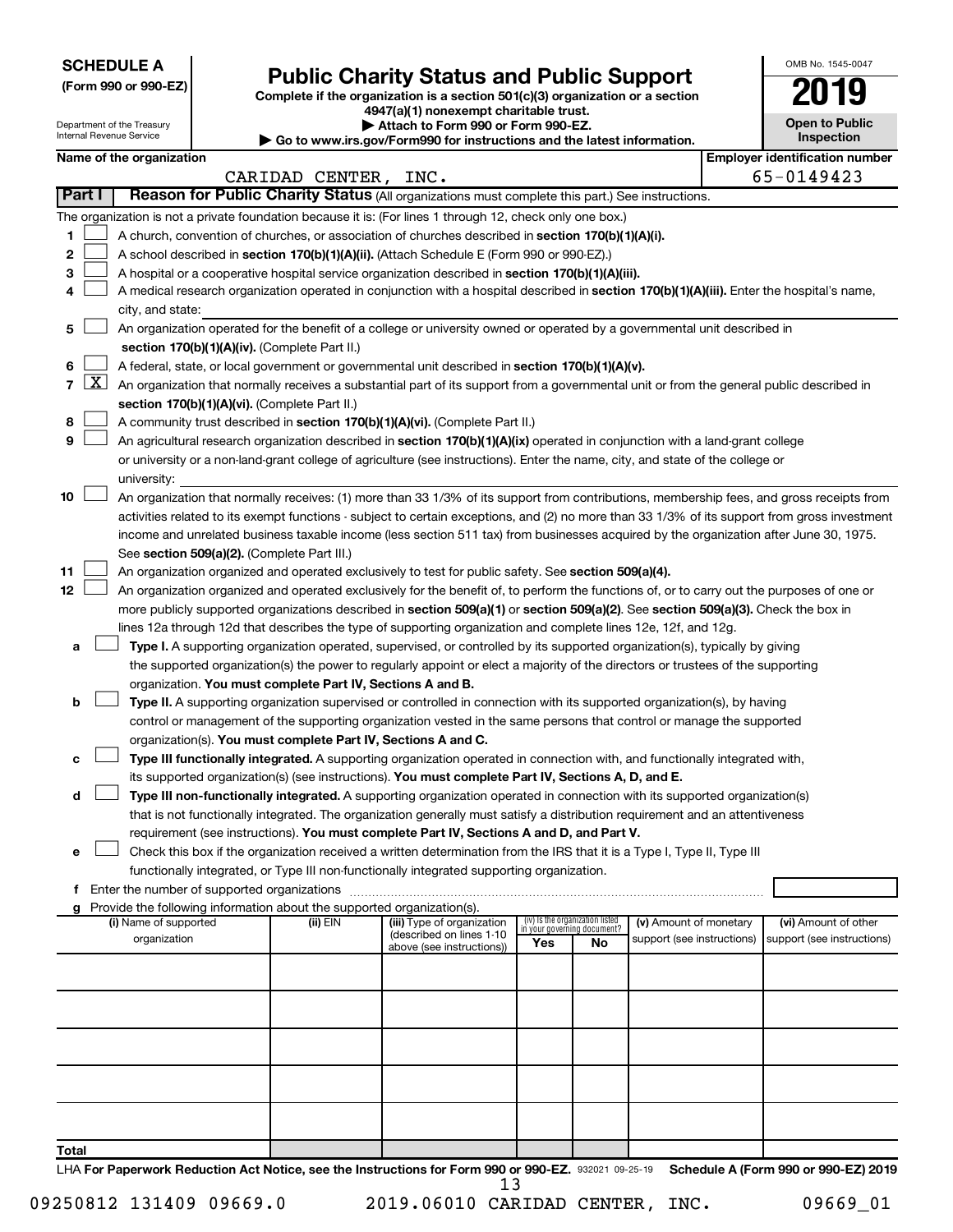#### Schedule A (Form 990 or 990-EZ) 2019  $\verb|CARIDAD|$   $\verb|CENTER|$ ,  $\verb|INC. 65-0149423$   $\verb|Page|$

65-0149423 Page 2

**Part II Support Schedule for Organizations Described in Sections 170(b)(1)(A)(iv) and 170(b)(1)(A)(vi)**

(Complete only if you checked the box on line 5, 7, or 8 of Part I or if the organization failed to qualify under Part III. If the organization fails to qualify under the tests listed below, please complete Part III.)

| Calendar year (or fiscal year beginning in)<br>(a) 2015<br>(b) 2016<br>(f) Total<br>$(c)$ 2017<br>$(d)$ 2018<br>(e) 2019<br>1 Gifts, grants, contributions, and<br>membership fees received. (Do not<br>5, 918, 116.<br>3,011,069.<br>3,894,498.<br>3,805,416.<br>4,405,263.<br>21,034,362.<br>include any "unusual grants.")<br>2 Tax revenues levied for the organ-<br>ization's benefit and either paid to<br>or expended on its behalf<br>3 The value of services or facilities<br>furnished by a governmental unit to<br>the organization without charge<br>5,918,116.<br>3,011,069.<br>3,894,498<br>3,805,416.<br>4,405,263.<br>21,034,362.<br>4 Total. Add lines 1 through 3<br>5 The portion of total contributions<br>by each person (other than a<br>governmental unit or publicly<br>supported organization) included<br>on line 1 that exceeds 2% of the<br>amount shown on line 11,<br>column (f)<br>1,005,266.<br>20,029,096.<br>6 Public support. Subtract line 5 from line 4.<br><b>Section B. Total Support</b><br>Calendar year (or fiscal year beginning in)<br>(a) 2015<br>(b) 2016<br>$(c)$ 2017<br>$(d)$ 2018<br>(e) 2019<br>(f) Total<br>5,918,116.<br>4,405,263.<br>21,034,362.<br>3,011,069<br>3,894,498<br>3,805,416.<br><b>7</b> Amounts from line 4<br>8 Gross income from interest,<br>dividends, payments received on<br>securities loans, rents, royalties,<br>46,960.<br>63,679.<br>62,841.<br>68,058.<br>46,893.<br>288,431.<br>and income from similar sources<br>9 Net income from unrelated business<br>activities, whether or not the<br>business is regularly carried on<br>10 Other income. Do not include gain<br>or loss from the sale of capital<br>assets (Explain in Part VI.)<br>21, 322, 793.<br>11 Total support. Add lines 7 through 10<br>498,916.<br>12<br><b>12</b> Gross receipts from related activities, etc. (see instructions)<br>13 First five years. If the Form 990 is for the organization's first, second, third, fourth, or fifth tax year as a section 501(c)(3)<br>organization, check this box and stop here<br><b>Section C. Computation of Public Support Percentage</b><br>93.93<br>14<br>%<br>87.51<br>15<br>$\%$<br>16a 33 1/3% support test - 2019. If the organization did not check the box on line 13, and line 14 is 33 1/3% or more, check this box and<br>$\blacktriangleright$ $\boxed{\text{X}}$<br>stop here. The organization qualifies as a publicly supported organization manufaction manufacture or the organization manufacture or the state of the state of the state of the state of the state of the state of the state<br>b 33 1/3% support test - 2018. If the organization did not check a box on line 13 or 16a, and line 15 is 33 1/3% or more, check this box<br>17a 10% -facts-and-circumstances test - 2019. If the organization did not check a box on line 13, 16a, or 16b, and line 14 is 10% or more,<br>and if the organization meets the "facts-and-circumstances" test, check this box and stop here. Explain in Part VI how the organization | <b>Section A. Public Support</b> |  |  |  |
|-------------------------------------------------------------------------------------------------------------------------------------------------------------------------------------------------------------------------------------------------------------------------------------------------------------------------------------------------------------------------------------------------------------------------------------------------------------------------------------------------------------------------------------------------------------------------------------------------------------------------------------------------------------------------------------------------------------------------------------------------------------------------------------------------------------------------------------------------------------------------------------------------------------------------------------------------------------------------------------------------------------------------------------------------------------------------------------------------------------------------------------------------------------------------------------------------------------------------------------------------------------------------------------------------------------------------------------------------------------------------------------------------------------------------------------------------------------------------------------------------------------------------------------------------------------------------------------------------------------------------------------------------------------------------------------------------------------------------------------------------------------------------------------------------------------------------------------------------------------------------------------------------------------------------------------------------------------------------------------------------------------------------------------------------------------------------------------------------------------------------------------------------------------------------------------------------------------------------------------------------------------------------------------------------------------------------------------------------------------------------------------------------------------------------------------------------------------------------------------------------------------------------------------------------------------------------------------------------------------------------------------------------------------------------------------------------------------------------------------------------------------------------------------------------------------------------------------------------------------------------------------------------------------------------------------------------------------------------------------------------------------------------------------------------------|----------------------------------|--|--|--|
|                                                                                                                                                                                                                                                                                                                                                                                                                                                                                                                                                                                                                                                                                                                                                                                                                                                                                                                                                                                                                                                                                                                                                                                                                                                                                                                                                                                                                                                                                                                                                                                                                                                                                                                                                                                                                                                                                                                                                                                                                                                                                                                                                                                                                                                                                                                                                                                                                                                                                                                                                                                                                                                                                                                                                                                                                                                                                                                                                                                                                                                       |                                  |  |  |  |
|                                                                                                                                                                                                                                                                                                                                                                                                                                                                                                                                                                                                                                                                                                                                                                                                                                                                                                                                                                                                                                                                                                                                                                                                                                                                                                                                                                                                                                                                                                                                                                                                                                                                                                                                                                                                                                                                                                                                                                                                                                                                                                                                                                                                                                                                                                                                                                                                                                                                                                                                                                                                                                                                                                                                                                                                                                                                                                                                                                                                                                                       |                                  |  |  |  |
|                                                                                                                                                                                                                                                                                                                                                                                                                                                                                                                                                                                                                                                                                                                                                                                                                                                                                                                                                                                                                                                                                                                                                                                                                                                                                                                                                                                                                                                                                                                                                                                                                                                                                                                                                                                                                                                                                                                                                                                                                                                                                                                                                                                                                                                                                                                                                                                                                                                                                                                                                                                                                                                                                                                                                                                                                                                                                                                                                                                                                                                       |                                  |  |  |  |
|                                                                                                                                                                                                                                                                                                                                                                                                                                                                                                                                                                                                                                                                                                                                                                                                                                                                                                                                                                                                                                                                                                                                                                                                                                                                                                                                                                                                                                                                                                                                                                                                                                                                                                                                                                                                                                                                                                                                                                                                                                                                                                                                                                                                                                                                                                                                                                                                                                                                                                                                                                                                                                                                                                                                                                                                                                                                                                                                                                                                                                                       |                                  |  |  |  |
|                                                                                                                                                                                                                                                                                                                                                                                                                                                                                                                                                                                                                                                                                                                                                                                                                                                                                                                                                                                                                                                                                                                                                                                                                                                                                                                                                                                                                                                                                                                                                                                                                                                                                                                                                                                                                                                                                                                                                                                                                                                                                                                                                                                                                                                                                                                                                                                                                                                                                                                                                                                                                                                                                                                                                                                                                                                                                                                                                                                                                                                       |                                  |  |  |  |
|                                                                                                                                                                                                                                                                                                                                                                                                                                                                                                                                                                                                                                                                                                                                                                                                                                                                                                                                                                                                                                                                                                                                                                                                                                                                                                                                                                                                                                                                                                                                                                                                                                                                                                                                                                                                                                                                                                                                                                                                                                                                                                                                                                                                                                                                                                                                                                                                                                                                                                                                                                                                                                                                                                                                                                                                                                                                                                                                                                                                                                                       |                                  |  |  |  |
|                                                                                                                                                                                                                                                                                                                                                                                                                                                                                                                                                                                                                                                                                                                                                                                                                                                                                                                                                                                                                                                                                                                                                                                                                                                                                                                                                                                                                                                                                                                                                                                                                                                                                                                                                                                                                                                                                                                                                                                                                                                                                                                                                                                                                                                                                                                                                                                                                                                                                                                                                                                                                                                                                                                                                                                                                                                                                                                                                                                                                                                       |                                  |  |  |  |
|                                                                                                                                                                                                                                                                                                                                                                                                                                                                                                                                                                                                                                                                                                                                                                                                                                                                                                                                                                                                                                                                                                                                                                                                                                                                                                                                                                                                                                                                                                                                                                                                                                                                                                                                                                                                                                                                                                                                                                                                                                                                                                                                                                                                                                                                                                                                                                                                                                                                                                                                                                                                                                                                                                                                                                                                                                                                                                                                                                                                                                                       |                                  |  |  |  |
|                                                                                                                                                                                                                                                                                                                                                                                                                                                                                                                                                                                                                                                                                                                                                                                                                                                                                                                                                                                                                                                                                                                                                                                                                                                                                                                                                                                                                                                                                                                                                                                                                                                                                                                                                                                                                                                                                                                                                                                                                                                                                                                                                                                                                                                                                                                                                                                                                                                                                                                                                                                                                                                                                                                                                                                                                                                                                                                                                                                                                                                       |                                  |  |  |  |
|                                                                                                                                                                                                                                                                                                                                                                                                                                                                                                                                                                                                                                                                                                                                                                                                                                                                                                                                                                                                                                                                                                                                                                                                                                                                                                                                                                                                                                                                                                                                                                                                                                                                                                                                                                                                                                                                                                                                                                                                                                                                                                                                                                                                                                                                                                                                                                                                                                                                                                                                                                                                                                                                                                                                                                                                                                                                                                                                                                                                                                                       |                                  |  |  |  |
|                                                                                                                                                                                                                                                                                                                                                                                                                                                                                                                                                                                                                                                                                                                                                                                                                                                                                                                                                                                                                                                                                                                                                                                                                                                                                                                                                                                                                                                                                                                                                                                                                                                                                                                                                                                                                                                                                                                                                                                                                                                                                                                                                                                                                                                                                                                                                                                                                                                                                                                                                                                                                                                                                                                                                                                                                                                                                                                                                                                                                                                       |                                  |  |  |  |
|                                                                                                                                                                                                                                                                                                                                                                                                                                                                                                                                                                                                                                                                                                                                                                                                                                                                                                                                                                                                                                                                                                                                                                                                                                                                                                                                                                                                                                                                                                                                                                                                                                                                                                                                                                                                                                                                                                                                                                                                                                                                                                                                                                                                                                                                                                                                                                                                                                                                                                                                                                                                                                                                                                                                                                                                                                                                                                                                                                                                                                                       |                                  |  |  |  |
|                                                                                                                                                                                                                                                                                                                                                                                                                                                                                                                                                                                                                                                                                                                                                                                                                                                                                                                                                                                                                                                                                                                                                                                                                                                                                                                                                                                                                                                                                                                                                                                                                                                                                                                                                                                                                                                                                                                                                                                                                                                                                                                                                                                                                                                                                                                                                                                                                                                                                                                                                                                                                                                                                                                                                                                                                                                                                                                                                                                                                                                       |                                  |  |  |  |
|                                                                                                                                                                                                                                                                                                                                                                                                                                                                                                                                                                                                                                                                                                                                                                                                                                                                                                                                                                                                                                                                                                                                                                                                                                                                                                                                                                                                                                                                                                                                                                                                                                                                                                                                                                                                                                                                                                                                                                                                                                                                                                                                                                                                                                                                                                                                                                                                                                                                                                                                                                                                                                                                                                                                                                                                                                                                                                                                                                                                                                                       |                                  |  |  |  |
|                                                                                                                                                                                                                                                                                                                                                                                                                                                                                                                                                                                                                                                                                                                                                                                                                                                                                                                                                                                                                                                                                                                                                                                                                                                                                                                                                                                                                                                                                                                                                                                                                                                                                                                                                                                                                                                                                                                                                                                                                                                                                                                                                                                                                                                                                                                                                                                                                                                                                                                                                                                                                                                                                                                                                                                                                                                                                                                                                                                                                                                       |                                  |  |  |  |
|                                                                                                                                                                                                                                                                                                                                                                                                                                                                                                                                                                                                                                                                                                                                                                                                                                                                                                                                                                                                                                                                                                                                                                                                                                                                                                                                                                                                                                                                                                                                                                                                                                                                                                                                                                                                                                                                                                                                                                                                                                                                                                                                                                                                                                                                                                                                                                                                                                                                                                                                                                                                                                                                                                                                                                                                                                                                                                                                                                                                                                                       |                                  |  |  |  |
|                                                                                                                                                                                                                                                                                                                                                                                                                                                                                                                                                                                                                                                                                                                                                                                                                                                                                                                                                                                                                                                                                                                                                                                                                                                                                                                                                                                                                                                                                                                                                                                                                                                                                                                                                                                                                                                                                                                                                                                                                                                                                                                                                                                                                                                                                                                                                                                                                                                                                                                                                                                                                                                                                                                                                                                                                                                                                                                                                                                                                                                       |                                  |  |  |  |
|                                                                                                                                                                                                                                                                                                                                                                                                                                                                                                                                                                                                                                                                                                                                                                                                                                                                                                                                                                                                                                                                                                                                                                                                                                                                                                                                                                                                                                                                                                                                                                                                                                                                                                                                                                                                                                                                                                                                                                                                                                                                                                                                                                                                                                                                                                                                                                                                                                                                                                                                                                                                                                                                                                                                                                                                                                                                                                                                                                                                                                                       |                                  |  |  |  |
|                                                                                                                                                                                                                                                                                                                                                                                                                                                                                                                                                                                                                                                                                                                                                                                                                                                                                                                                                                                                                                                                                                                                                                                                                                                                                                                                                                                                                                                                                                                                                                                                                                                                                                                                                                                                                                                                                                                                                                                                                                                                                                                                                                                                                                                                                                                                                                                                                                                                                                                                                                                                                                                                                                                                                                                                                                                                                                                                                                                                                                                       |                                  |  |  |  |
|                                                                                                                                                                                                                                                                                                                                                                                                                                                                                                                                                                                                                                                                                                                                                                                                                                                                                                                                                                                                                                                                                                                                                                                                                                                                                                                                                                                                                                                                                                                                                                                                                                                                                                                                                                                                                                                                                                                                                                                                                                                                                                                                                                                                                                                                                                                                                                                                                                                                                                                                                                                                                                                                                                                                                                                                                                                                                                                                                                                                                                                       |                                  |  |  |  |
|                                                                                                                                                                                                                                                                                                                                                                                                                                                                                                                                                                                                                                                                                                                                                                                                                                                                                                                                                                                                                                                                                                                                                                                                                                                                                                                                                                                                                                                                                                                                                                                                                                                                                                                                                                                                                                                                                                                                                                                                                                                                                                                                                                                                                                                                                                                                                                                                                                                                                                                                                                                                                                                                                                                                                                                                                                                                                                                                                                                                                                                       |                                  |  |  |  |
|                                                                                                                                                                                                                                                                                                                                                                                                                                                                                                                                                                                                                                                                                                                                                                                                                                                                                                                                                                                                                                                                                                                                                                                                                                                                                                                                                                                                                                                                                                                                                                                                                                                                                                                                                                                                                                                                                                                                                                                                                                                                                                                                                                                                                                                                                                                                                                                                                                                                                                                                                                                                                                                                                                                                                                                                                                                                                                                                                                                                                                                       |                                  |  |  |  |
|                                                                                                                                                                                                                                                                                                                                                                                                                                                                                                                                                                                                                                                                                                                                                                                                                                                                                                                                                                                                                                                                                                                                                                                                                                                                                                                                                                                                                                                                                                                                                                                                                                                                                                                                                                                                                                                                                                                                                                                                                                                                                                                                                                                                                                                                                                                                                                                                                                                                                                                                                                                                                                                                                                                                                                                                                                                                                                                                                                                                                                                       |                                  |  |  |  |
|                                                                                                                                                                                                                                                                                                                                                                                                                                                                                                                                                                                                                                                                                                                                                                                                                                                                                                                                                                                                                                                                                                                                                                                                                                                                                                                                                                                                                                                                                                                                                                                                                                                                                                                                                                                                                                                                                                                                                                                                                                                                                                                                                                                                                                                                                                                                                                                                                                                                                                                                                                                                                                                                                                                                                                                                                                                                                                                                                                                                                                                       |                                  |  |  |  |
|                                                                                                                                                                                                                                                                                                                                                                                                                                                                                                                                                                                                                                                                                                                                                                                                                                                                                                                                                                                                                                                                                                                                                                                                                                                                                                                                                                                                                                                                                                                                                                                                                                                                                                                                                                                                                                                                                                                                                                                                                                                                                                                                                                                                                                                                                                                                                                                                                                                                                                                                                                                                                                                                                                                                                                                                                                                                                                                                                                                                                                                       |                                  |  |  |  |
|                                                                                                                                                                                                                                                                                                                                                                                                                                                                                                                                                                                                                                                                                                                                                                                                                                                                                                                                                                                                                                                                                                                                                                                                                                                                                                                                                                                                                                                                                                                                                                                                                                                                                                                                                                                                                                                                                                                                                                                                                                                                                                                                                                                                                                                                                                                                                                                                                                                                                                                                                                                                                                                                                                                                                                                                                                                                                                                                                                                                                                                       |                                  |  |  |  |
|                                                                                                                                                                                                                                                                                                                                                                                                                                                                                                                                                                                                                                                                                                                                                                                                                                                                                                                                                                                                                                                                                                                                                                                                                                                                                                                                                                                                                                                                                                                                                                                                                                                                                                                                                                                                                                                                                                                                                                                                                                                                                                                                                                                                                                                                                                                                                                                                                                                                                                                                                                                                                                                                                                                                                                                                                                                                                                                                                                                                                                                       |                                  |  |  |  |
|                                                                                                                                                                                                                                                                                                                                                                                                                                                                                                                                                                                                                                                                                                                                                                                                                                                                                                                                                                                                                                                                                                                                                                                                                                                                                                                                                                                                                                                                                                                                                                                                                                                                                                                                                                                                                                                                                                                                                                                                                                                                                                                                                                                                                                                                                                                                                                                                                                                                                                                                                                                                                                                                                                                                                                                                                                                                                                                                                                                                                                                       |                                  |  |  |  |
|                                                                                                                                                                                                                                                                                                                                                                                                                                                                                                                                                                                                                                                                                                                                                                                                                                                                                                                                                                                                                                                                                                                                                                                                                                                                                                                                                                                                                                                                                                                                                                                                                                                                                                                                                                                                                                                                                                                                                                                                                                                                                                                                                                                                                                                                                                                                                                                                                                                                                                                                                                                                                                                                                                                                                                                                                                                                                                                                                                                                                                                       |                                  |  |  |  |
|                                                                                                                                                                                                                                                                                                                                                                                                                                                                                                                                                                                                                                                                                                                                                                                                                                                                                                                                                                                                                                                                                                                                                                                                                                                                                                                                                                                                                                                                                                                                                                                                                                                                                                                                                                                                                                                                                                                                                                                                                                                                                                                                                                                                                                                                                                                                                                                                                                                                                                                                                                                                                                                                                                                                                                                                                                                                                                                                                                                                                                                       |                                  |  |  |  |
|                                                                                                                                                                                                                                                                                                                                                                                                                                                                                                                                                                                                                                                                                                                                                                                                                                                                                                                                                                                                                                                                                                                                                                                                                                                                                                                                                                                                                                                                                                                                                                                                                                                                                                                                                                                                                                                                                                                                                                                                                                                                                                                                                                                                                                                                                                                                                                                                                                                                                                                                                                                                                                                                                                                                                                                                                                                                                                                                                                                                                                                       |                                  |  |  |  |
|                                                                                                                                                                                                                                                                                                                                                                                                                                                                                                                                                                                                                                                                                                                                                                                                                                                                                                                                                                                                                                                                                                                                                                                                                                                                                                                                                                                                                                                                                                                                                                                                                                                                                                                                                                                                                                                                                                                                                                                                                                                                                                                                                                                                                                                                                                                                                                                                                                                                                                                                                                                                                                                                                                                                                                                                                                                                                                                                                                                                                                                       |                                  |  |  |  |
|                                                                                                                                                                                                                                                                                                                                                                                                                                                                                                                                                                                                                                                                                                                                                                                                                                                                                                                                                                                                                                                                                                                                                                                                                                                                                                                                                                                                                                                                                                                                                                                                                                                                                                                                                                                                                                                                                                                                                                                                                                                                                                                                                                                                                                                                                                                                                                                                                                                                                                                                                                                                                                                                                                                                                                                                                                                                                                                                                                                                                                                       |                                  |  |  |  |
|                                                                                                                                                                                                                                                                                                                                                                                                                                                                                                                                                                                                                                                                                                                                                                                                                                                                                                                                                                                                                                                                                                                                                                                                                                                                                                                                                                                                                                                                                                                                                                                                                                                                                                                                                                                                                                                                                                                                                                                                                                                                                                                                                                                                                                                                                                                                                                                                                                                                                                                                                                                                                                                                                                                                                                                                                                                                                                                                                                                                                                                       |                                  |  |  |  |
|                                                                                                                                                                                                                                                                                                                                                                                                                                                                                                                                                                                                                                                                                                                                                                                                                                                                                                                                                                                                                                                                                                                                                                                                                                                                                                                                                                                                                                                                                                                                                                                                                                                                                                                                                                                                                                                                                                                                                                                                                                                                                                                                                                                                                                                                                                                                                                                                                                                                                                                                                                                                                                                                                                                                                                                                                                                                                                                                                                                                                                                       |                                  |  |  |  |
|                                                                                                                                                                                                                                                                                                                                                                                                                                                                                                                                                                                                                                                                                                                                                                                                                                                                                                                                                                                                                                                                                                                                                                                                                                                                                                                                                                                                                                                                                                                                                                                                                                                                                                                                                                                                                                                                                                                                                                                                                                                                                                                                                                                                                                                                                                                                                                                                                                                                                                                                                                                                                                                                                                                                                                                                                                                                                                                                                                                                                                                       |                                  |  |  |  |
|                                                                                                                                                                                                                                                                                                                                                                                                                                                                                                                                                                                                                                                                                                                                                                                                                                                                                                                                                                                                                                                                                                                                                                                                                                                                                                                                                                                                                                                                                                                                                                                                                                                                                                                                                                                                                                                                                                                                                                                                                                                                                                                                                                                                                                                                                                                                                                                                                                                                                                                                                                                                                                                                                                                                                                                                                                                                                                                                                                                                                                                       |                                  |  |  |  |
|                                                                                                                                                                                                                                                                                                                                                                                                                                                                                                                                                                                                                                                                                                                                                                                                                                                                                                                                                                                                                                                                                                                                                                                                                                                                                                                                                                                                                                                                                                                                                                                                                                                                                                                                                                                                                                                                                                                                                                                                                                                                                                                                                                                                                                                                                                                                                                                                                                                                                                                                                                                                                                                                                                                                                                                                                                                                                                                                                                                                                                                       |                                  |  |  |  |
|                                                                                                                                                                                                                                                                                                                                                                                                                                                                                                                                                                                                                                                                                                                                                                                                                                                                                                                                                                                                                                                                                                                                                                                                                                                                                                                                                                                                                                                                                                                                                                                                                                                                                                                                                                                                                                                                                                                                                                                                                                                                                                                                                                                                                                                                                                                                                                                                                                                                                                                                                                                                                                                                                                                                                                                                                                                                                                                                                                                                                                                       |                                  |  |  |  |
|                                                                                                                                                                                                                                                                                                                                                                                                                                                                                                                                                                                                                                                                                                                                                                                                                                                                                                                                                                                                                                                                                                                                                                                                                                                                                                                                                                                                                                                                                                                                                                                                                                                                                                                                                                                                                                                                                                                                                                                                                                                                                                                                                                                                                                                                                                                                                                                                                                                                                                                                                                                                                                                                                                                                                                                                                                                                                                                                                                                                                                                       |                                  |  |  |  |
|                                                                                                                                                                                                                                                                                                                                                                                                                                                                                                                                                                                                                                                                                                                                                                                                                                                                                                                                                                                                                                                                                                                                                                                                                                                                                                                                                                                                                                                                                                                                                                                                                                                                                                                                                                                                                                                                                                                                                                                                                                                                                                                                                                                                                                                                                                                                                                                                                                                                                                                                                                                                                                                                                                                                                                                                                                                                                                                                                                                                                                                       |                                  |  |  |  |
|                                                                                                                                                                                                                                                                                                                                                                                                                                                                                                                                                                                                                                                                                                                                                                                                                                                                                                                                                                                                                                                                                                                                                                                                                                                                                                                                                                                                                                                                                                                                                                                                                                                                                                                                                                                                                                                                                                                                                                                                                                                                                                                                                                                                                                                                                                                                                                                                                                                                                                                                                                                                                                                                                                                                                                                                                                                                                                                                                                                                                                                       |                                  |  |  |  |
|                                                                                                                                                                                                                                                                                                                                                                                                                                                                                                                                                                                                                                                                                                                                                                                                                                                                                                                                                                                                                                                                                                                                                                                                                                                                                                                                                                                                                                                                                                                                                                                                                                                                                                                                                                                                                                                                                                                                                                                                                                                                                                                                                                                                                                                                                                                                                                                                                                                                                                                                                                                                                                                                                                                                                                                                                                                                                                                                                                                                                                                       |                                  |  |  |  |
|                                                                                                                                                                                                                                                                                                                                                                                                                                                                                                                                                                                                                                                                                                                                                                                                                                                                                                                                                                                                                                                                                                                                                                                                                                                                                                                                                                                                                                                                                                                                                                                                                                                                                                                                                                                                                                                                                                                                                                                                                                                                                                                                                                                                                                                                                                                                                                                                                                                                                                                                                                                                                                                                                                                                                                                                                                                                                                                                                                                                                                                       |                                  |  |  |  |
|                                                                                                                                                                                                                                                                                                                                                                                                                                                                                                                                                                                                                                                                                                                                                                                                                                                                                                                                                                                                                                                                                                                                                                                                                                                                                                                                                                                                                                                                                                                                                                                                                                                                                                                                                                                                                                                                                                                                                                                                                                                                                                                                                                                                                                                                                                                                                                                                                                                                                                                                                                                                                                                                                                                                                                                                                                                                                                                                                                                                                                                       |                                  |  |  |  |
|                                                                                                                                                                                                                                                                                                                                                                                                                                                                                                                                                                                                                                                                                                                                                                                                                                                                                                                                                                                                                                                                                                                                                                                                                                                                                                                                                                                                                                                                                                                                                                                                                                                                                                                                                                                                                                                                                                                                                                                                                                                                                                                                                                                                                                                                                                                                                                                                                                                                                                                                                                                                                                                                                                                                                                                                                                                                                                                                                                                                                                                       |                                  |  |  |  |
| <b>b 10%</b> -facts-and-circumstances test - 2018. If the organization did not check a box on line 13, 16a, 16b, or 17a, and line 15 is 10% or                                                                                                                                                                                                                                                                                                                                                                                                                                                                                                                                                                                                                                                                                                                                                                                                                                                                                                                                                                                                                                                                                                                                                                                                                                                                                                                                                                                                                                                                                                                                                                                                                                                                                                                                                                                                                                                                                                                                                                                                                                                                                                                                                                                                                                                                                                                                                                                                                                                                                                                                                                                                                                                                                                                                                                                                                                                                                                        |                                  |  |  |  |
| more, and if the organization meets the "facts-and-circumstances" test, check this box and stop here. Explain in Part VI how the                                                                                                                                                                                                                                                                                                                                                                                                                                                                                                                                                                                                                                                                                                                                                                                                                                                                                                                                                                                                                                                                                                                                                                                                                                                                                                                                                                                                                                                                                                                                                                                                                                                                                                                                                                                                                                                                                                                                                                                                                                                                                                                                                                                                                                                                                                                                                                                                                                                                                                                                                                                                                                                                                                                                                                                                                                                                                                                      |                                  |  |  |  |
| organization meets the "facts-and-circumstances" test. The organization qualifies as a publicly supported organization                                                                                                                                                                                                                                                                                                                                                                                                                                                                                                                                                                                                                                                                                                                                                                                                                                                                                                                                                                                                                                                                                                                                                                                                                                                                                                                                                                                                                                                                                                                                                                                                                                                                                                                                                                                                                                                                                                                                                                                                                                                                                                                                                                                                                                                                                                                                                                                                                                                                                                                                                                                                                                                                                                                                                                                                                                                                                                                                |                                  |  |  |  |
| Private foundation. If the organization did not check a box on line 13, 16a, 16b, 17a, or 17b, check this box and see instructions.<br>18<br>Schedule A (Form 990 or 990-F7) 2019                                                                                                                                                                                                                                                                                                                                                                                                                                                                                                                                                                                                                                                                                                                                                                                                                                                                                                                                                                                                                                                                                                                                                                                                                                                                                                                                                                                                                                                                                                                                                                                                                                                                                                                                                                                                                                                                                                                                                                                                                                                                                                                                                                                                                                                                                                                                                                                                                                                                                                                                                                                                                                                                                                                                                                                                                                                                     |                                  |  |  |  |

**Schedule A (Form 990 or 990-EZ) 2019**

932022 09-25-19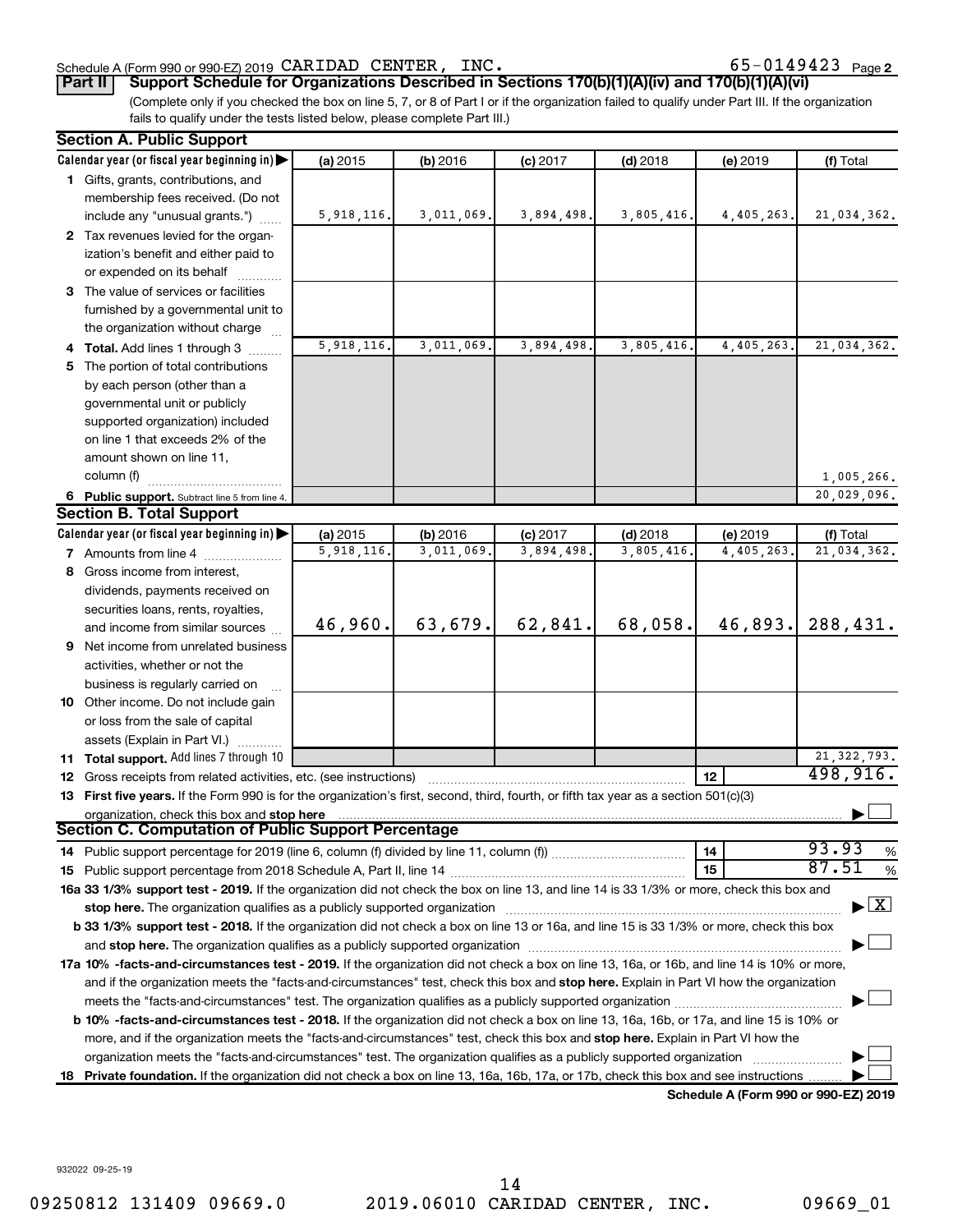#### Schedule A (Form 990 or 990-EZ) 2019  $\verb|CARIDAD|$   $\verb|CENTER|$ ,  $\verb|INC. 65-0149423$   $\verb|Page|$

(Complete only if you checked the box on line 10 of Part I or if the organization failed to qualify under Part II. If the organization fails to qualify under the tests listed below, please complete Part II.)

| <b>Section A. Public Support</b>                                                                                                                                                                                               |          |          |                 |            |          |                                      |
|--------------------------------------------------------------------------------------------------------------------------------------------------------------------------------------------------------------------------------|----------|----------|-----------------|------------|----------|--------------------------------------|
| Calendar year (or fiscal year beginning in)                                                                                                                                                                                    | (a) 2015 | (b) 2016 | $(c)$ 2017      | $(d)$ 2018 | (e) 2019 | (f) Total                            |
| 1 Gifts, grants, contributions, and                                                                                                                                                                                            |          |          |                 |            |          |                                      |
| membership fees received. (Do not                                                                                                                                                                                              |          |          |                 |            |          |                                      |
| include any "unusual grants.")                                                                                                                                                                                                 |          |          |                 |            |          |                                      |
| 2 Gross receipts from admissions,<br>merchandise sold or services per-<br>formed, or facilities furnished in<br>any activity that is related to the<br>organization's tax-exempt purpose                                       |          |          |                 |            |          |                                      |
| 3 Gross receipts from activities that                                                                                                                                                                                          |          |          |                 |            |          |                                      |
| are not an unrelated trade or bus-<br>iness under section 513                                                                                                                                                                  |          |          |                 |            |          |                                      |
| 4 Tax revenues levied for the organ-                                                                                                                                                                                           |          |          |                 |            |          |                                      |
| ization's benefit and either paid to                                                                                                                                                                                           |          |          |                 |            |          |                                      |
| or expended on its behalf                                                                                                                                                                                                      |          |          |                 |            |          |                                      |
| 5 The value of services or facilities                                                                                                                                                                                          |          |          |                 |            |          |                                      |
| furnished by a governmental unit to                                                                                                                                                                                            |          |          |                 |            |          |                                      |
| the organization without charge                                                                                                                                                                                                |          |          |                 |            |          |                                      |
| <b>6 Total.</b> Add lines 1 through 5                                                                                                                                                                                          |          |          |                 |            |          |                                      |
| 7a Amounts included on lines 1, 2, and                                                                                                                                                                                         |          |          |                 |            |          |                                      |
| 3 received from disqualified persons<br><b>b</b> Amounts included on lines 2 and 3 received<br>from other than disqualified persons that<br>exceed the greater of \$5,000 or 1% of the<br>amount on line 13 for the year       |          |          |                 |            |          |                                      |
| c Add lines 7a and 7b                                                                                                                                                                                                          |          |          |                 |            |          |                                      |
| 8 Public support. (Subtract line 7c from line 6.)                                                                                                                                                                              |          |          |                 |            |          |                                      |
| <b>Section B. Total Support</b>                                                                                                                                                                                                |          |          |                 |            |          |                                      |
| Calendar year (or fiscal year beginning in)                                                                                                                                                                                    | (a) 2015 | (b) 2016 | <b>(c)</b> 2017 | $(d)$ 2018 | (e) 2019 | (f) Total                            |
| <b>9</b> Amounts from line 6                                                                                                                                                                                                   |          |          |                 |            |          |                                      |
| <b>10a</b> Gross income from interest,<br>dividends, payments received on<br>securities loans, rents, royalties,<br>and income from similar sources                                                                            |          |          |                 |            |          |                                      |
| <b>b</b> Unrelated business taxable income<br>(less section 511 taxes) from businesses                                                                                                                                         |          |          |                 |            |          |                                      |
| acquired after June 30, 1975<br>$\frac{1}{2}$                                                                                                                                                                                  |          |          |                 |            |          |                                      |
| c Add lines 10a and 10b                                                                                                                                                                                                        |          |          |                 |            |          |                                      |
| 11 Net income from unrelated business<br>activities not included in line 10b.<br>whether or not the business is<br>regularly carried on                                                                                        |          |          |                 |            |          |                                      |
| <b>12</b> Other income. Do not include gain<br>or loss from the sale of capital<br>assets (Explain in Part VI.)                                                                                                                |          |          |                 |            |          |                                      |
| <b>13</b> Total support. (Add lines 9, 10c, 11, and 12.)                                                                                                                                                                       |          |          |                 |            |          |                                      |
| 14 First five years. If the Form 990 is for the organization's first, second, third, fourth, or fifth tax year as a section 501(c)(3) organization,                                                                            |          |          |                 |            |          |                                      |
| check this box and stop here measurements and stop here and stop here are all the substitutions of the state of the state of the state of the state of the state of the state of the state of the state of the state of the st |          |          |                 |            |          |                                      |
| Section C. Computation of Public Support Percentage                                                                                                                                                                            |          |          |                 |            |          |                                      |
| 15 Public support percentage for 2019 (line 8, column (f), divided by line 13, column (f) <i></i>                                                                                                                              |          |          |                 |            | 15       | %                                    |
| 16 Public support percentage from 2018 Schedule A, Part III, line 15                                                                                                                                                           |          |          |                 |            | 16       | %                                    |
| Section D. Computation of Investment Income Percentage                                                                                                                                                                         |          |          |                 |            |          |                                      |
|                                                                                                                                                                                                                                |          |          |                 |            | 17       | %                                    |
| 18 Investment income percentage from 2018 Schedule A, Part III, line 17                                                                                                                                                        |          |          |                 |            | 18       | %                                    |
| 19a 33 1/3% support tests - 2019. If the organization did not check the box on line 14, and line 15 is more than 33 1/3%, and line 17 is not                                                                                   |          |          |                 |            |          |                                      |
| more than 33 1/3%, check this box and stop here. The organization qualifies as a publicly supported organization                                                                                                               |          |          |                 |            |          |                                      |
| b 33 1/3% support tests - 2018. If the organization did not check a box on line 14 or line 19a, and line 16 is more than 33 1/3%, and                                                                                          |          |          |                 |            |          |                                      |
| line 18 is not more than 33 1/3%, check this box and stop here. The organization qualifies as a publicly supported organization                                                                                                |          |          |                 |            |          |                                      |
|                                                                                                                                                                                                                                |          |          |                 |            |          |                                      |
| 932023 09-25-19                                                                                                                                                                                                                |          |          | 15              |            |          | Schedule A (Form 990 or 990-EZ) 2019 |

09250812 131409 09669.0 2019.06010 CARIDAD CENTER, INC. 09669\_01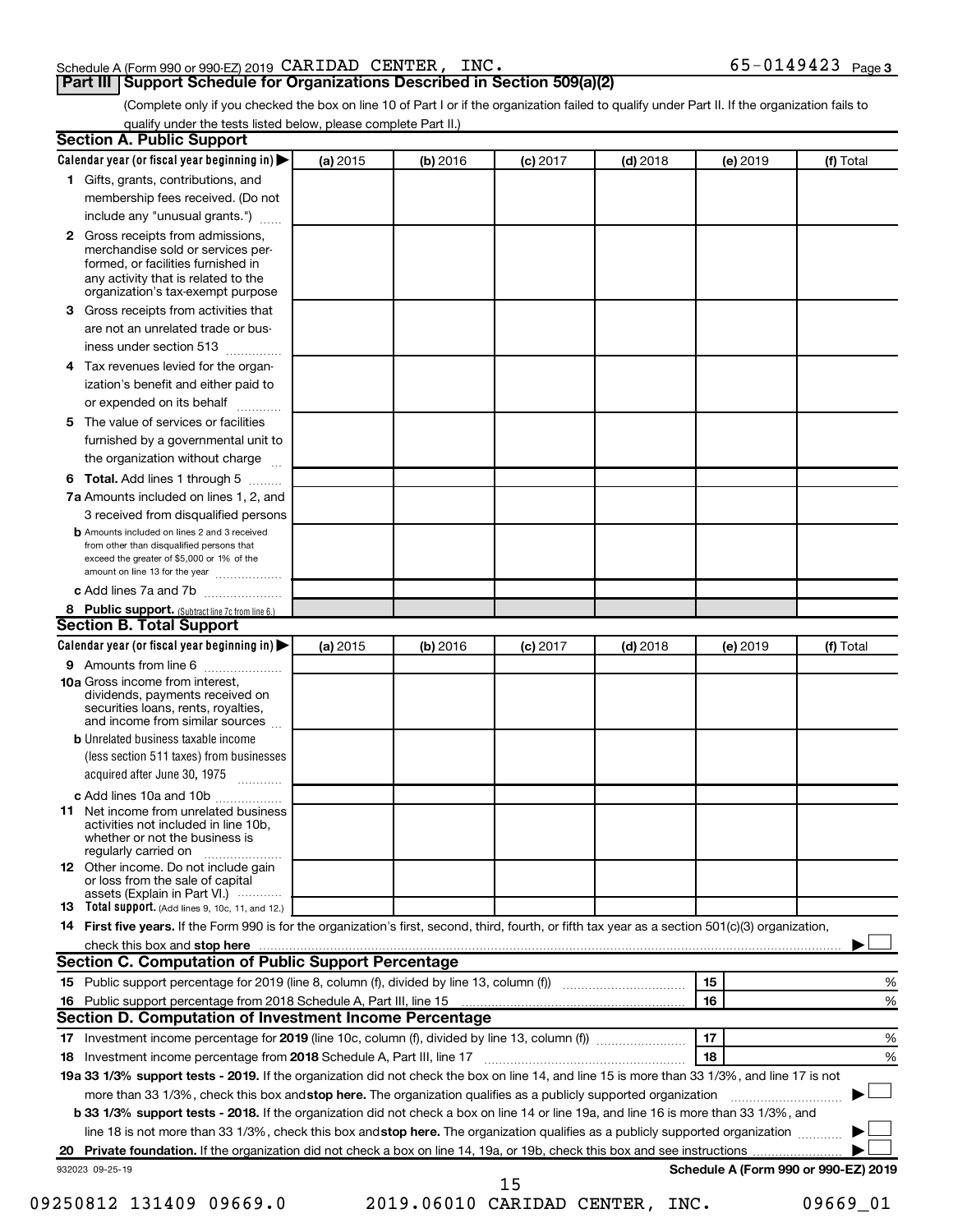**1**

**2**

**3a**

**3b**

**3c**

**4a**

**4b**

**4c**

**5a**

**5b 5c**

**6**

**7**

**8**

**9a**

**9b**

**9c**

**10a**

**10b**

**Yes No**

### **Part IV Supporting Organizations**

(Complete only if you checked a box in line 12 on Part I. If you checked 12a of Part I, complete Sections A and B. If you checked 12b of Part I, complete Sections A and C. If you checked 12c of Part I, complete Sections A, D, and E. If you checked 12d of Part I, complete Sections A and D, and complete Part V.)

#### **Section A. All Supporting Organizations**

- **1** Are all of the organization's supported organizations listed by name in the organization's governing documents? If "No," describe in Part VI how the supported organizations are designated. If designated by *class or purpose, describe the designation. If historic and continuing relationship, explain.*
- **2** Did the organization have any supported organization that does not have an IRS determination of status under section 509(a)(1) or (2)? If "Yes," explain in Part **VI** how the organization determined that the supported *organization was described in section 509(a)(1) or (2).*
- **3a** Did the organization have a supported organization described in section 501(c)(4), (5), or (6)? If "Yes," answer *(b) and (c) below.*
- **b** Did the organization confirm that each supported organization qualified under section 501(c)(4), (5), or (6) and satisfied the public support tests under section 509(a)(2)? If "Yes," describe in Part VI when and how the *organization made the determination.*
- **c** Did the organization ensure that all support to such organizations was used exclusively for section 170(c)(2)(B) purposes? If "Yes," explain in Part VI what controls the organization put in place to ensure such use.
- **4 a** *If* Was any supported organization not organized in the United States ("foreign supported organization")? *"Yes," and if you checked 12a or 12b in Part I, answer (b) and (c) below.*
- **b** Did the organization have ultimate control and discretion in deciding whether to make grants to the foreign supported organization? If "Yes," describe in Part VI how the organization had such control and discretion *despite being controlled or supervised by or in connection with its supported organizations.*
- **c** Did the organization support any foreign supported organization that does not have an IRS determination under sections 501(c)(3) and 509(a)(1) or (2)? If "Yes," explain in Part VI what controls the organization used *to ensure that all support to the foreign supported organization was used exclusively for section 170(c)(2)(B) purposes.*
- **5a** Did the organization add, substitute, or remove any supported organizations during the tax year? If "Yes," answer (b) and (c) below (if applicable). Also, provide detail in **Part VI,** including (i) the names and EIN *numbers of the supported organizations added, substituted, or removed; (ii) the reasons for each such action; (iii) the authority under the organization's organizing document authorizing such action; and (iv) how the action was accomplished (such as by amendment to the organizing document).*
- **b Type I or Type II only.** Was any added or substituted supported organization part of a class already designated in the organization's organizing document?
- **c Substitutions only.**  Was the substitution the result of an event beyond the organization's control?
- **6** Did the organization provide support (whether in the form of grants or the provision of services or facilities) to **Part VI.** support or benefit one or more of the filing organization's supported organizations? If "Yes," provide detail in anyone other than (i) its supported organizations, (ii) individuals that are part of the charitable class benefited by one or more of its supported organizations, or (iii) other supporting organizations that also
- **7** Did the organization provide a grant, loan, compensation, or other similar payment to a substantial contributor regard to a substantial contributor? If "Yes," complete Part I of Schedule L (Form 990 or 990-EZ). (as defined in section 4958(c)(3)(C)), a family member of a substantial contributor, or a 35% controlled entity with
- **8** Did the organization make a loan to a disqualified person (as defined in section 4958) not described in line 7? *If "Yes," complete Part I of Schedule L (Form 990 or 990-EZ).*
- **9 a** Was the organization controlled directly or indirectly at any time during the tax year by one or more in section 509(a)(1) or (2))? If "Yes," provide detail in **Part VI.** disqualified persons as defined in section 4946 (other than foundation managers and organizations described
- **b** Did one or more disqualified persons (as defined in line 9a) hold a controlling interest in any entity in which the supporting organization had an interest? If "Yes," provide detail in Part VI.
- **c** Did a disqualified person (as defined in line 9a) have an ownership interest in, or derive any personal benefit from, assets in which the supporting organization also had an interest? If "Yes," provide detail in Part VI.
- **10 a** Was the organization subject to the excess business holdings rules of section 4943 because of section supporting organizations)? If "Yes," answer 10b below. 4943(f) (regarding certain Type II supporting organizations, and all Type III non-functionally integrated
	- **b** Did the organization have any excess business holdings in the tax year? (Use Schedule C, Form 4720, to *determine whether the organization had excess business holdings.)*

932024 09-25-19

**Schedule A (Form 990 or 990-EZ) 2019**

16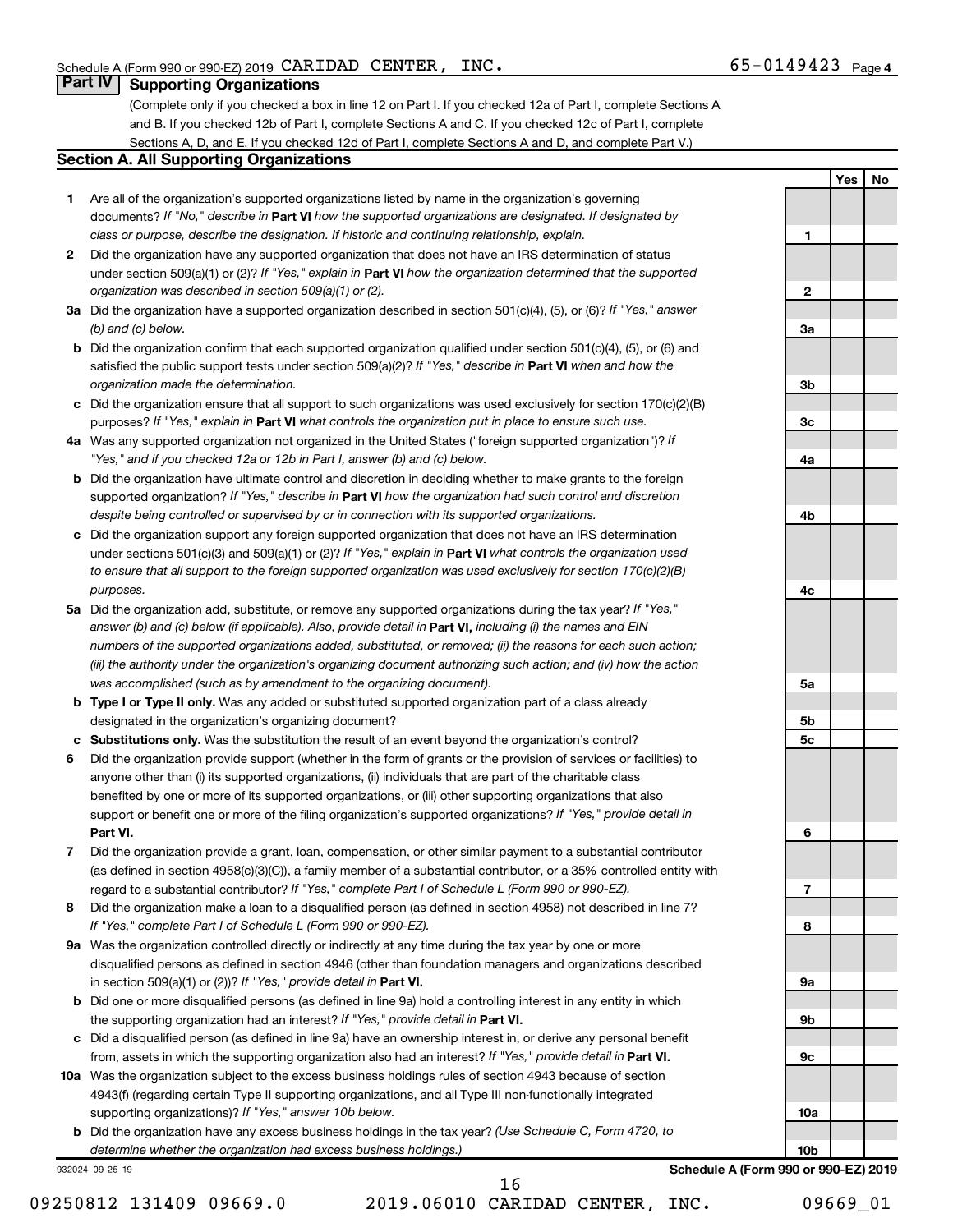|    | <b>Part IV</b>  | <b>Supporting Organizations (continued)</b>                                                                                                                  |                 |     |    |
|----|-----------------|--------------------------------------------------------------------------------------------------------------------------------------------------------------|-----------------|-----|----|
|    |                 |                                                                                                                                                              |                 | Yes | No |
| 11 |                 | Has the organization accepted a gift or contribution from any of the following persons?                                                                      |                 |     |    |
|    |                 | a A person who directly or indirectly controls, either alone or together with persons described in (b) and (c)                                               |                 |     |    |
|    |                 | below, the governing body of a supported organization?                                                                                                       | 11a             |     |    |
|    |                 | <b>b</b> A family member of a person described in (a) above?                                                                                                 | 11 <sub>b</sub> |     |    |
|    |                 | c A 35% controlled entity of a person described in (a) or (b) above? If "Yes" to a, b, or c, provide detail in Part VI.                                      | 11c             |     |    |
|    |                 | <b>Section B. Type I Supporting Organizations</b>                                                                                                            |                 |     |    |
|    |                 |                                                                                                                                                              |                 | Yes | No |
| 1  |                 | Did the directors, trustees, or membership of one or more supported organizations have the power to                                                          |                 |     |    |
|    |                 | regularly appoint or elect at least a majority of the organization's directors or trustees at all times during the                                           |                 |     |    |
|    |                 | tax year? If "No," describe in Part VI how the supported organization(s) effectively operated, supervised, or                                                |                 |     |    |
|    |                 | controlled the organization's activities. If the organization had more than one supported organization,                                                      |                 |     |    |
|    |                 | describe how the powers to appoint and/or remove directors or trustees were allocated among the supported                                                    |                 |     |    |
|    |                 | organizations and what conditions or restrictions, if any, applied to such powers during the tax year.                                                       | 1               |     |    |
| 2  |                 | Did the organization operate for the benefit of any supported organization other than the supported                                                          |                 |     |    |
|    |                 | organization(s) that operated, supervised, or controlled the supporting organization? If "Yes," explain in                                                   |                 |     |    |
|    |                 | Part VI how providing such benefit carried out the purposes of the supported organization(s) that operated,                                                  |                 |     |    |
|    |                 | supervised, or controlled the supporting organization.                                                                                                       | 2               |     |    |
|    |                 | <b>Section C. Type II Supporting Organizations</b>                                                                                                           |                 |     |    |
|    |                 |                                                                                                                                                              |                 | Yes | No |
| 1  |                 | Were a majority of the organization's directors or trustees during the tax year also a majority of the directors                                             |                 |     |    |
|    |                 | or trustees of each of the organization's supported organization(s)? If "No," describe in Part VI how control                                                |                 |     |    |
|    |                 | or management of the supporting organization was vested in the same persons that controlled or managed                                                       |                 |     |    |
|    |                 | the supported organization(s).                                                                                                                               | 1               |     |    |
|    |                 | <b>Section D. All Type III Supporting Organizations</b>                                                                                                      |                 |     |    |
|    |                 |                                                                                                                                                              |                 | Yes | No |
| 1  |                 | Did the organization provide to each of its supported organizations, by the last day of the fifth month of the                                               |                 |     |    |
|    |                 | organization's tax year, (i) a written notice describing the type and amount of support provided during the prior tax                                        |                 |     |    |
|    |                 | year, (ii) a copy of the Form 990 that was most recently filed as of the date of notification, and (iii) copies of the                                       |                 |     |    |
|    |                 | organization's governing documents in effect on the date of notification, to the extent not previously provided?                                             | 1               |     |    |
| 2  |                 | Were any of the organization's officers, directors, or trustees either (i) appointed or elected by the supported                                             |                 |     |    |
|    |                 | organization(s) or (ii) serving on the governing body of a supported organization? If "No," explain in Part VI how                                           |                 |     |    |
|    |                 | the organization maintained a close and continuous working relationship with the supported organization(s).                                                  | 2               |     |    |
| 3  |                 | By reason of the relationship described in (2), did the organization's supported organizations have a                                                        |                 |     |    |
|    |                 | significant voice in the organization's investment policies and in directing the use of the organization's                                                   |                 |     |    |
|    |                 | income or assets at all times during the tax year? If "Yes," describe in Part VI the role the organization's                                                 |                 |     |    |
|    |                 | supported organizations played in this regard.                                                                                                               | з               |     |    |
|    |                 | Section E. Type III Functionally Integrated Supporting Organizations                                                                                         |                 |     |    |
| 1  |                 | Check the box next to the method that the organization used to satisfy the Integral Part Test during the yealsee instructions).                              |                 |     |    |
| a  |                 | The organization satisfied the Activities Test. Complete line 2 below.                                                                                       |                 |     |    |
| b  |                 | The organization is the parent of each of its supported organizations. Complete line 3 below.                                                                |                 |     |    |
| c  |                 | The organization supported a governmental entity. Describe in Part VI how you supported a government entity (see instructions).                              |                 |     |    |
| 2  |                 | Activities Test. Answer (a) and (b) below.                                                                                                                   |                 | Yes | No |
| а  |                 | Did substantially all of the organization's activities during the tax year directly further the exempt purposes of                                           |                 |     |    |
|    |                 | the supported organization(s) to which the organization was responsive? If "Yes," then in Part VI identify                                                   |                 |     |    |
|    |                 | those supported organizations and explain how these activities directly furthered their exempt purposes,                                                     |                 |     |    |
|    |                 | how the organization was responsive to those supported organizations, and how the organization determined                                                    |                 |     |    |
|    |                 | that these activities constituted substantially all of its activities.                                                                                       | 2a              |     |    |
| b  |                 | Did the activities described in (a) constitute activities that, but for the organization's involvement, one or more                                          |                 |     |    |
|    |                 | of the organization's supported organization(s) would have been engaged in? If "Yes," explain in Part VI the                                                 |                 |     |    |
|    |                 | reasons for the organization's position that its supported organization(s) would have engaged in these<br>activities but for the organization's involvement. | 2b              |     |    |
| з  |                 | Parent of Supported Organizations. Answer (a) and (b) below.                                                                                                 |                 |     |    |
|    |                 | Did the organization have the power to regularly appoint or elect a majority of the officers, directors, or                                                  |                 |     |    |
| а  |                 | trustees of each of the supported organizations? Provide details in Part VI.                                                                                 | За              |     |    |
|    |                 | <b>b</b> Did the organization exercise a substantial degree of direction over the policies, programs, and activities of each                                 |                 |     |    |
|    |                 | of its supported organizations? If "Yes," describe in Part VI the role played by the organization in this regard.                                            | 3b              |     |    |
|    | 932025 09-25-19 | Schedule A (Form 990 or 990-EZ) 2019                                                                                                                         |                 |     |    |
|    |                 | 17                                                                                                                                                           |                 |     |    |

<sup>09250812 131409 09669.0 2019.06010</sup> CARIDAD CENTER, INC. 09669\_01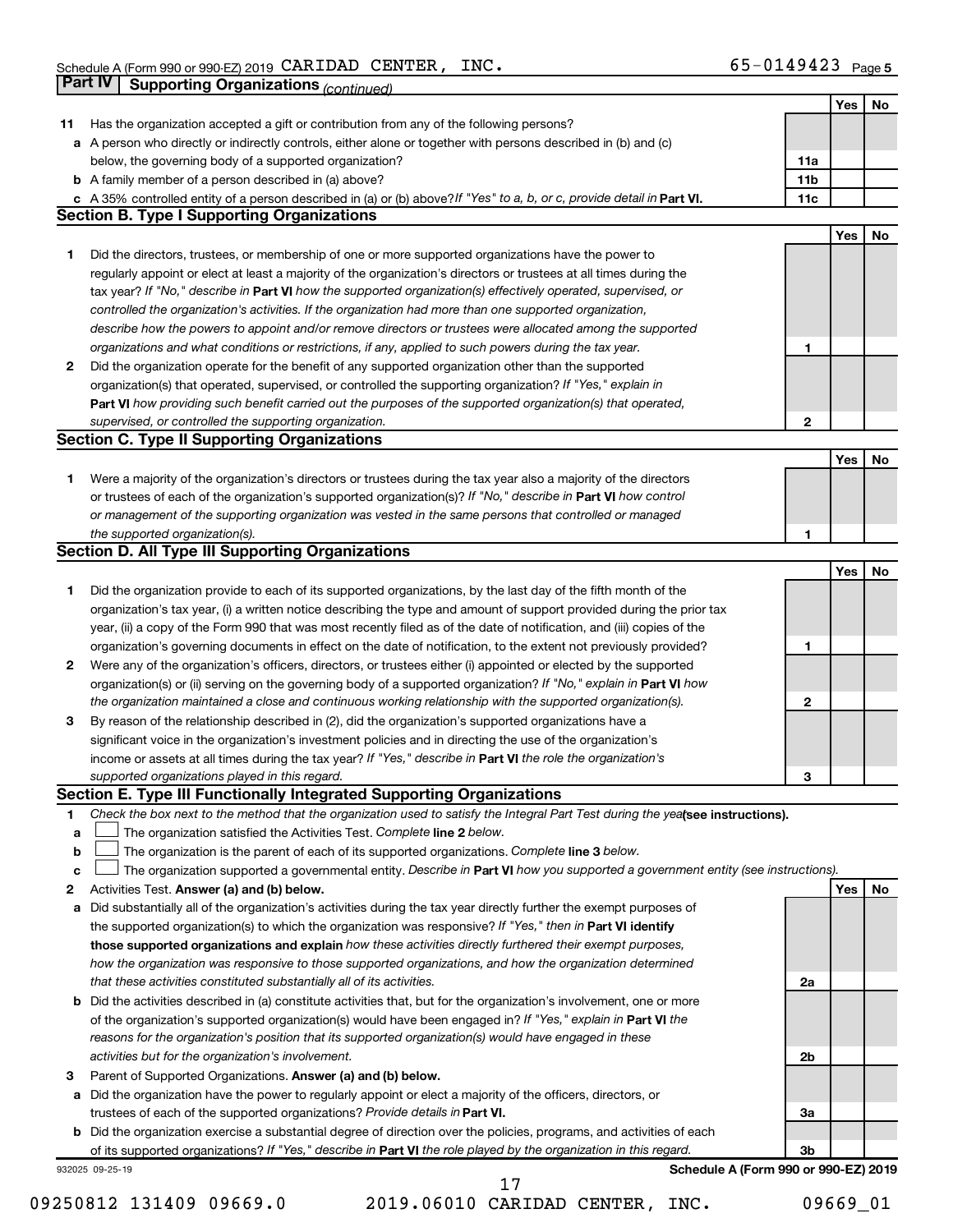### Schedule A (Form 990 or 990-EZ) 2019  $\verb|CARIDAD|$   $\verb|CENTER|$ ,  $\verb|INC. 65-0149423$   $\verb|Page|$

1 **Letter See instructions.** All Check here if the organization satisfied the Integral Part Test as a qualifying trust on Nov. 20, 1970 (explain in Part VI). See instructions. All other Type III non-functionally integrated supporting organizations must complete Sections A through E. **Part V Type III Non-Functionally Integrated 509(a)(3) Supporting Organizations** 

|              | Section A - Adjusted Net Income                                              |                | (A) Prior Year | (B) Current Year<br>(optional) |
|--------------|------------------------------------------------------------------------------|----------------|----------------|--------------------------------|
| 1.           | Net short-term capital gain                                                  | 1              |                |                                |
| 2            | Recoveries of prior-year distributions                                       | $\overline{2}$ |                |                                |
| 3            | Other gross income (see instructions)                                        | 3              |                |                                |
| 4            | Add lines 1 through 3.                                                       | 4              |                |                                |
| 5            | Depreciation and depletion                                                   | 5              |                |                                |
| 6            | Portion of operating expenses paid or incurred for production or             |                |                |                                |
|              | collection of gross income or for management, conservation, or               |                |                |                                |
|              | maintenance of property held for production of income (see instructions)     | 6              |                |                                |
| 7            | Other expenses (see instructions)                                            | $\overline{7}$ |                |                                |
| 8            | <b>Adjusted Net Income</b> (subtract lines 5, 6, and 7 from line 4)          | 8              |                |                                |
|              | <b>Section B - Minimum Asset Amount</b>                                      |                | (A) Prior Year | (B) Current Year<br>(optional) |
| 1            | Aggregate fair market value of all non-exempt-use assets (see                |                |                |                                |
|              | instructions for short tax year or assets held for part of year):            |                |                |                                |
|              | a Average monthly value of securities                                        | 1a             |                |                                |
|              | <b>b</b> Average monthly cash balances                                       | 1b             |                |                                |
|              | c Fair market value of other non-exempt-use assets                           | 1c             |                |                                |
|              | d Total (add lines 1a, 1b, and 1c)                                           | 1d             |                |                                |
|              | <b>e</b> Discount claimed for blockage or other                              |                |                |                                |
|              | factors (explain in detail in Part VI):                                      |                |                |                                |
| 2            | Acquisition indebtedness applicable to non-exempt-use assets                 | $\mathbf{2}$   |                |                                |
| 3            | Subtract line 2 from line 1d.                                                | 3              |                |                                |
| 4            | Cash deemed held for exempt use. Enter 1-1/2% of line 3 (for greater amount, |                |                |                                |
|              | see instructions).                                                           | 4              |                |                                |
| 5            | Net value of non-exempt-use assets (subtract line 4 from line 3)             | 5              |                |                                |
| 6            | Multiply line 5 by .035.                                                     | 6              |                |                                |
| 7            | Recoveries of prior-year distributions                                       | 7              |                |                                |
| 8            | Minimum Asset Amount (add line 7 to line 6)                                  | 8              |                |                                |
|              | <b>Section C - Distributable Amount</b>                                      |                |                | <b>Current Year</b>            |
| 1            | Adjusted net income for prior year (from Section A, line 8, Column A)        | 1              |                |                                |
| $\mathbf{2}$ | Enter 85% of line 1.                                                         | $\mathbf{2}$   |                |                                |
| 3            | Minimum asset amount for prior year (from Section B, line 8, Column A)       | 3              |                |                                |
| 4            | Enter greater of line 2 or line 3.                                           | 4              |                |                                |
| 5            | Income tax imposed in prior year                                             | 5              |                |                                |
| 6            | <b>Distributable Amount.</b> Subtract line 5 from line 4, unless subject to  |                |                |                                |
|              | emergency temporary reduction (see instructions).                            | 6              |                |                                |
|              |                                                                              |                |                |                                |

**7** Check here if the current year is the organization's first as a non-functionally integrated Type III supporting organization (see † instructions).

**Schedule A (Form 990 or 990-EZ) 2019**

932026 09-25-19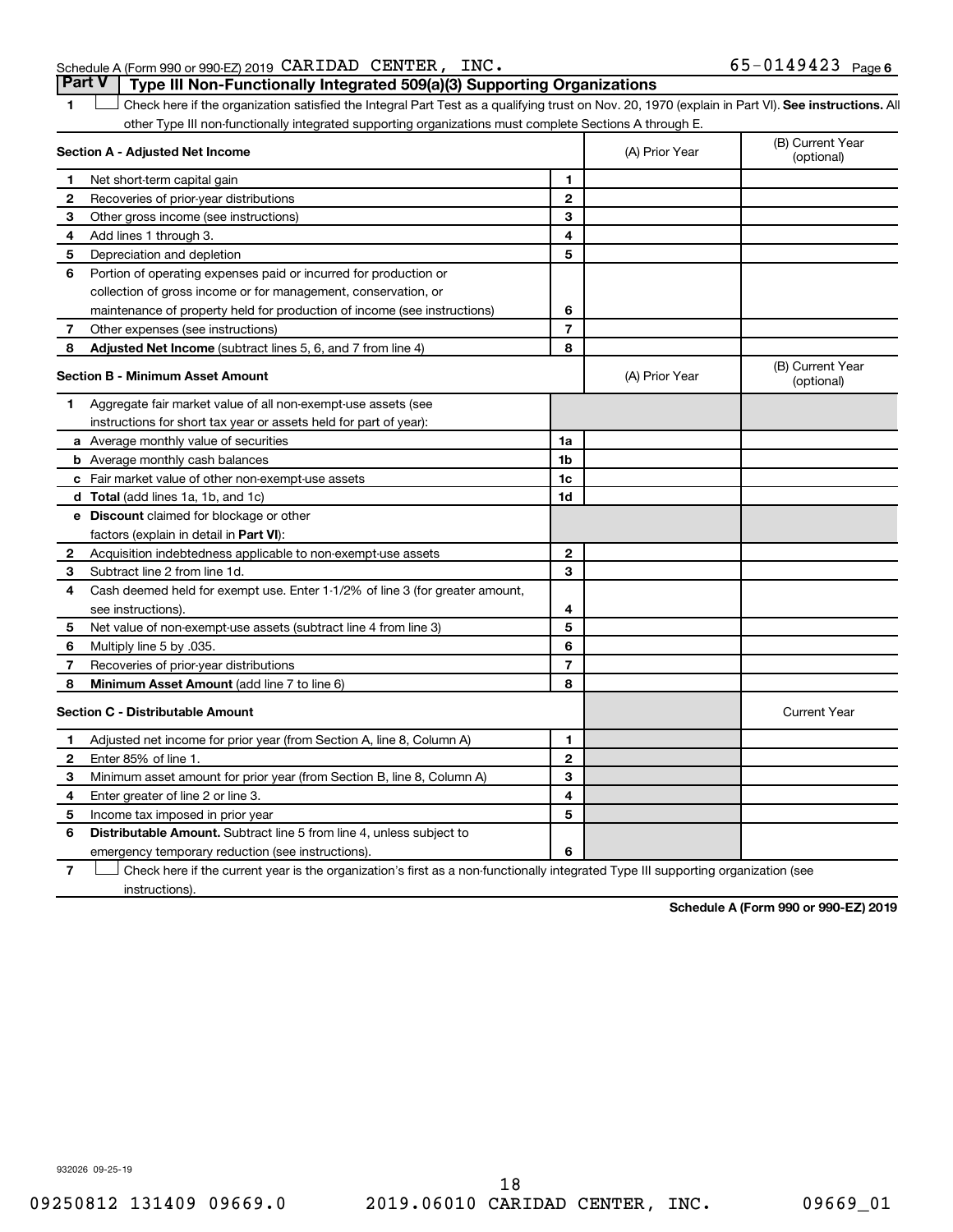| <b>Part V</b> | Type III Non-Functionally Integrated 509(a)(3) Supporting Organizations (continued)        |                             |                                       |                                                |  |  |  |
|---------------|--------------------------------------------------------------------------------------------|-----------------------------|---------------------------------------|------------------------------------------------|--|--|--|
|               | <b>Section D - Distributions</b>                                                           |                             |                                       | <b>Current Year</b>                            |  |  |  |
| 1             | Amounts paid to supported organizations to accomplish exempt purposes                      |                             |                                       |                                                |  |  |  |
| $\mathbf{2}$  | Amounts paid to perform activity that directly furthers exempt purposes of supported       |                             |                                       |                                                |  |  |  |
|               | organizations, in excess of income from activity                                           |                             |                                       |                                                |  |  |  |
| 3             | Administrative expenses paid to accomplish exempt purposes of supported organizations      |                             |                                       |                                                |  |  |  |
| 4             | Amounts paid to acquire exempt-use assets                                                  |                             |                                       |                                                |  |  |  |
| 5             | Qualified set-aside amounts (prior IRS approval required)                                  |                             |                                       |                                                |  |  |  |
| 6             | Other distributions (describe in Part VI). See instructions.                               |                             |                                       |                                                |  |  |  |
| 7             | Total annual distributions. Add lines 1 through 6.                                         |                             |                                       |                                                |  |  |  |
| 8             | Distributions to attentive supported organizations to which the organization is responsive |                             |                                       |                                                |  |  |  |
|               | (provide details in Part VI). See instructions.                                            |                             |                                       |                                                |  |  |  |
| 9             | Distributable amount for 2019 from Section C, line 6                                       |                             |                                       |                                                |  |  |  |
| 10            | Line 8 amount divided by line 9 amount                                                     |                             |                                       |                                                |  |  |  |
|               |                                                                                            | (i)                         | (ii)                                  | (iii)                                          |  |  |  |
|               | <b>Section E - Distribution Allocations (see instructions)</b>                             | <b>Excess Distributions</b> | <b>Underdistributions</b><br>Pre-2019 | <b>Distributable</b><br><b>Amount for 2019</b> |  |  |  |
| 1             | Distributable amount for 2019 from Section C, line 6                                       |                             |                                       |                                                |  |  |  |
| $\mathbf{2}$  | Underdistributions, if any, for years prior to 2019 (reason-                               |                             |                                       |                                                |  |  |  |
|               | able cause required- explain in Part VI). See instructions.                                |                             |                                       |                                                |  |  |  |
| 3             | Excess distributions carryover, if any, to 2019                                            |                             |                                       |                                                |  |  |  |
|               | a From 2014                                                                                |                             |                                       |                                                |  |  |  |
|               | <b>b</b> From 2015                                                                         |                             |                                       |                                                |  |  |  |
|               | c From 2016                                                                                |                             |                                       |                                                |  |  |  |
|               | <b>d</b> From 2017                                                                         |                             |                                       |                                                |  |  |  |
|               | e From 2018                                                                                |                             |                                       |                                                |  |  |  |
|               | f Total of lines 3a through e                                                              |                             |                                       |                                                |  |  |  |
|               | <b>g</b> Applied to underdistributions of prior years                                      |                             |                                       |                                                |  |  |  |
|               | h Applied to 2019 distributable amount                                                     |                             |                                       |                                                |  |  |  |
| Ť.            | Carryover from 2014 not applied (see instructions)                                         |                             |                                       |                                                |  |  |  |
|               | Remainder. Subtract lines 3g, 3h, and 3i from 3f.                                          |                             |                                       |                                                |  |  |  |
| 4             | Distributions for 2019 from Section D,                                                     |                             |                                       |                                                |  |  |  |
|               | line $7:$                                                                                  |                             |                                       |                                                |  |  |  |
|               | a Applied to underdistributions of prior years                                             |                             |                                       |                                                |  |  |  |
|               | <b>b</b> Applied to 2019 distributable amount                                              |                             |                                       |                                                |  |  |  |
| с             | Remainder. Subtract lines 4a and 4b from 4.                                                |                             |                                       |                                                |  |  |  |
| 5             | Remaining underdistributions for years prior to 2019, if                                   |                             |                                       |                                                |  |  |  |
|               | any. Subtract lines 3g and 4a from line 2. For result greater                              |                             |                                       |                                                |  |  |  |
|               | than zero, explain in Part VI. See instructions.                                           |                             |                                       |                                                |  |  |  |
| 6             | Remaining underdistributions for 2019. Subtract lines 3h                                   |                             |                                       |                                                |  |  |  |
|               | and 4b from line 1. For result greater than zero, explain in                               |                             |                                       |                                                |  |  |  |
|               | <b>Part VI.</b> See instructions.                                                          |                             |                                       |                                                |  |  |  |
| $\mathbf{7}$  | Excess distributions carryover to 2020. Add lines 3j                                       |                             |                                       |                                                |  |  |  |
|               | and 4c.                                                                                    |                             |                                       |                                                |  |  |  |
| 8             | Breakdown of line 7:                                                                       |                             |                                       |                                                |  |  |  |
|               | a Excess from 2015                                                                         |                             |                                       |                                                |  |  |  |
|               | <b>b</b> Excess from 2016                                                                  |                             |                                       |                                                |  |  |  |
|               | c Excess from 2017                                                                         |                             |                                       |                                                |  |  |  |
|               | d Excess from 2018                                                                         |                             |                                       |                                                |  |  |  |
|               | e Excess from 2019                                                                         |                             |                                       |                                                |  |  |  |

**Schedule A (Form 990 or 990-EZ) 2019**

932027 09-25-19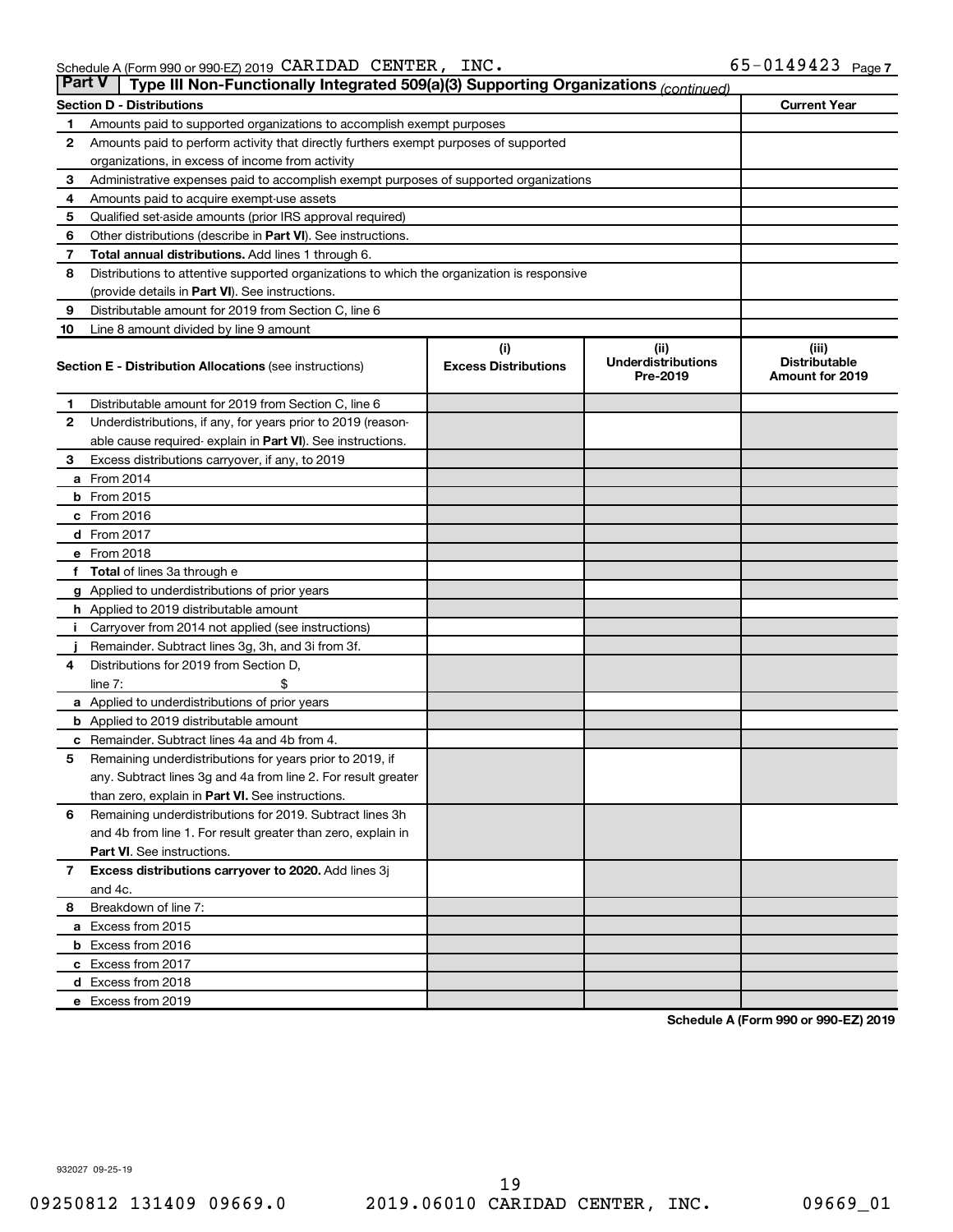|  | Schedule A (Form 990 or 990-EZ) 2019 $\rm {CARIDAD}$ $\rm {CENTER}$ , $\rm {INC}$ . |  |  |  | $65 - 0149423$ Page 8 |
|--|-------------------------------------------------------------------------------------|--|--|--|-----------------------|
|--|-------------------------------------------------------------------------------------|--|--|--|-----------------------|

| 932028 09-25-19 |                     |  | 20 | Schedule A (Form 990 or 990-EZ) 2019 |  |
|-----------------|---------------------|--|----|--------------------------------------|--|
|                 |                     |  |    |                                      |  |
|                 |                     |  |    |                                      |  |
|                 |                     |  |    |                                      |  |
|                 |                     |  |    |                                      |  |
|                 |                     |  |    |                                      |  |
|                 |                     |  |    |                                      |  |
|                 |                     |  |    |                                      |  |
|                 |                     |  |    |                                      |  |
|                 |                     |  |    |                                      |  |
|                 |                     |  |    |                                      |  |
|                 |                     |  |    |                                      |  |
|                 |                     |  |    |                                      |  |
|                 |                     |  |    |                                      |  |
|                 |                     |  |    |                                      |  |
|                 |                     |  |    |                                      |  |
|                 |                     |  |    |                                      |  |
|                 |                     |  |    |                                      |  |
|                 |                     |  |    |                                      |  |
|                 |                     |  |    |                                      |  |
|                 |                     |  |    |                                      |  |
|                 |                     |  |    |                                      |  |
|                 |                     |  |    |                                      |  |
|                 |                     |  |    |                                      |  |
|                 |                     |  |    |                                      |  |
|                 |                     |  |    |                                      |  |
|                 |                     |  |    |                                      |  |
|                 |                     |  |    |                                      |  |
|                 |                     |  |    |                                      |  |
|                 |                     |  |    |                                      |  |
|                 |                     |  |    |                                      |  |
|                 |                     |  |    |                                      |  |
|                 | (See instructions.) |  |    |                                      |  |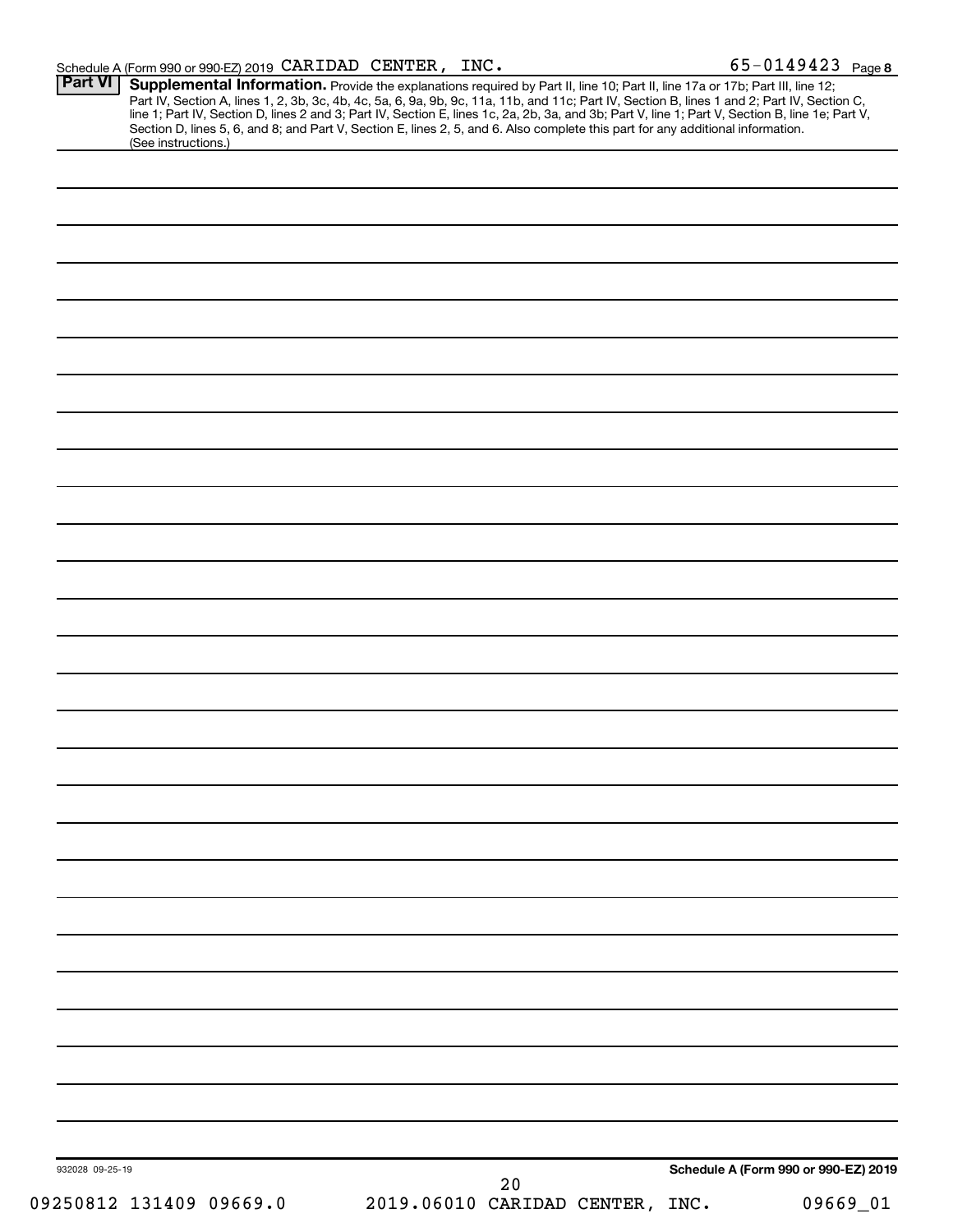923171 04-01-19

# **Identification of Excess Contributions Included on Part II, Line 5 Schedule A <sup>2019</sup>**

**\*\* Do Not File \*\* \*\*\* Not Open to Public Inspection \*\*\***

| <b>Contributor's Name</b>                                 | <b>Total</b><br><b>Contributions</b> | <b>Excess</b><br><b>Contributions</b> |
|-----------------------------------------------------------|--------------------------------------|---------------------------------------|
| ESTATE OF JOSEPH GONSALVES                                | 1,221,986.                           | 795,530.                              |
| WILLIAM R. KENAN, JR. CHARITABLE TRUST                    | 550,000.                             | 123,544.                              |
| THE LOST TREE VILLAGE CHARITABLE FOUNDATION               | 512,648.                             | 86,192.                               |
|                                                           |                                      |                                       |
|                                                           |                                      |                                       |
|                                                           |                                      |                                       |
|                                                           |                                      |                                       |
|                                                           |                                      |                                       |
|                                                           |                                      |                                       |
|                                                           |                                      |                                       |
|                                                           |                                      |                                       |
|                                                           |                                      |                                       |
|                                                           |                                      |                                       |
|                                                           |                                      |                                       |
|                                                           |                                      |                                       |
|                                                           |                                      |                                       |
|                                                           |                                      |                                       |
|                                                           |                                      |                                       |
|                                                           |                                      |                                       |
|                                                           |                                      |                                       |
|                                                           |                                      |                                       |
|                                                           |                                      |                                       |
|                                                           |                                      |                                       |
| Total Excess Contributions to Schedule A, Part II, Line 5 |                                      | 1,005,266.                            |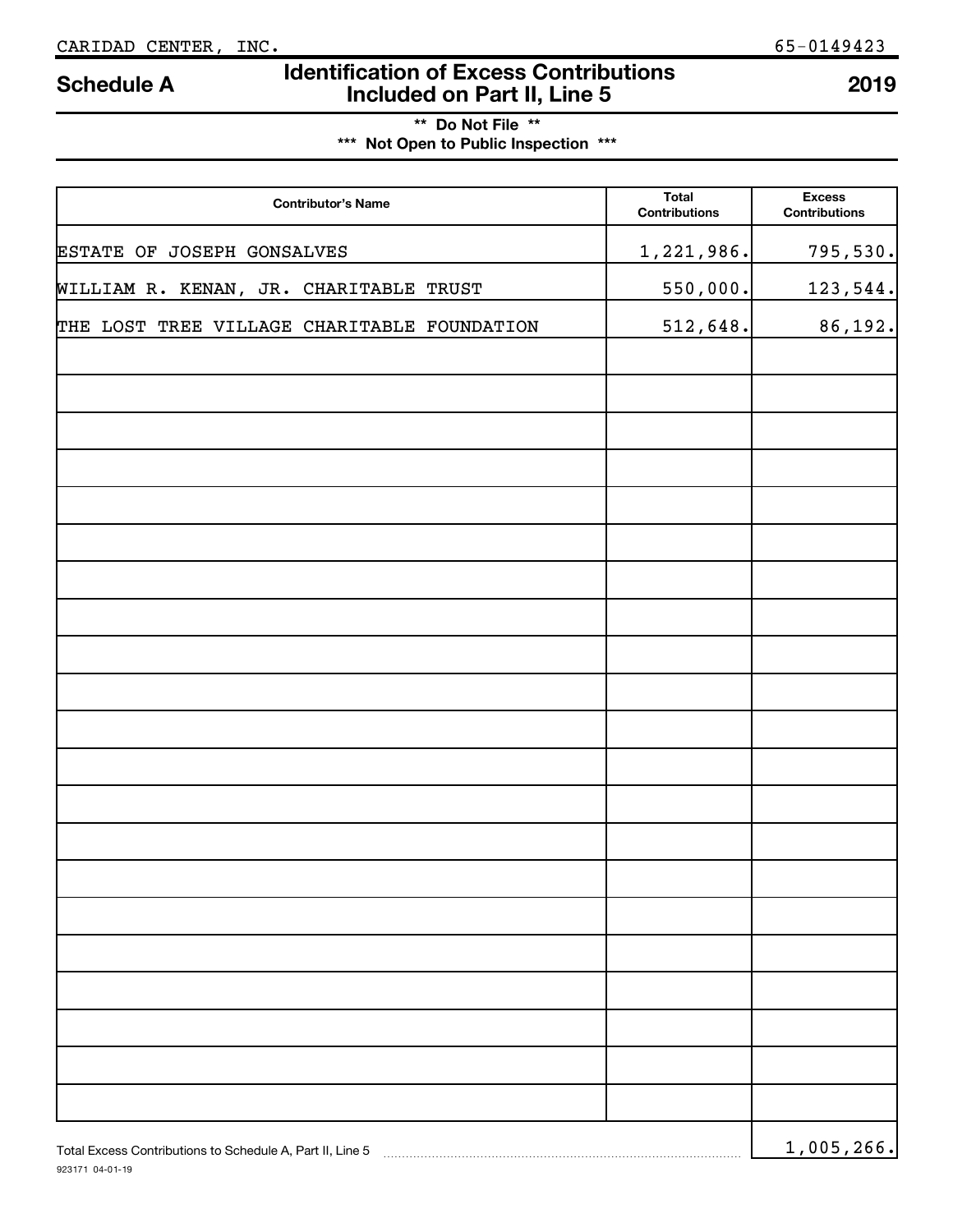Department of the Treasury Internal Revenue Service

## **Schedule B Schedule of Contributors**

**or 990-PF) | Attach to Form 990, Form 990-EZ, or Form 990-PF. | Go to www.irs.gov/Form990 for the latest information.** OMB No. 1545-0047

**2019**

**Employer identification number**

| CARIDAD CENTER, INC. | $65 - 0149423$ |
|----------------------|----------------|
|                      |                |

| Name of the organization |  |
|--------------------------|--|
|                          |  |

| <b>Organization type</b> (check one): |                                                                                    |  |  |  |  |
|---------------------------------------|------------------------------------------------------------------------------------|--|--|--|--|
| Filers of:                            | Section:                                                                           |  |  |  |  |
| Form 990 or 990-EZ                    | $\lfloor x \rfloor$ 501(c)( 3) (enter number) organization                         |  |  |  |  |
|                                       | $4947(a)(1)$ nonexempt charitable trust <b>not</b> treated as a private foundation |  |  |  |  |
|                                       | 527 political organization                                                         |  |  |  |  |
| Form 990-PF                           | 501(c)(3) exempt private foundation                                                |  |  |  |  |
|                                       | 4947(a)(1) nonexempt charitable trust treated as a private foundation              |  |  |  |  |
|                                       | 501(c)(3) taxable private foundation                                               |  |  |  |  |
|                                       |                                                                                    |  |  |  |  |

Check if your organization is covered by the General Rule or a Special Rule. **Note:**  Only a section 501(c)(7), (8), or (10) organization can check boxes for both the General Rule and a Special Rule. See instructions.

#### **General Rule**

 $\Box$ 

For an organization filing Form 990, 990-EZ, or 990-PF that received, during the year, contributions totaling \$5,000 or more (in money or property) from any one contributor. Complete Parts I and II. See instructions for determining a contributor's total contributions.

#### **Special Rules**

any one contributor, during the year, total contributions of the greater of (1) \$5,000; or (2) 2% of the amount on (i) Form 990, Part VIII, line 1h;  $\boxed{\text{X}}$  For an organization described in section 501(c)(3) filing Form 990 or 990-EZ that met the 33 1/3% support test of the regulations under sections 509(a)(1) and 170(b)(1)(A)(vi), that checked Schedule A (Form 990 or 990-EZ), Part II, line 13, 16a, or 16b, and that received from or (ii) Form 990-EZ, line 1. Complete Parts I and II.

year, total contributions of more than \$1,000 *exclusively* for religious, charitable, scientific, literary, or educational purposes, or for the For an organization described in section 501(c)(7), (8), or (10) filing Form 990 or 990-EZ that received from any one contributor, during the prevention of cruelty to children or animals. Complete Parts I, II, and III.  $\Box$ 

purpose. Don't complete any of the parts unless the General Rule applies to this organization because it received nonexclusively year, contributions exclusively for religious, charitable, etc., purposes, but no such contributions totaled more than \$1,000. If this box is checked, enter here the total contributions that were received during the year for an exclusively religious, charitable, etc., For an organization described in section 501(c)(7), (8), or (10) filing Form 990 or 990-EZ that received from any one contributor, during the religious, charitable, etc., contributions totaling \$5,000 or more during the year  $~\ldots\ldots\ldots\ldots\ldots\ldots\ldots\ldots\blacktriangleright~$ \$  $\Box$ 

**Caution:**  An organization that isn't covered by the General Rule and/or the Special Rules doesn't file Schedule B (Form 990, 990-EZ, or 990-PF),  **must** but it answer "No" on Part IV, line 2, of its Form 990; or check the box on line H of its Form 990-EZ or on its Form 990-PF, Part I, line 2, to certify that it doesn't meet the filing requirements of Schedule B (Form 990, 990-EZ, or 990-PF).

**For Paperwork Reduction Act Notice, see the instructions for Form 990, 990-EZ, or 990-PF. Schedule B (Form 990, 990-EZ, or 990-PF) (2019)** LHA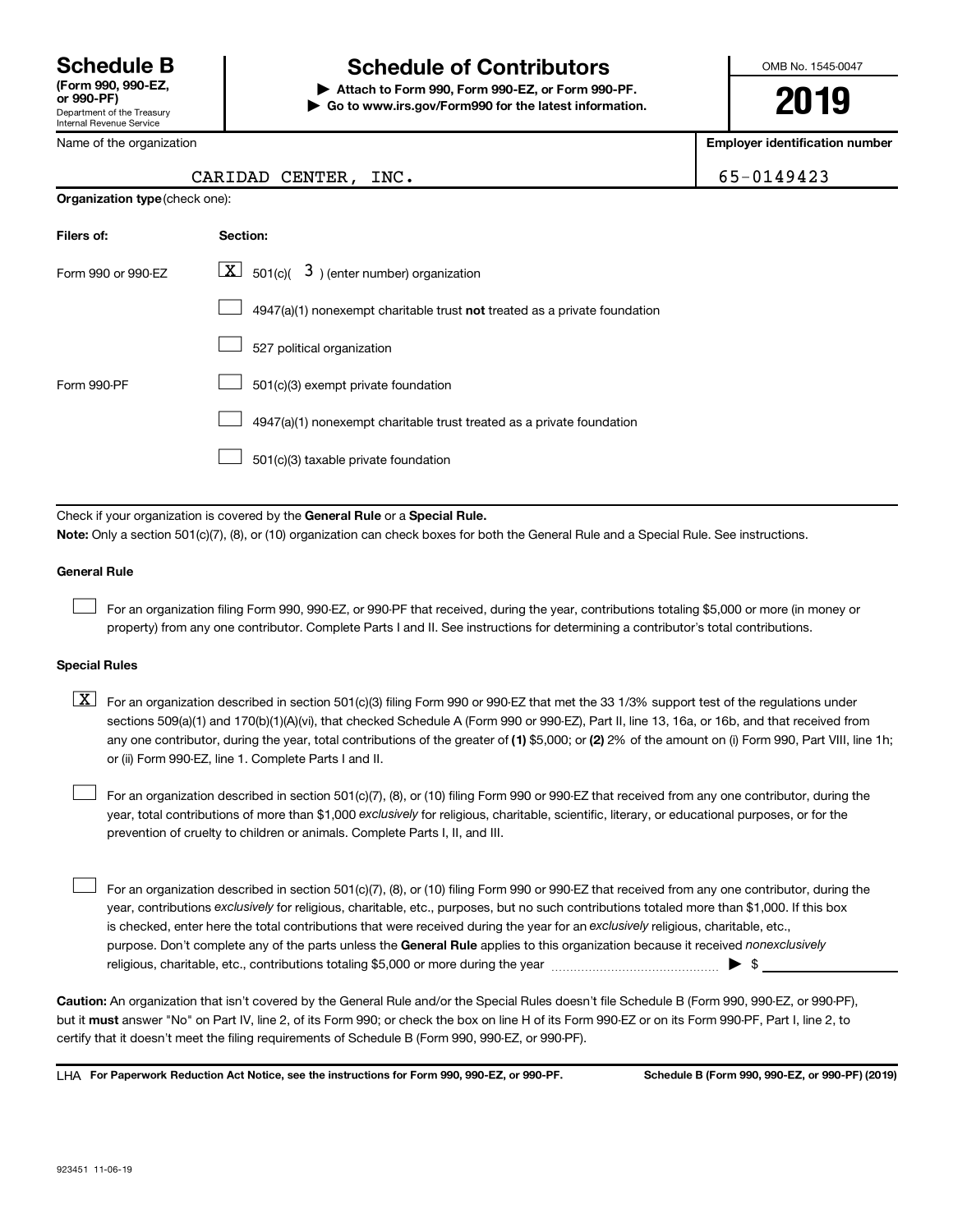Name of organization

**Employer identification number**

## CARIDAD CENTER, INC. 65-0149423

| Part I          | Contributors (see instructions). Use duplicate copies of Part I if additional space is needed.                          |                                   |                                                                                                         |
|-----------------|-------------------------------------------------------------------------------------------------------------------------|-----------------------------------|---------------------------------------------------------------------------------------------------------|
| (a)<br>No.      | (b)<br>Name, address, and ZIP + 4                                                                                       | (c)<br><b>Total contributions</b> | (d)<br>Type of contribution                                                                             |
| 1               | FLORIDA OFFICE OF MINORITY HEALTH AND<br>HEALTH EQUITY<br>4052 BALD CYPRESS WAY, BIN A-25<br>TALLAHASSEE, FL 32399-1725 | 386,000.<br>$\frac{1}{2}$         | $\mathbf{X}$<br>Person<br>Payroll<br>Noncash<br>(Complete Part II for<br>noncash contributions.)        |
| (a)<br>No.      | (b)<br>Name, address, and ZIP + 4                                                                                       | (c)<br><b>Total contributions</b> | (d)<br>Type of contribution                                                                             |
| 2               | HEALTH CARE DISTRICT PALM BEACH COUNTY<br>2601 10TH AVENUE N, SUITE 402<br>PALM SPRINGS, FL 33461-3186                  | 130,000.<br>$\frac{1}{2}$         | $\mathbf{X}$<br>Person<br>Payroll<br>Noncash<br>(Complete Part II for<br>noncash contributions.)        |
| (a)<br>No.      | (b)<br>Name, address, and ZIP + 4                                                                                       | (c)<br><b>Total contributions</b> | (d)<br>Type of contribution                                                                             |
| 3               | TOWN OF PALM BEACH UNITED WAY<br>P.O. BOX 1141<br>PALM BEACH, FL 33480                                                  | 170,000.<br>$\mathfrak s$         | $\mathbf{X}$<br>Person<br>Payroll<br>Noncash<br>(Complete Part II for<br>noncash contributions.)        |
| (a)<br>No.      | (b)<br>Name, address, and $ZIP + 4$                                                                                     | (c)<br><b>Total contributions</b> | (d)<br>Type of contribution                                                                             |
| 4               | FLORIDA ASSOCIATION OF FREE AND<br>CHARITABLE CLINICS<br>8095 NW 12TH ST #300<br>FL 33126<br>DORAL,                     | 290,500.<br>\$                    | $\mathbf{X}$<br>Person<br>Payroll<br>Noncash<br>(Complete Part II for<br>noncash contributions.)        |
| (a)<br>No.      | (b)<br>Name, address, and ZIP + 4                                                                                       | (c)<br><b>Total contributions</b> | (d)<br>Type of contribution                                                                             |
| 5               | BAPTIST HEALTH SOUTH FLORIDA<br>6855 RED ROAD<br>CORAL GABLES, FL 33143                                                 | 250,000.<br>\$                    | $\mathbf{X}$<br>Person<br>Payroll<br><b>Noncash</b><br>(Complete Part II for<br>noncash contributions.) |
| (a)<br>No.      | (b)<br>Name, address, and ZIP + 4                                                                                       | (c)<br><b>Total contributions</b> | (d)<br>Type of contribution                                                                             |
| 6               | LESLIE L. ALEXANDER FOUNDATION INC.<br>110 E. ATLANTIC AVENUE, STE 320<br>DELRAY BEACH, FL 33444                        | 120,000.<br>\$                    | <u>x</u><br>Person<br>Payroll<br><b>Noncash</b><br>(Complete Part II for<br>noncash contributions.)     |
| 923452 11-06-19 |                                                                                                                         |                                   | Schedule B (Form 990, 990-EZ, or 990-PF) (2019)                                                         |

09250812 131409 09669.0 2019.06010 CARIDAD CENTER, INC. 09669\_01

22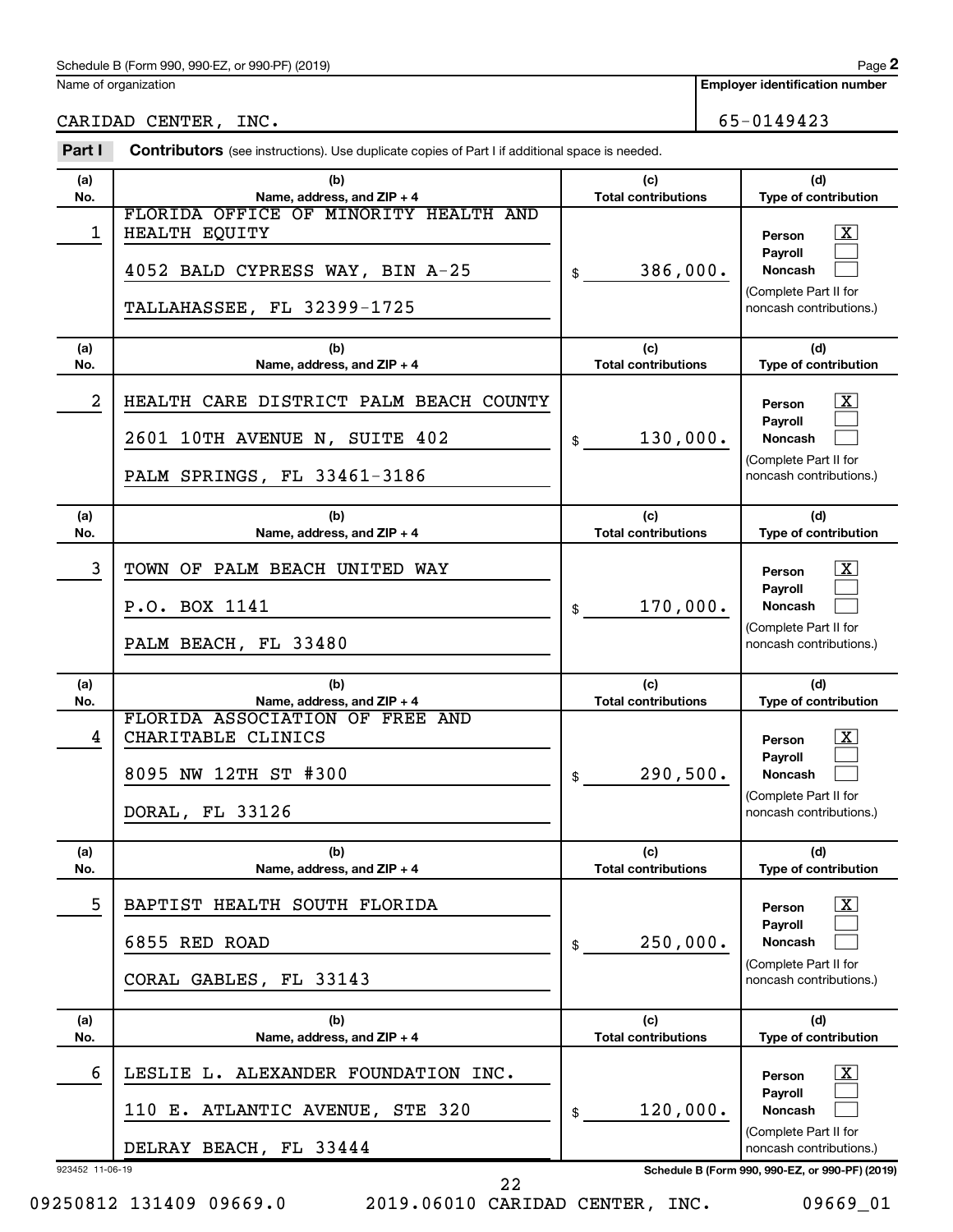Name of organization

## CARIDAD CENTER, INC. 65-0149423

| Part I          | <b>Contributors</b> (see instructions). Use duplicate copies of Part I if additional space is needed. |                                   |                                                                                                                                     |
|-----------------|-------------------------------------------------------------------------------------------------------|-----------------------------------|-------------------------------------------------------------------------------------------------------------------------------------|
| (a)<br>No.      | (b)<br>Name, address, and ZIP + 4                                                                     | (c)<br><b>Total contributions</b> | (d)<br>Type of contribution                                                                                                         |
| 7               | RUTH HELEN WRIGHT DAF<br>10 PAR CLUB CIRCLE<br>VILLAGE OF GOLF, FL 33436                              | 100,000.<br>\$                    | $\mathbf{X}$<br>Person<br>Payroll<br><b>Noncash</b><br>(Complete Part II for<br>noncash contributions.)                             |
| (a)<br>No.      | (b)<br>Name, address, and ZIP + 4                                                                     | (c)<br><b>Total contributions</b> | (d)<br>Type of contribution                                                                                                         |
|                 |                                                                                                       | \$                                | Person<br>Payroll<br>Noncash<br>(Complete Part II for<br>noncash contributions.)                                                    |
| (a)<br>No.      | (b)<br>Name, address, and ZIP + 4                                                                     | (c)<br><b>Total contributions</b> | (d)<br>Type of contribution                                                                                                         |
|                 |                                                                                                       | \$                                | Person<br>Payroll<br>Noncash<br>(Complete Part II for<br>noncash contributions.)                                                    |
| (a)<br>No.      | (b)<br>Name, address, and ZIP + 4                                                                     | (c)<br><b>Total contributions</b> | (d)<br>Type of contribution                                                                                                         |
|                 |                                                                                                       | \$                                | Person<br>Payroll<br>Noncash<br>(Complete Part II for<br>noncash contributions.)                                                    |
| (a)<br>No.      | (b)<br>Name, address, and ZIP + 4                                                                     | (c)<br><b>Total contributions</b> | (d)<br>Type of contribution                                                                                                         |
|                 |                                                                                                       | \$                                | Person<br>Payroll<br>Noncash<br>(Complete Part II for<br>noncash contributions.)                                                    |
| (a)<br>No.      | (b)<br>Name, address, and ZIP + 4                                                                     | (c)<br><b>Total contributions</b> | (d)<br>Type of contribution                                                                                                         |
| 923452 11-06-19 |                                                                                                       | \$                                | Person<br>Payroll<br>Noncash<br>(Complete Part II for<br>noncash contributions.)<br>Schedule B (Form 990, 990-EZ, or 990-PF) (2019) |
|                 |                                                                                                       | າາ                                |                                                                                                                                     |

23

09250812 131409 09669.0 2019.06010 CARIDAD CENTER, INC. 09669\_01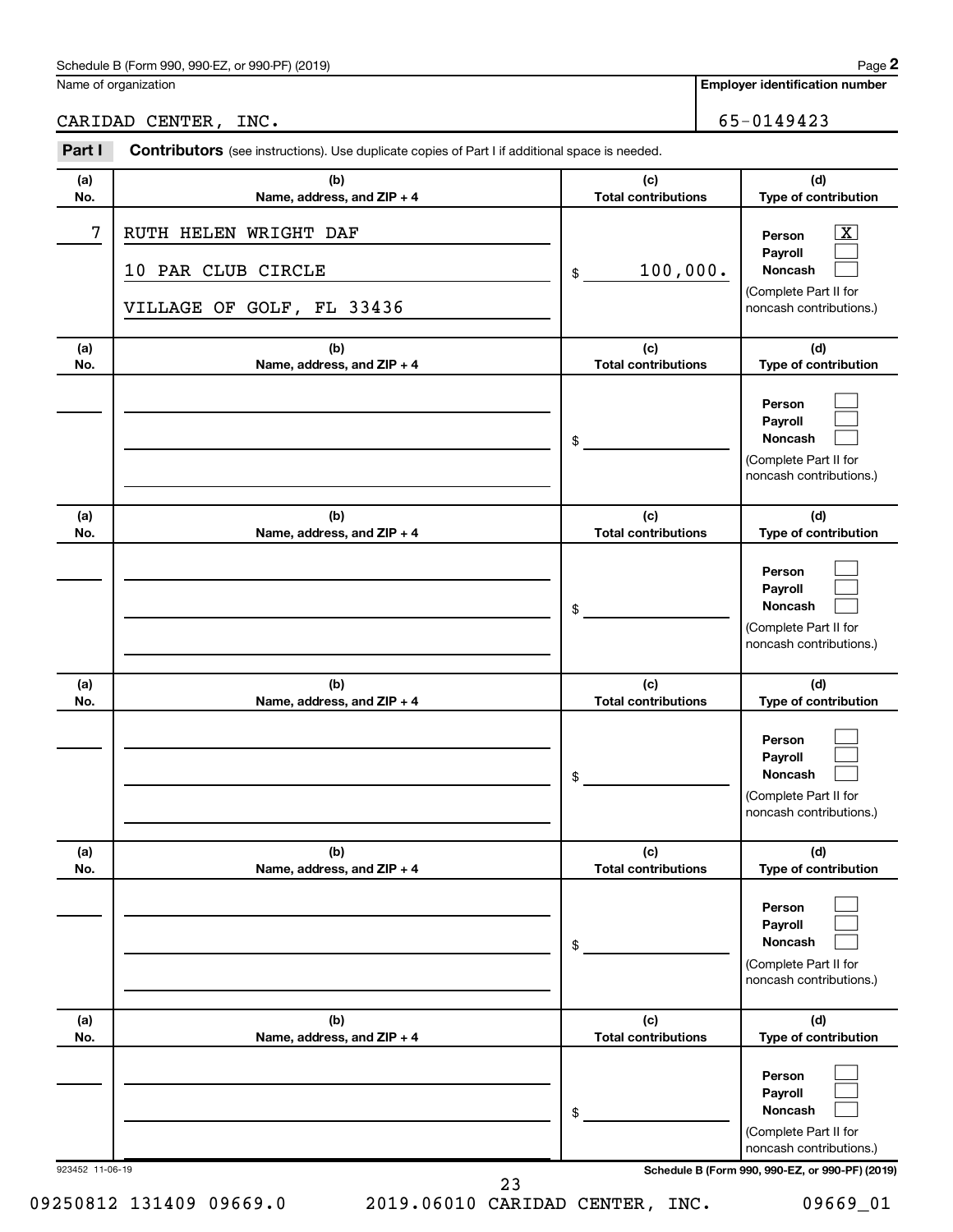Name of organization

**Employer identification number**

## CARIDAD CENTER, INC. 65-0149423

Part II Noncash Property (see instructions). Use duplicate copies of Part II if additional space is needed.

| No.<br>from<br>Part I        | (b)<br>Description of noncash property given | (c)<br>FMV (or estimate)<br>(See instructions.) | (d)<br>Date received                            |
|------------------------------|----------------------------------------------|-------------------------------------------------|-------------------------------------------------|
|                              |                                              | $$\circ$$                                       |                                                 |
| (a)<br>No.<br>from<br>Part I | (b)<br>Description of noncash property given | (c)<br>FMV (or estimate)<br>(See instructions.) | (d)<br>Date received                            |
|                              |                                              | $$\circ$$                                       |                                                 |
| (a)<br>No.<br>from<br>Part I | (b)<br>Description of noncash property given | (c)<br>FMV (or estimate)<br>(See instructions.) | (d)<br>Date received                            |
|                              |                                              | $$^{\circ}$                                     |                                                 |
| (a)<br>No.<br>from<br>Part I | (b)<br>Description of noncash property given | (c)<br>FMV (or estimate)<br>(See instructions.) | (d)<br>Date received                            |
|                              |                                              | $\frac{1}{2}$                                   |                                                 |
| (a)<br>No.<br>from<br>Part I | (b)<br>Description of noncash property given | (c)<br>FMV (or estimate)<br>(See instructions.) | (d)<br>Date received                            |
|                              |                                              | \$                                              |                                                 |
| (a)<br>No.<br>from<br>Part I | (b)<br>Description of noncash property given | (c)<br>FMV (or estimate)<br>(See instructions.) | (d)<br>Date received                            |
| 923453 11-06-19              |                                              | \$                                              | Schedule B (Form 990, 990-EZ, or 990-PF) (2019) |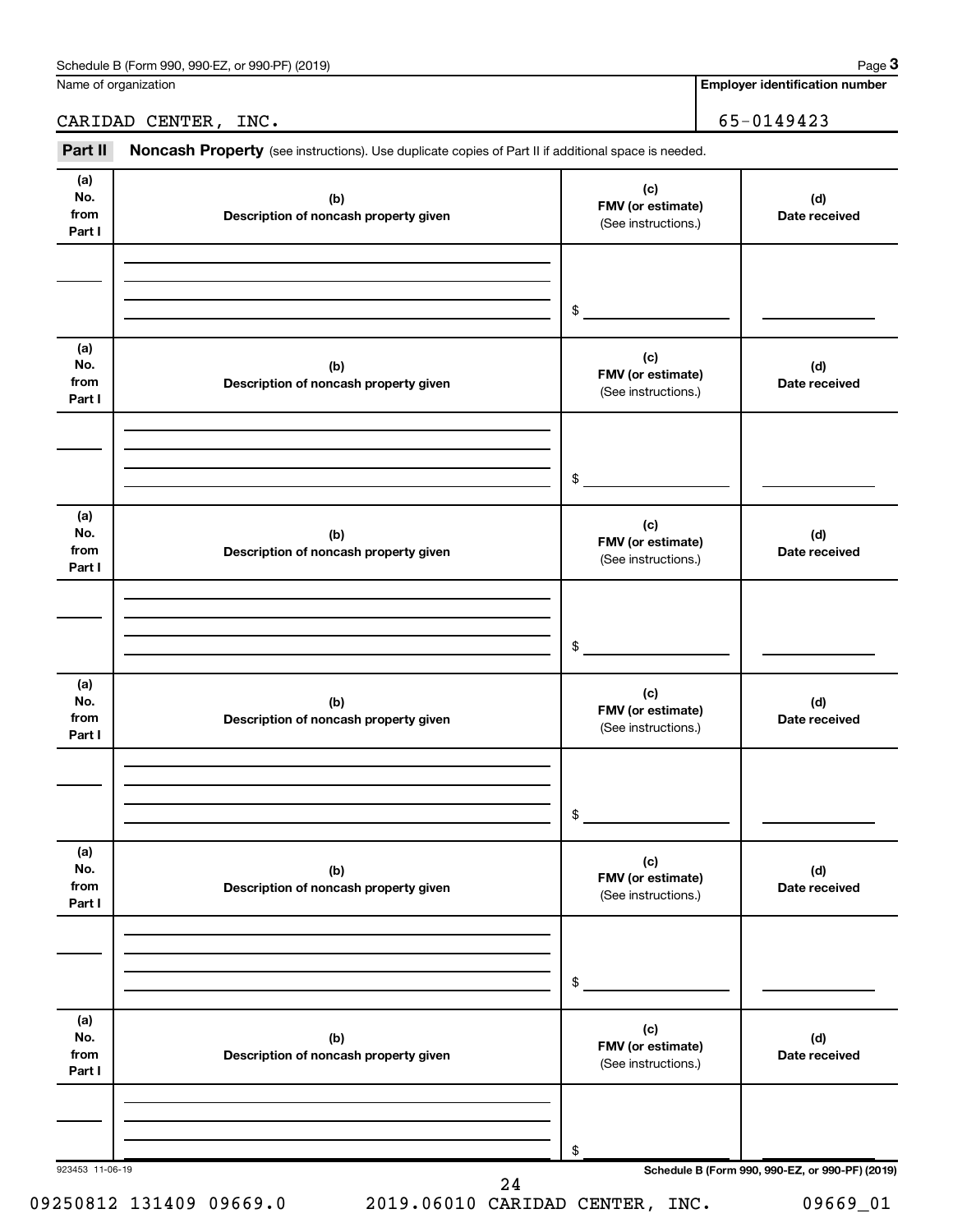**4**

|                           | Name of organization                                                                                                                                                                                                                                                                                                                      |                      | <b>Employer identification number</b>                                                                                                                          |  |  |  |  |
|---------------------------|-------------------------------------------------------------------------------------------------------------------------------------------------------------------------------------------------------------------------------------------------------------------------------------------------------------------------------------------|----------------------|----------------------------------------------------------------------------------------------------------------------------------------------------------------|--|--|--|--|
|                           | CARIDAD CENTER, INC.                                                                                                                                                                                                                                                                                                                      |                      | 65-0149423                                                                                                                                                     |  |  |  |  |
| Part III                  | from any one contributor. Complete columns (a) through (e) and the following line entry. For organizations<br>completing Part III, enter the total of exclusively religious, charitable, etc., contributions of \$1,000 or less for the year. (Enter this info. once.)<br>Use duplicate copies of Part III if additional space is needed. |                      | Exclusively religious, charitable, etc., contributions to organizations described in section 501(c)(7), (8), or (10) that total more than \$1,000 for the year |  |  |  |  |
| (a) No.<br>from<br>Part I | (b) Purpose of gift                                                                                                                                                                                                                                                                                                                       | (c) Use of gift      | (d) Description of how gift is held                                                                                                                            |  |  |  |  |
|                           |                                                                                                                                                                                                                                                                                                                                           |                      |                                                                                                                                                                |  |  |  |  |
|                           |                                                                                                                                                                                                                                                                                                                                           | (e) Transfer of gift |                                                                                                                                                                |  |  |  |  |
|                           | Transferee's name, address, and ZIP + 4                                                                                                                                                                                                                                                                                                   |                      | Relationship of transferor to transferee                                                                                                                       |  |  |  |  |
|                           |                                                                                                                                                                                                                                                                                                                                           |                      |                                                                                                                                                                |  |  |  |  |
| (a) No.<br>from<br>Part I | (b) Purpose of gift                                                                                                                                                                                                                                                                                                                       | (c) Use of gift      | (d) Description of how gift is held                                                                                                                            |  |  |  |  |
|                           |                                                                                                                                                                                                                                                                                                                                           |                      |                                                                                                                                                                |  |  |  |  |
|                           | (e) Transfer of gift                                                                                                                                                                                                                                                                                                                      |                      |                                                                                                                                                                |  |  |  |  |
|                           | Transferee's name, address, and ZIP + 4                                                                                                                                                                                                                                                                                                   |                      | Relationship of transferor to transferee                                                                                                                       |  |  |  |  |
|                           |                                                                                                                                                                                                                                                                                                                                           |                      |                                                                                                                                                                |  |  |  |  |
| (a) No.<br>from<br>Part I | (b) Purpose of gift                                                                                                                                                                                                                                                                                                                       | (c) Use of gift      | (d) Description of how gift is held                                                                                                                            |  |  |  |  |
|                           |                                                                                                                                                                                                                                                                                                                                           |                      |                                                                                                                                                                |  |  |  |  |
|                           | (e) Transfer of gift                                                                                                                                                                                                                                                                                                                      |                      |                                                                                                                                                                |  |  |  |  |
|                           | Transferee's name, address, and ZIP + 4                                                                                                                                                                                                                                                                                                   |                      | Relationship of transferor to transferee                                                                                                                       |  |  |  |  |
|                           |                                                                                                                                                                                                                                                                                                                                           |                      |                                                                                                                                                                |  |  |  |  |
| (a) No.<br>from<br>Part I | (b) Purpose of gift                                                                                                                                                                                                                                                                                                                       | (c) Use of gift      | (d) Description of how gift is held                                                                                                                            |  |  |  |  |
|                           |                                                                                                                                                                                                                                                                                                                                           |                      |                                                                                                                                                                |  |  |  |  |
|                           |                                                                                                                                                                                                                                                                                                                                           |                      |                                                                                                                                                                |  |  |  |  |
|                           |                                                                                                                                                                                                                                                                                                                                           | (e) Transfer of gift |                                                                                                                                                                |  |  |  |  |
|                           | Transferee's name, address, and ZIP + 4                                                                                                                                                                                                                                                                                                   |                      | Relationship of transferor to transferee                                                                                                                       |  |  |  |  |

09250812 131409 09669.0 2019.06010 CARIDAD CENTER, INC. 09669\_01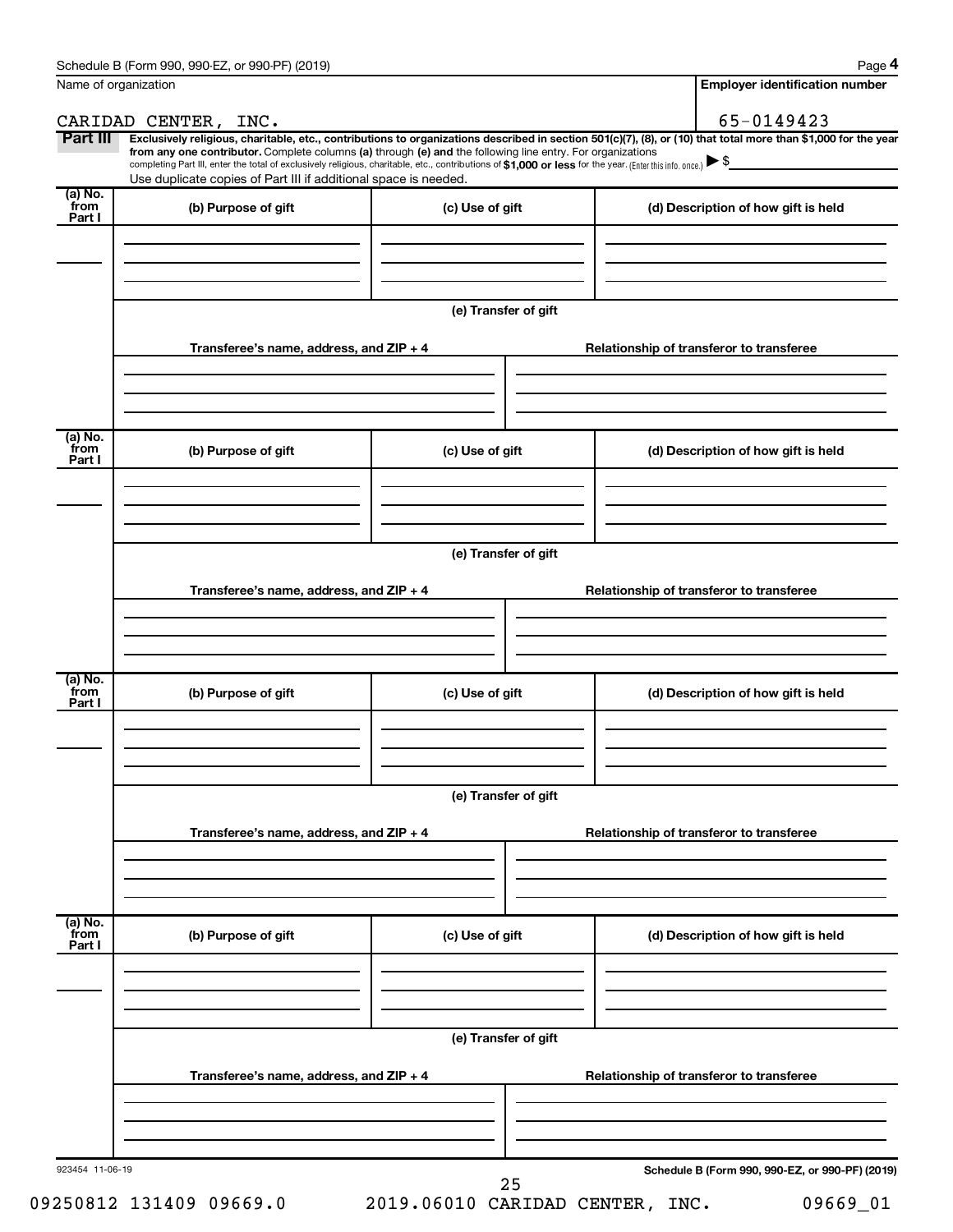| <b>CHEDULE D</b> |  |
|------------------|--|
| ימחה ----        |  |

# **SCHEDULE D Supplemental Financial Statements**<br> **Form 990 2019**<br> **Part IV** line 6.7.8.9.10, 11a, 11b, 11d, 11d, 11d, 11d, 11d, 12a, 0r, 12b

**(Form 990) | Complete if the organization answered "Yes" on Form 990, Part IV, line 6, 7, 8, 9, 10, 11a, 11b, 11c, 11d, 11e, 11f, 12a, or 12b.**

**| Attach to Form 990. |Go to www.irs.gov/Form990 for instructions and the latest information.**



Department of the Treasury Name of the organization<br>**CARIDAD CENTER** FRIC **CARIDAD CENTER** FRIC **EXAMPLE 199423** 

Internal Revenue Service

**Part II** 

|         | CARIDAD CENTER, INC.                                                                                                                           | 65-0149423                                         |
|---------|------------------------------------------------------------------------------------------------------------------------------------------------|----------------------------------------------------|
| Part I  | Organizations Maintaining Donor Advised Funds or Other Similar Funds or Accounts. Complete if the                                              |                                                    |
|         | organization answered "Yes" on Form 990, Part IV, line 6.                                                                                      |                                                    |
|         | (a) Donor advised funds                                                                                                                        | (b) Funds and other accounts                       |
| 1       |                                                                                                                                                |                                                    |
| 2       | Aggregate value of contributions to (during year)                                                                                              |                                                    |
| З       |                                                                                                                                                |                                                    |
| 4       |                                                                                                                                                |                                                    |
| 5       | Did the organization inform all donors and donor advisors in writing that the assets held in donor advised funds                               |                                                    |
|         |                                                                                                                                                | Yes<br>No                                          |
| 6       | Did the organization inform all grantees, donors, and donor advisors in writing that grant funds can be used only                              |                                                    |
|         | for charitable purposes and not for the benefit of the donor or donor advisor, or for any other purpose conferring                             |                                                    |
|         | impermissible private benefit?                                                                                                                 | Yes<br>No                                          |
| Part II | Conservation Easements. Complete if the organization answered "Yes" on Form 990, Part IV, line 7.                                              |                                                    |
| 1.      | Purpose(s) of conservation easements held by the organization (check all that apply).                                                          |                                                    |
|         | Preservation of land for public use (for example, recreation or education)                                                                     | Preservation of a historically important land area |
|         | Protection of natural habitat                                                                                                                  | Preservation of a certified historic structure     |
|         | Preservation of open space                                                                                                                     |                                                    |
| 2       | Complete lines 2a through 2d if the organization held a qualified conservation contribution in the form of a conservation easement on the last |                                                    |
|         | day of the tax year.                                                                                                                           | Held at the End of the Tax Year                    |
| а       |                                                                                                                                                | 2a                                                 |
| b       | Total acreage restricted by conservation easements                                                                                             | 2b                                                 |
|         |                                                                                                                                                | 2c                                                 |
| d       | Number of conservation easements included in (c) acquired after 7/25/06, and not on a historic structure                                       |                                                    |
|         | listed in the National Register [111] Martin March 1999 (1999) and the National Assembly March 1999 (1999) and                                 | 2d                                                 |
| 3       | Number of conservation easements modified, transferred, released, extinguished, or terminated by the organization during the tax               |                                                    |
|         | year                                                                                                                                           |                                                    |
| 4       | Number of states where property subject to conservation easement is located >                                                                  |                                                    |
| 5       | Does the organization have a written policy regarding the periodic monitoring, inspection, handling of                                         |                                                    |
|         | violations, and enforcement of the conservation easements it holds?                                                                            | Yes<br>No                                          |
| 6       | Staff and volunteer hours devoted to monitoring, inspecting, handling of violations, and enforcing conservation easements during the year      |                                                    |
|         |                                                                                                                                                |                                                    |
| 7       | Amount of expenses incurred in monitoring, inspecting, handling of violations, and enforcing conservation easements during the year            |                                                    |
|         | ▶ \$                                                                                                                                           |                                                    |
| 8       | Does each conservation easement reported on line 2(d) above satisfy the requirements of section 170(h)(4)(B)(i)                                |                                                    |
|         |                                                                                                                                                | Yes<br>No                                          |
| 9       | In Part XIII, describe how the organization reports conservation easements in its revenue and expense statement and                            |                                                    |
|         | balance sheet, and include, if applicable, the text of the footnote to the organization's financial statements that describes the              |                                                    |
|         | organization's accounting for conservation easements.                                                                                          |                                                    |
|         | Organizations Maintaining Collections of Art, Historical Treasures, or Other Similar Assets.<br>Part III                                       |                                                    |
|         | Complete if the organization answered "Yes" on Form 990, Part IV, line 8.                                                                      |                                                    |
|         | 1a If the organization elected, as permitted under FASB ASC 958, not to report in its revenue statement and balance sheet works                |                                                    |
|         | of art, historical treasures, or other similar assets held for public exhibition, education, or research in furtherance of public              |                                                    |
|         | service, provide in Part XIII the text of the footnote to its financial statements that describes these items.                                 |                                                    |
| b       | If the organization elected, as permitted under FASB ASC 958, to report in its revenue statement and balance sheet works of                    |                                                    |
|         | art, historical treasures, or other similar assets held for public exhibition, education, or research in furtherance of public service,        |                                                    |
|         | provide the following amounts relating to these items:                                                                                         |                                                    |
|         |                                                                                                                                                | \$                                                 |
|         | (ii) Assets included in Form 990, Part X                                                                                                       | -\$                                                |
| 2       | If the organization received or held works of art, historical treasures, or other similar assets for financial gain, provide                   |                                                    |
|         | the following amounts required to be reported under FASB ASC 958 relating to these items:                                                      |                                                    |
|         |                                                                                                                                                | \$                                                 |
|         | <b>b</b> Assets included in Form 990, Part X                                                                                                   | -\$                                                |
|         | LHA For Paperwork Reduction Act Notice, see the Instructions for Form 990.                                                                     | Schedule D (Form 990) 2019                         |

932051 10-02-19

09250812 131409 09669.0 2019.06010 CARIDAD CENTER, INC. 09669\_01 26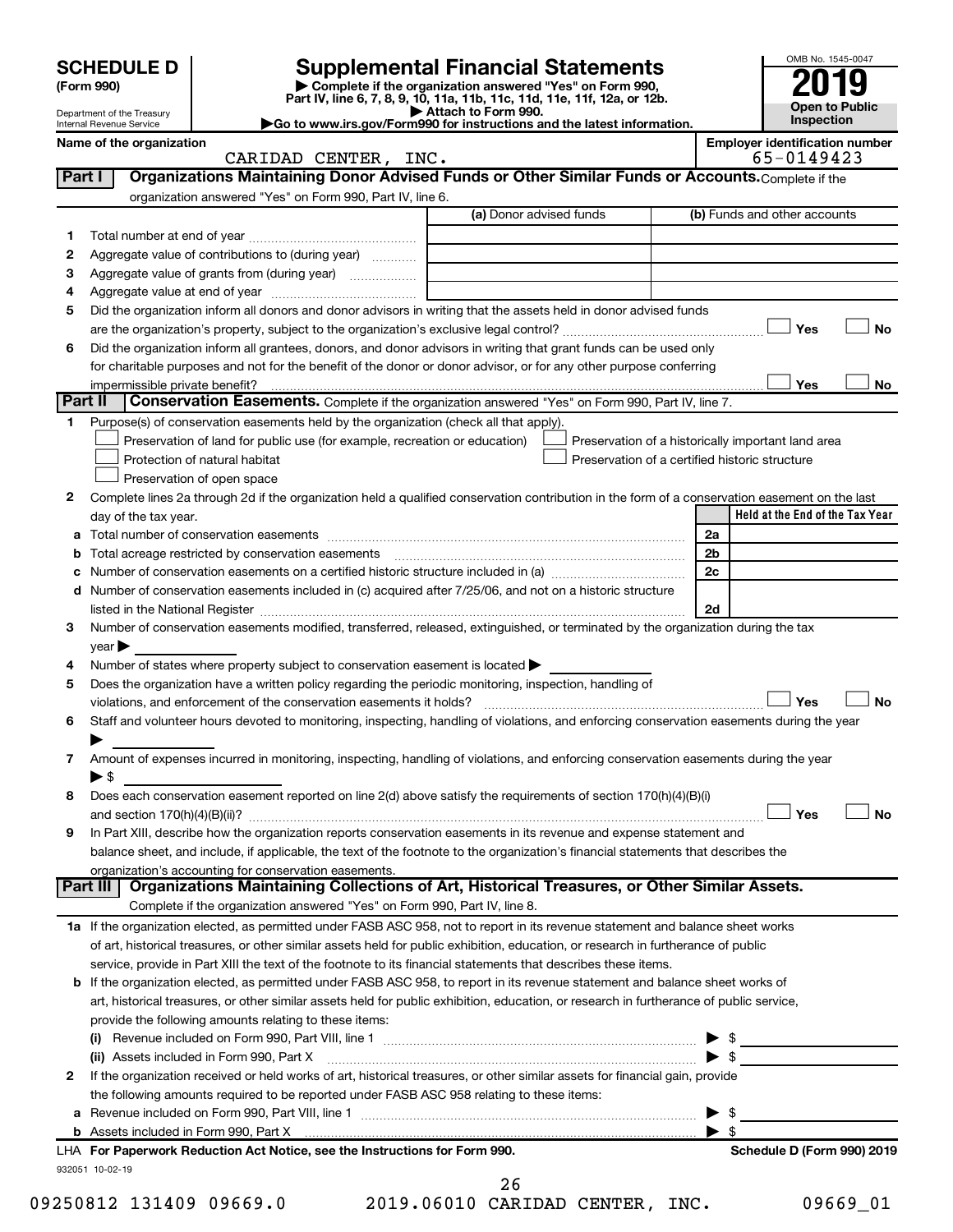|               | Schedule D (Form 990) 2019                                                                                                                                                                                                     | CARIDAD CENTER, INC. |   |                |                                                                                                                                                                                                                               |          |                 | $65 - 0149423$ Page 2      |                     |           |                       |
|---------------|--------------------------------------------------------------------------------------------------------------------------------------------------------------------------------------------------------------------------------|----------------------|---|----------------|-------------------------------------------------------------------------------------------------------------------------------------------------------------------------------------------------------------------------------|----------|-----------------|----------------------------|---------------------|-----------|-----------------------|
|               | Organizations Maintaining Collections of Art, Historical Treasures, or Other Similar Assets (continued)<br>Part III                                                                                                            |                      |   |                |                                                                                                                                                                                                                               |          |                 |                            |                     |           |                       |
| 3             | Using the organization's acquisition, accession, and other records, check any of the following that make significant use of its                                                                                                |                      |   |                |                                                                                                                                                                                                                               |          |                 |                            |                     |           |                       |
|               | collection items (check all that apply):                                                                                                                                                                                       |                      |   |                |                                                                                                                                                                                                                               |          |                 |                            |                     |           |                       |
| a             | Public exhibition                                                                                                                                                                                                              |                      |   |                | Loan or exchange program                                                                                                                                                                                                      |          |                 |                            |                     |           |                       |
| b             | Scholarly research                                                                                                                                                                                                             |                      | е |                | Other and the contract of the contract of the contract of the contract of the contract of the contract of the contract of the contract of the contract of the contract of the contract of the contract of the contract of the |          |                 |                            |                     |           |                       |
| c             | Preservation for future generations                                                                                                                                                                                            |                      |   |                |                                                                                                                                                                                                                               |          |                 |                            |                     |           |                       |
| 4             | Provide a description of the organization's collections and explain how they further the organization's exempt purpose in Part XIII.                                                                                           |                      |   |                |                                                                                                                                                                                                                               |          |                 |                            |                     |           |                       |
| 5             | During the year, did the organization solicit or receive donations of art, historical treasures, or other similar assets                                                                                                       |                      |   |                |                                                                                                                                                                                                                               |          |                 |                            |                     |           |                       |
|               |                                                                                                                                                                                                                                |                      |   |                |                                                                                                                                                                                                                               |          |                 |                            | Yes                 |           | No                    |
|               | Part IV<br><b>Escrow and Custodial Arrangements.</b> Complete if the organization answered "Yes" on Form 990, Part IV, line 9, or                                                                                              |                      |   |                |                                                                                                                                                                                                                               |          |                 |                            |                     |           |                       |
|               | reported an amount on Form 990, Part X, line 21.                                                                                                                                                                               |                      |   |                |                                                                                                                                                                                                                               |          |                 |                            |                     |           |                       |
|               | 1a Is the organization an agent, trustee, custodian or other intermediary for contributions or other assets not included                                                                                                       |                      |   |                |                                                                                                                                                                                                                               |          |                 |                            |                     |           |                       |
|               |                                                                                                                                                                                                                                |                      |   |                |                                                                                                                                                                                                                               |          |                 |                            | Yes                 |           | No                    |
|               | b If "Yes," explain the arrangement in Part XIII and complete the following table:                                                                                                                                             |                      |   |                |                                                                                                                                                                                                                               |          |                 |                            |                     |           |                       |
|               |                                                                                                                                                                                                                                |                      |   |                |                                                                                                                                                                                                                               |          |                 |                            | Amount              |           |                       |
|               | c Beginning balance measurements and the contract of the contract of the contract of the contract of the contract of the contract of the contract of the contract of the contract of the contract of the contract of the contr |                      |   |                |                                                                                                                                                                                                                               |          | 1c<br>1d        |                            |                     |           |                       |
|               | e Distributions during the year manufactured and continuum and contact the control of the control of the control of the control of the control of the control of the control of the control of the control of the control of t |                      |   |                |                                                                                                                                                                                                                               |          | 1e              |                            |                     |           |                       |
| Ť.            |                                                                                                                                                                                                                                |                      |   |                |                                                                                                                                                                                                                               |          | 1f              |                            |                     |           |                       |
|               | 2a Did the organization include an amount on Form 990, Part X, line 21, for escrow or custodial account liability?                                                                                                             |                      |   |                |                                                                                                                                                                                                                               |          |                 |                            | Yes                 |           | No                    |
|               |                                                                                                                                                                                                                                |                      |   |                |                                                                                                                                                                                                                               |          |                 |                            |                     |           |                       |
| <b>Part V</b> | <b>Endowment Funds.</b> Complete if the organization answered "Yes" on Form 990, Part IV, line 10.                                                                                                                             |                      |   |                |                                                                                                                                                                                                                               |          |                 |                            |                     |           |                       |
|               |                                                                                                                                                                                                                                | (a) Current year     |   | (b) Prior year | (c) Two years back $\vert$ (d) Three years back $\vert$                                                                                                                                                                       |          |                 |                            | (e) Four years back |           |                       |
|               | 1a Beginning of year balance                                                                                                                                                                                                   | 315,000.             |   | 315,000.       |                                                                                                                                                                                                                               | 315,000. |                 | 315,000.                   |                     | 315,000.  |                       |
| b             |                                                                                                                                                                                                                                |                      |   |                |                                                                                                                                                                                                                               |          |                 |                            |                     |           |                       |
|               | Net investment earnings, gains, and losses                                                                                                                                                                                     |                      |   |                |                                                                                                                                                                                                                               |          |                 |                            |                     |           |                       |
|               |                                                                                                                                                                                                                                |                      |   |                |                                                                                                                                                                                                                               |          |                 |                            |                     |           |                       |
|               | e Other expenditures for facilities                                                                                                                                                                                            |                      |   |                |                                                                                                                                                                                                                               |          |                 |                            |                     |           |                       |
|               | and programs                                                                                                                                                                                                                   |                      |   |                |                                                                                                                                                                                                                               |          |                 |                            |                     |           |                       |
|               | f Administrative expenses                                                                                                                                                                                                      |                      |   |                |                                                                                                                                                                                                                               |          |                 |                            |                     |           |                       |
| g             |                                                                                                                                                                                                                                | 315,000.             |   | 315,000.       |                                                                                                                                                                                                                               | 315,000. |                 | 315,000.                   |                     |           | 315,000.              |
| 2             | Provide the estimated percentage of the current year end balance (line 1g, column (a)) held as:                                                                                                                                |                      |   |                |                                                                                                                                                                                                                               |          |                 |                            |                     |           |                       |
| а             | Board designated or quasi-endowment                                                                                                                                                                                            | 100.00               | % |                |                                                                                                                                                                                                                               |          |                 |                            |                     |           |                       |
| b             | Permanent endowment                                                                                                                                                                                                            | %                    |   |                |                                                                                                                                                                                                                               |          |                 |                            |                     |           |                       |
|               | $\mathbf c$ Term endowment $\blacktriangleright$                                                                                                                                                                               | %                    |   |                |                                                                                                                                                                                                                               |          |                 |                            |                     |           |                       |
|               | The percentages on lines 2a, 2b, and 2c should equal 100%.                                                                                                                                                                     |                      |   |                |                                                                                                                                                                                                                               |          |                 |                            |                     |           |                       |
|               | 3a Are there endowment funds not in the possession of the organization that are held and administered for the organization                                                                                                     |                      |   |                |                                                                                                                                                                                                                               |          |                 |                            |                     |           |                       |
|               | by:                                                                                                                                                                                                                            |                      |   |                |                                                                                                                                                                                                                               |          |                 |                            |                     | Yes       | No<br>X               |
|               | (i)                                                                                                                                                                                                                            |                      |   |                |                                                                                                                                                                                                                               |          |                 |                            | 3a(i)               |           | $\overline{\text{X}}$ |
|               |                                                                                                                                                                                                                                |                      |   |                |                                                                                                                                                                                                                               |          |                 |                            | 3a(ii)<br>3b        |           |                       |
| 4             | Describe in Part XIII the intended uses of the organization's endowment funds.                                                                                                                                                 |                      |   |                |                                                                                                                                                                                                                               |          |                 |                            |                     |           |                       |
|               | <b>Part VI</b><br>Land, Buildings, and Equipment.                                                                                                                                                                              |                      |   |                |                                                                                                                                                                                                                               |          |                 |                            |                     |           |                       |
|               | Complete if the organization answered "Yes" on Form 990, Part IV, line 11a. See Form 990, Part X, line 10.                                                                                                                     |                      |   |                |                                                                                                                                                                                                                               |          |                 |                            |                     |           |                       |
|               | Description of property                                                                                                                                                                                                        | (a) Cost or other    |   |                | (b) Cost or other                                                                                                                                                                                                             |          | (c) Accumulated |                            | (d) Book value      |           |                       |
|               |                                                                                                                                                                                                                                | basis (investment)   |   |                | basis (other)                                                                                                                                                                                                                 |          | depreciation    |                            |                     |           |                       |
|               |                                                                                                                                                                                                                                |                      |   |                | 159,146.                                                                                                                                                                                                                      |          |                 |                            |                     | 159, 146. |                       |
|               |                                                                                                                                                                                                                                |                      |   |                | 6, 325, 695.                                                                                                                                                                                                                  |          | 1,583,918.      |                            | 4,741,777.          |           |                       |
|               |                                                                                                                                                                                                                                |                      |   |                |                                                                                                                                                                                                                               |          |                 |                            |                     |           |                       |
|               |                                                                                                                                                                                                                                |                      |   |                | 1,035,732.                                                                                                                                                                                                                    |          | 701, 152.       |                            |                     | 334,580.  |                       |
|               |                                                                                                                                                                                                                                |                      |   |                | 36, 177.                                                                                                                                                                                                                      |          | 30,558.         |                            |                     | 5,619.    |                       |
|               | Total. Add lines 1a through 1e. (Column (d) must equal Form 990, Part X, column (B), line 10c.)                                                                                                                                |                      |   |                |                                                                                                                                                                                                                               |          |                 |                            | 5, 241, 122.        |           |                       |
|               |                                                                                                                                                                                                                                |                      |   |                |                                                                                                                                                                                                                               |          |                 | Schedule D (Form 990) 2019 |                     |           |                       |

932052 10-02-19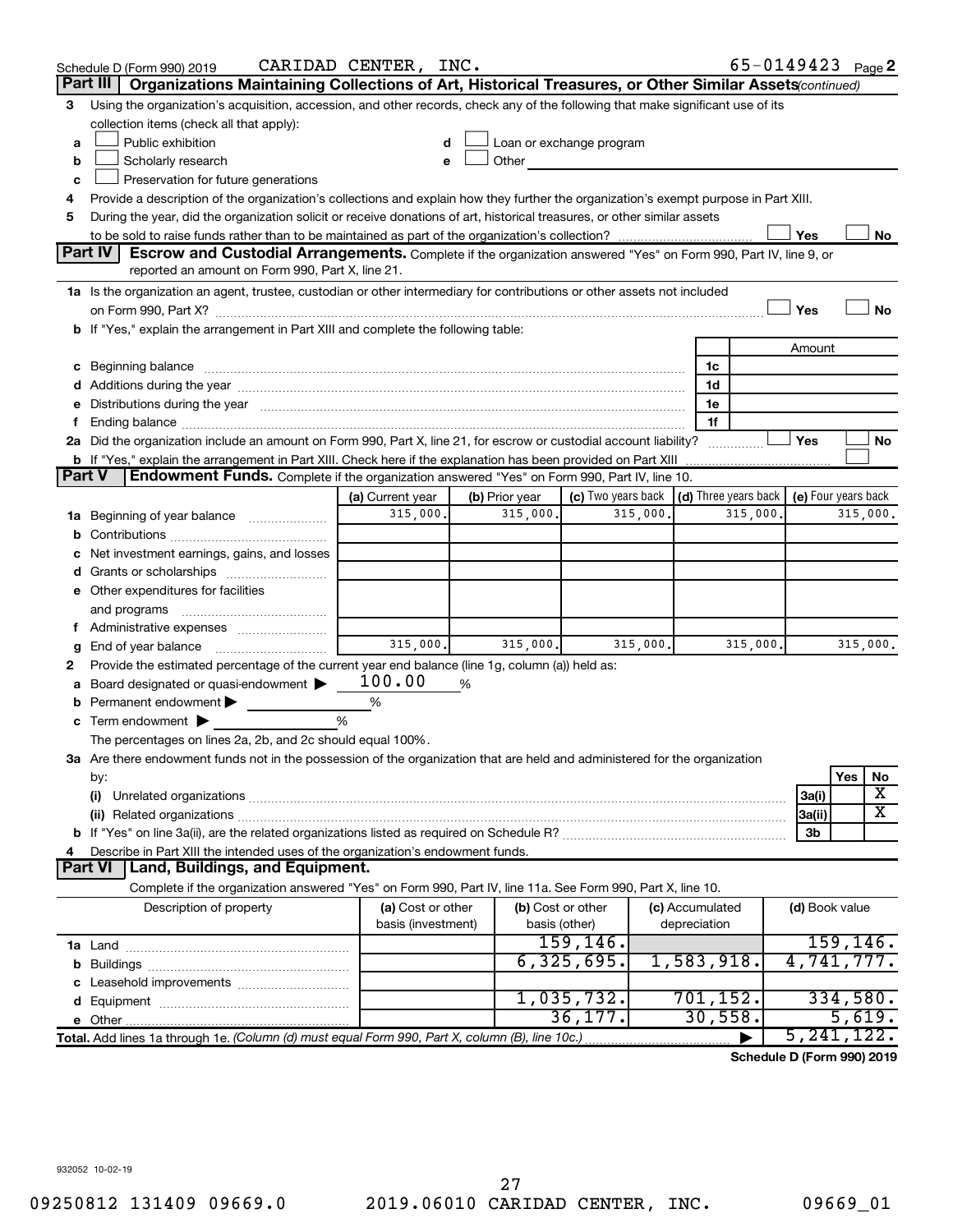| Complete if the organization answered "Yes" on Form 990, Part IV, line 11b. See Form 990, Part X, line 12.                                  |                 |                                                           |                                 |
|---------------------------------------------------------------------------------------------------------------------------------------------|-----------------|-----------------------------------------------------------|---------------------------------|
| (a) Description of security or category (including name of security)                                                                        | (b) Book value  | (c) Method of valuation: Cost or end-of-year market value |                                 |
|                                                                                                                                             |                 |                                                           |                                 |
|                                                                                                                                             |                 |                                                           |                                 |
| $(3)$ Other                                                                                                                                 |                 |                                                           |                                 |
| (A)                                                                                                                                         |                 |                                                           |                                 |
| (B)                                                                                                                                         |                 |                                                           |                                 |
| (C)                                                                                                                                         |                 |                                                           |                                 |
| (D)                                                                                                                                         |                 |                                                           |                                 |
| (E)                                                                                                                                         |                 |                                                           |                                 |
| (F)                                                                                                                                         |                 |                                                           |                                 |
| (G)                                                                                                                                         |                 |                                                           |                                 |
| (H)                                                                                                                                         |                 |                                                           |                                 |
| Total. (Col. (b) must equal Form 990, Part X, col. (B) line 12.) $\blacktriangleright$<br>Part VIII Investments - Program Related.          |                 |                                                           |                                 |
|                                                                                                                                             |                 |                                                           |                                 |
| Complete if the organization answered "Yes" on Form 990, Part IV, line 11c. See Form 990, Part X, line 13.<br>(a) Description of investment | (b) Book value  | (c) Method of valuation: Cost or end-of-year market value |                                 |
|                                                                                                                                             |                 |                                                           |                                 |
| (1)                                                                                                                                         |                 |                                                           |                                 |
| (2)                                                                                                                                         |                 |                                                           |                                 |
| (3)                                                                                                                                         |                 |                                                           |                                 |
| (4)                                                                                                                                         |                 |                                                           |                                 |
| (5)                                                                                                                                         |                 |                                                           |                                 |
| (6)                                                                                                                                         |                 |                                                           |                                 |
| (7)                                                                                                                                         |                 |                                                           |                                 |
| (8)<br>(9)                                                                                                                                  |                 |                                                           |                                 |
| Total. (Col. (b) must equal Form 990, Part X, col. (B) line 13.)                                                                            |                 |                                                           |                                 |
| <b>Other Assets.</b><br>Part IX                                                                                                             |                 |                                                           |                                 |
| Complete if the organization answered "Yes" on Form 990, Part IV, line 11d. See Form 990, Part X, line 15.                                  |                 |                                                           |                                 |
|                                                                                                                                             | (a) Description |                                                           | (b) Book value                  |
| (1)                                                                                                                                         |                 |                                                           |                                 |
| (2)                                                                                                                                         |                 |                                                           |                                 |
| (3)                                                                                                                                         |                 |                                                           |                                 |
| (4)                                                                                                                                         |                 |                                                           |                                 |
| (5)                                                                                                                                         |                 |                                                           |                                 |
| (6)                                                                                                                                         |                 |                                                           |                                 |
| (7)                                                                                                                                         |                 |                                                           |                                 |
|                                                                                                                                             |                 |                                                           |                                 |
|                                                                                                                                             |                 |                                                           |                                 |
| (8)                                                                                                                                         |                 |                                                           |                                 |
| (9)                                                                                                                                         |                 |                                                           |                                 |
|                                                                                                                                             |                 |                                                           |                                 |
| <b>Other Liabilities.</b><br>Part X                                                                                                         |                 |                                                           |                                 |
| Complete if the organization answered "Yes" on Form 990, Part IV, line 11e or 11f. See Form 990, Part X, line 25.                           |                 |                                                           | (b) Book value                  |
| (a) Description of liability                                                                                                                |                 |                                                           |                                 |
| Federal income taxes<br>(1)                                                                                                                 |                 |                                                           |                                 |
| DEFERRED RENTAL INCOME<br>(2)                                                                                                               |                 |                                                           |                                 |
| DEFERRED GRANT REVENUE<br>(3)                                                                                                               |                 |                                                           |                                 |
| PAYCHECK PROTECTION PLAN LOAN<br>(4)                                                                                                        |                 |                                                           |                                 |
| (5)                                                                                                                                         |                 |                                                           |                                 |
| (6)                                                                                                                                         |                 |                                                           |                                 |
| (7)                                                                                                                                         |                 |                                                           |                                 |
| (8)                                                                                                                                         |                 |                                                           | 38,384.<br>154,075.<br>444,370. |
| Total. (Column (b) must equal Form 990, Part X, col. (B) line 15.)<br>1.<br>(9)                                                             |                 |                                                           | 636,829.                        |

**2.** Liability for uncertain tax positions. In Part XIII, provide the text of the footnote to the organization's financial statements that reports the organization's liability for uncertain tax positions under FASB ASC 740. Check here if the text of the footnote has been provided in Part XIII..  $\boxed{\text{X}}$ 

#### **Schedule D (Form 990) 2019**

932053 10-02-19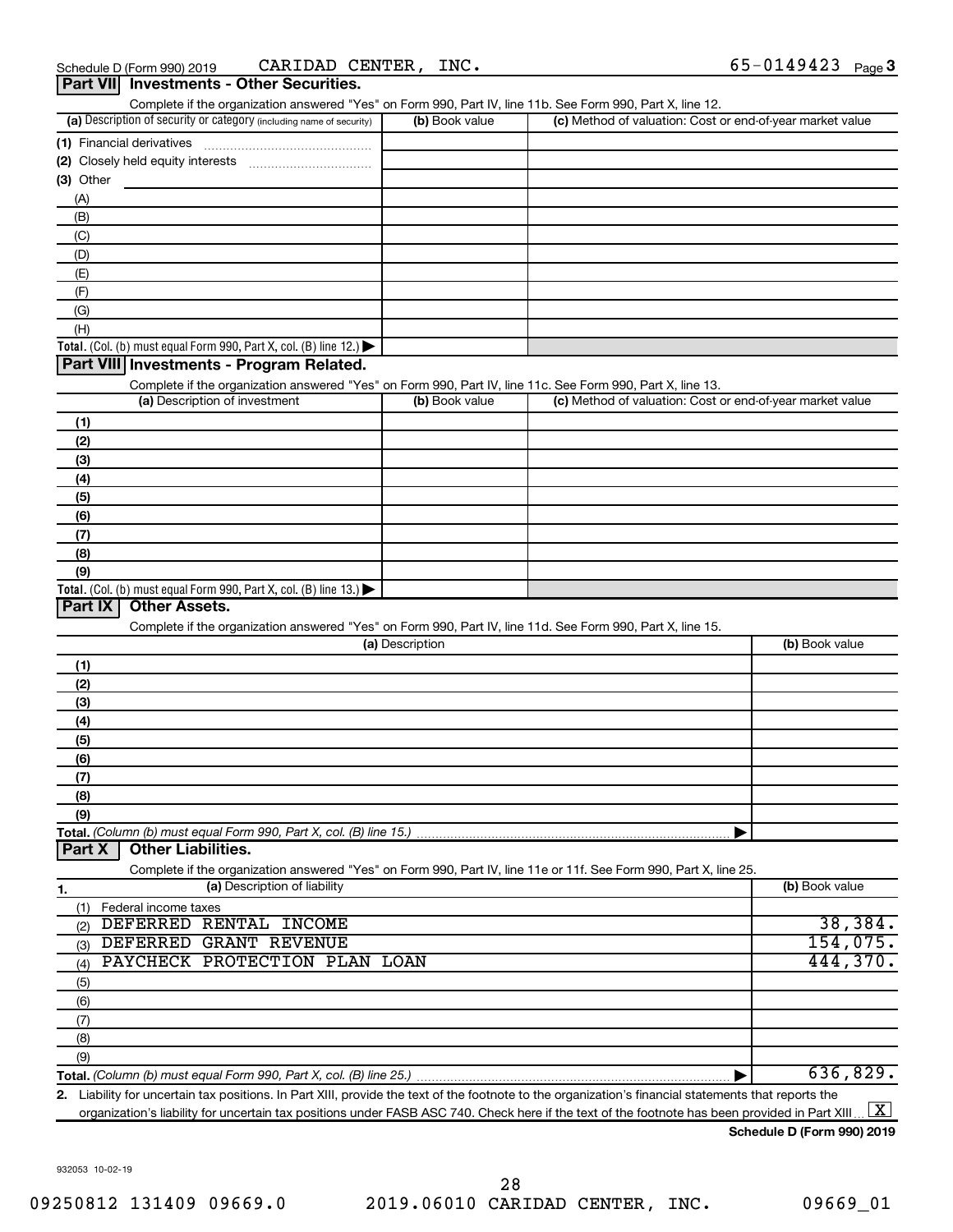|   | CARIDAD CENTER, INC.<br>Schedule D (Form 990) 2019                                                                                                                                                                                  |                |            |                | 65-0149423 Page 4 |
|---|-------------------------------------------------------------------------------------------------------------------------------------------------------------------------------------------------------------------------------------|----------------|------------|----------------|-------------------|
|   | Reconciliation of Revenue per Audited Financial Statements With Revenue per Return.<br>Part XI                                                                                                                                      |                |            |                |                   |
|   | Complete if the organization answered "Yes" on Form 990, Part IV, line 12a.                                                                                                                                                         |                |            |                |                   |
| 1 | Total revenue, gains, and other support per audited financial statements [111] [11] Total revenue, gains, and other support per audited financial statements                                                                        |                |            | $\blacksquare$ | 8,963,733.        |
| 2 | Amounts included on line 1 but not on Form 990, Part VIII, line 12:                                                                                                                                                                 |                |            |                |                   |
| a |                                                                                                                                                                                                                                     | 2a             | $-61,080.$ |                |                   |
| b |                                                                                                                                                                                                                                     | 2 <sub>b</sub> | 4,369,245. |                |                   |
| c |                                                                                                                                                                                                                                     | 2c             |            |                |                   |
| d |                                                                                                                                                                                                                                     | 2d             |            |                |                   |
| е | Add lines 2a through 2d <b>[10]</b> University of the state of the state of the state of the state of the state of the state of the state of the state of the state of the state of the state of the state of the state of the stat |                |            | 2e             | 4,308,165.        |
| з |                                                                                                                                                                                                                                     |                |            | 3              | 4,655,568.        |
|   | Amounts included on Form 990, Part VIII, line 12, but not on line 1:                                                                                                                                                                |                |            |                |                   |
| a |                                                                                                                                                                                                                                     | 4a             |            |                |                   |
| b |                                                                                                                                                                                                                                     | 4 <sub>b</sub> |            |                |                   |
|   | Add lines 4a and 4b                                                                                                                                                                                                                 |                |            | 4c             | υ.                |
| 5 |                                                                                                                                                                                                                                     |                |            | $5^{\circ}$    | 4,655,568.        |
|   | Part XII Reconciliation of Expenses per Audited Financial Statements With Expenses per Return.                                                                                                                                      |                |            |                |                   |
|   |                                                                                                                                                                                                                                     |                |            |                |                   |
|   | Complete if the organization answered "Yes" on Form 990, Part IV, line 12a.                                                                                                                                                         |                |            |                |                   |
| 1 |                                                                                                                                                                                                                                     |                |            | $\mathbf{1}$   | 8,791,073.        |
| 2 | Amounts included on line 1 but not on Form 990, Part IX, line 25:                                                                                                                                                                   |                |            |                |                   |
| a |                                                                                                                                                                                                                                     | 2a             | 4,369,245. |                |                   |
|   |                                                                                                                                                                                                                                     | 2 <sub>b</sub> |            |                |                   |
| c |                                                                                                                                                                                                                                     | 2 <sub>c</sub> |            |                |                   |
| d |                                                                                                                                                                                                                                     | 2d             |            |                |                   |
|   | Add lines 2a through 2d <b>contained a contained a contained a contained a</b> contained a contact the set of the set of the set of the set of the set of the set of the set of the set of the set of the set of the set of the set |                |            | 2e             | 4,369,245.        |
| з |                                                                                                                                                                                                                                     |                |            |                | 4,421,828.        |
| 4 | Amounts included on Form 990, Part IX, line 25, but not on line 1:                                                                                                                                                                  |                |            |                |                   |
| a |                                                                                                                                                                                                                                     | 4a             |            |                |                   |
| b |                                                                                                                                                                                                                                     | 4h.            |            |                |                   |
|   | c Add lines 4a and 4b                                                                                                                                                                                                               |                |            | 4c             | 0.                |
|   | Part XIII Supplemental Information.                                                                                                                                                                                                 |                |            | 5              | 4,421,828.        |

Provide the descriptions required for Part II, lines 3, 5, and 9; Part III, lines 1a and 4; Part IV, lines 1b and 2b; Part V, line 4; Part X, line 2; Part XI, lines 2d and 4b; and Part XII, lines 2d and 4b. Also complete this part to provide any additional information.

#### PART X, LINE 2:

THE ORGANIZATION IS A NOT-FOR-PROFIT ORGANIZATION THAT IS EXEMPT FROM

INCOME TAXES UNDER SECTION 501(C)(3) OF THE INTERNAL REVENUE CODE.

FURTHERMORE, IT HAS BEEN DETERMINED THAT THE ORGANIZATION IS NOT A PRIVATE

FOUNDATION.

THE ORGANIZATION HAS ADOPTED FASB ASC 740-10-25, ACCOUNTING FOR

UNCERTAINTY IN INCOME TAXES. THE ORGANIZATION WILL RECORD A LIABILITY FOR

UNCERTAIN TAX POSITIONS WHEN IT IS MORE LIKELY THAN NOT THAT A TAX

POSITION WOULD NOT BE SUSTAINED IF EXAMINED BY THE TAXING AUTHORITY. THE

ORGANIZATION CONTINUALLY EVALUATES EXPIRING STATUES OF LIMITATIONS,

932054 10-02-19 **Schedule D (Form 990) 2019** AUDITS, PROPOSED SETTLEMENTS, CHANGES IN TAX LAW AND NEW AUTHORITATIVE 09250812 131409 09669.0 2019.06010 CARIDAD CENTER, INC. 09669\_01 29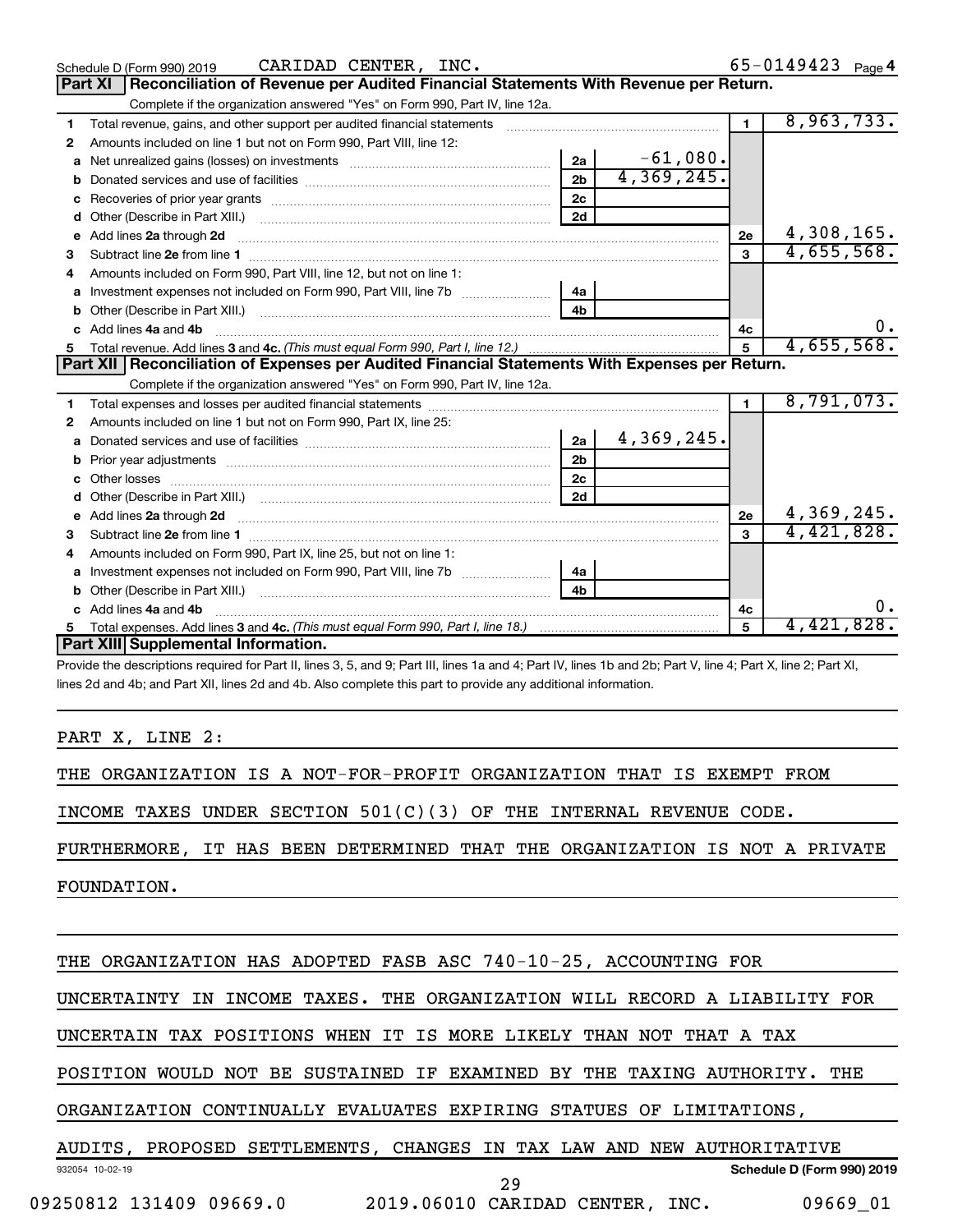RULINGS.

THE ORGANIZATION'S EVALUATION ON SEPTEMBER 30, 2020 AND 2019 REVEALED NO UNCERTAIN TAX POSITIONS THAT WOULD HAVE A MATERIAL IMPACT ON THE FINANCIAL STATEMENTS. THE ORGANIZATION DOES NOT BELIEVE THAT ANY REASONABLY POSSIBLE CHANGES WILL OCCUR WITHIN THE NEXT TWELVE (12) MONTHS THAT WILL HAVE A MATERIAL IMPACT ON THE FINANCIAL STATEMENTS.

**Schedule D (Form 990) 2019**

932055 10-02-19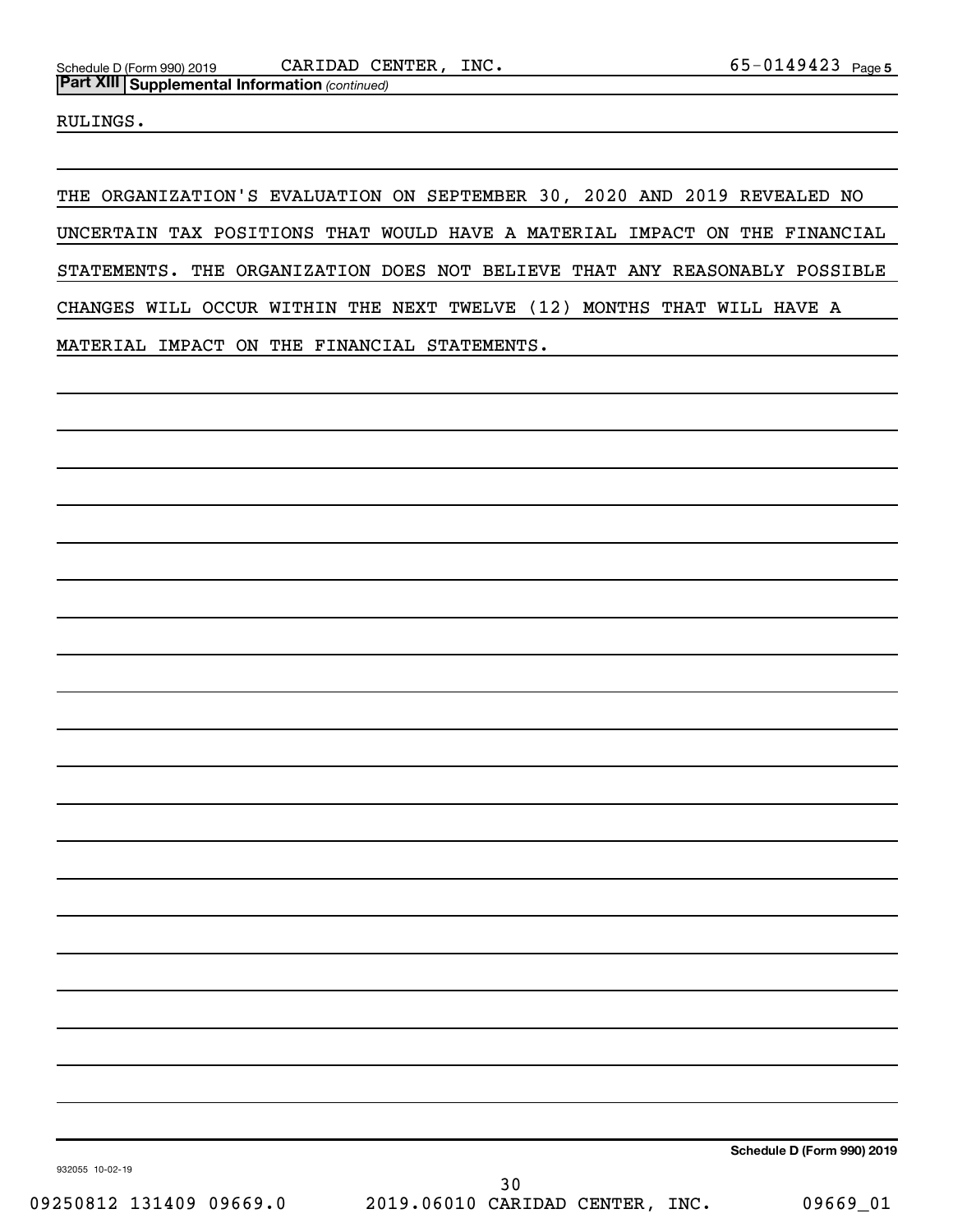| <b>SCHEDULE G</b>                                            |                                  | <b>Supplemental Information Regarding Fundraising or Gaming Activities</b>                                                                                          |                         |                                 |                                       |                                   | OMB No. 1545-0047                     |
|--------------------------------------------------------------|----------------------------------|---------------------------------------------------------------------------------------------------------------------------------------------------------------------|-------------------------|---------------------------------|---------------------------------------|-----------------------------------|---------------------------------------|
| (Form 990 or 990-EZ)                                         |                                  | Complete if the organization answered "Yes" on Form 990, Part IV, line 17, 18, or 19, or if the<br>organization entered more than \$15,000 on Form 990-EZ, line 6a. |                         |                                 |                                       |                                   |                                       |
| Department of the Treasury                                   |                                  | Attach to Form 990 or Form 990-EZ.                                                                                                                                  |                         |                                 |                                       |                                   | <b>Open to Public</b>                 |
| Internal Revenue Service                                     |                                  | Go to www.irs.gov/Form990 for instructions and the latest information.                                                                                              |                         |                                 |                                       |                                   | Inspection                            |
| Name of the organization                                     |                                  | CARIDAD CENTER, INC.                                                                                                                                                |                         |                                 |                                       | 65-0149423                        | <b>Employer identification number</b> |
| Part I                                                       |                                  | Fundraising Activities. Complete if the organization answered "Yes" on Form 990, Part IV, line 17. Form 990-EZ filers are not                                       |                         |                                 |                                       |                                   |                                       |
|                                                              | required to complete this part.  |                                                                                                                                                                     |                         |                                 |                                       |                                   |                                       |
| Mail solicitations<br>a                                      |                                  | 1 Indicate whether the organization raised funds through any of the following activities. Check all that apply.<br>e                                                |                         |                                 | Solicitation of non-government grants |                                   |                                       |
| b                                                            | Internet and email solicitations | f                                                                                                                                                                   |                         |                                 | Solicitation of government grants     |                                   |                                       |
| Phone solicitations<br>с                                     |                                  | Special fundraising events<br>g                                                                                                                                     |                         |                                 |                                       |                                   |                                       |
| In-person solicitations<br>d                                 |                                  |                                                                                                                                                                     |                         |                                 |                                       |                                   |                                       |
|                                                              |                                  | 2 a Did the organization have a written or oral agreement with any individual (including officers, directors, trustees, or                                          |                         |                                 |                                       |                                   |                                       |
|                                                              |                                  | key employees listed in Form 990, Part VII) or entity in connection with professional fundraising services?                                                         |                         |                                 |                                       | Yes                               | <b>No</b>                             |
|                                                              |                                  | b If "Yes," list the 10 highest paid individuals or entities (fundraisers) pursuant to agreements under which the fundraiser is to be                               |                         |                                 |                                       |                                   |                                       |
| compensated at least \$5,000 by the organization.            |                                  |                                                                                                                                                                     |                         |                                 |                                       |                                   |                                       |
|                                                              |                                  |                                                                                                                                                                     | (iii) Did<br>fundraiser |                                 |                                       | (v) Amount paid                   | (vi) Amount paid                      |
| (i) Name and address of individual<br>or entity (fundraiser) |                                  | (ii) Activity                                                                                                                                                       | have custody            |                                 | (iv) Gross receipts<br>from activity  | to (or retained by)<br>fundraiser | to (or retained by)                   |
|                                                              |                                  |                                                                                                                                                                     |                         | or control of<br>contributions? |                                       | listed in col. (i)                | organization                          |
|                                                              |                                  |                                                                                                                                                                     | <b>Yes</b>              | No                              |                                       |                                   |                                       |
|                                                              |                                  |                                                                                                                                                                     |                         |                                 |                                       |                                   |                                       |
|                                                              |                                  |                                                                                                                                                                     |                         |                                 |                                       |                                   |                                       |
|                                                              |                                  |                                                                                                                                                                     |                         |                                 |                                       |                                   |                                       |
|                                                              |                                  |                                                                                                                                                                     |                         |                                 |                                       |                                   |                                       |
|                                                              |                                  |                                                                                                                                                                     |                         |                                 |                                       |                                   |                                       |
|                                                              |                                  |                                                                                                                                                                     |                         |                                 |                                       |                                   |                                       |
|                                                              |                                  |                                                                                                                                                                     |                         |                                 |                                       |                                   |                                       |
|                                                              |                                  |                                                                                                                                                                     |                         |                                 |                                       |                                   |                                       |
|                                                              |                                  |                                                                                                                                                                     |                         |                                 |                                       |                                   |                                       |
|                                                              |                                  |                                                                                                                                                                     |                         |                                 |                                       |                                   |                                       |
|                                                              |                                  |                                                                                                                                                                     |                         |                                 |                                       |                                   |                                       |
| Total<br>or licensing.                                       |                                  | 3 List all states in which the organization is registered or licensed to solicit contributions or has been notified it is exempt from registration                  |                         |                                 |                                       |                                   |                                       |
|                                                              |                                  |                                                                                                                                                                     |                         |                                 |                                       |                                   |                                       |
|                                                              |                                  |                                                                                                                                                                     |                         |                                 |                                       |                                   |                                       |
|                                                              |                                  |                                                                                                                                                                     |                         |                                 |                                       |                                   |                                       |
|                                                              |                                  |                                                                                                                                                                     |                         |                                 |                                       |                                   |                                       |
|                                                              |                                  |                                                                                                                                                                     |                         |                                 |                                       |                                   |                                       |
|                                                              |                                  |                                                                                                                                                                     |                         |                                 |                                       |                                   |                                       |
|                                                              |                                  |                                                                                                                                                                     |                         |                                 |                                       |                                   |                                       |
|                                                              |                                  |                                                                                                                                                                     |                         |                                 |                                       |                                   |                                       |
|                                                              |                                  |                                                                                                                                                                     |                         |                                 |                                       |                                   |                                       |
|                                                              |                                  |                                                                                                                                                                     |                         |                                 |                                       |                                   |                                       |

**For Paperwork Reduction Act Notice, see the Instructions for Form 990 or 990-EZ. Schedule G (Form 990 or 990-EZ) 2019** LHA

932081 09-11-19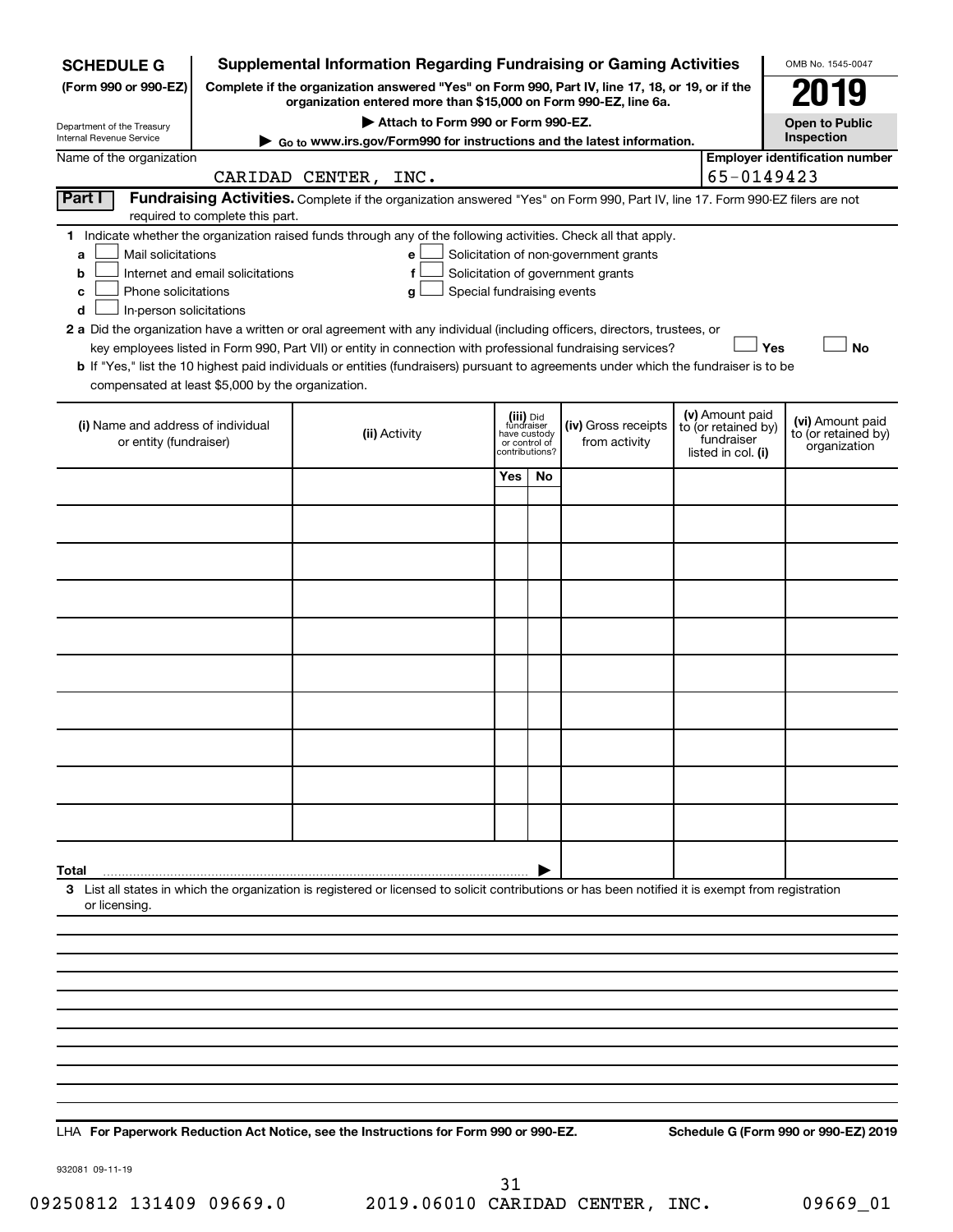Part II | Fundraising Events. Complete if the organization answered "Yes" on Form 990, Part IV, line 18, or reported more than \$15,000 of fundraising event contributions and gross income on Form 990-EZ, lines 1 and 6b. List events with gross receipts greater than \$5,000.

|                        |              | 01 Turidiaishiy event contributions and gross income on Form 990-EZ, illies T and ob. Elst events with gross receipts greater than \$0,000. |                               |                         |                                 |                                           |
|------------------------|--------------|---------------------------------------------------------------------------------------------------------------------------------------------|-------------------------------|-------------------------|---------------------------------|-------------------------------------------|
|                        |              |                                                                                                                                             | (a) Event $#1$<br>ANNUAL GALA | $(b)$ Event #2          | (c) Other events<br><b>NONE</b> | (d) Total events<br>(add col. (a) through |
|                        |              |                                                                                                                                             |                               |                         |                                 | col. (c)                                  |
|                        |              |                                                                                                                                             | (event type)                  | (event type)            | (total number)                  |                                           |
| Revenue                | 1.           |                                                                                                                                             | 484,838.                      |                         |                                 | 484,838.                                  |
|                        |              |                                                                                                                                             | 322,803.                      |                         |                                 | 322,803.                                  |
|                        | 3            | Gross income (line 1 minus line 2)                                                                                                          | 162,035.                      |                         |                                 | 162,035.                                  |
|                        |              |                                                                                                                                             |                               |                         |                                 |                                           |
|                        | 5            |                                                                                                                                             |                               |                         |                                 |                                           |
|                        | 6            |                                                                                                                                             |                               |                         |                                 |                                           |
| Direct Expenses        |              |                                                                                                                                             | 94,050.                       |                         |                                 | 94,050.                                   |
|                        | 8            |                                                                                                                                             |                               |                         |                                 |                                           |
|                        | 9            |                                                                                                                                             | 45,351.                       |                         |                                 | 45,351.                                   |
|                        | 10           | Direct expense summary. Add lines 4 through 9 in column (d)                                                                                 |                               |                         |                                 | 139,401.                                  |
|                        |              | 11 Net income summary. Subtract line 10 from line 3, column (d)                                                                             |                               |                         |                                 | 22,634.                                   |
| <b>Part III</b>        |              | Gaming. Complete if the organization answered "Yes" on Form 990, Part IV, line 19, or reported more than                                    |                               |                         |                                 |                                           |
|                        |              | \$15,000 on Form 990-EZ, line 6a.                                                                                                           |                               |                         |                                 |                                           |
|                        |              |                                                                                                                                             | (a) Bingo                     | (b) Pull tabs/instant   | (c) Other gaming                | (d) Total gaming (add                     |
| Revenue                |              |                                                                                                                                             |                               | bingo/progressive bingo |                                 | col. (a) through col. (c))                |
|                        |              |                                                                                                                                             |                               |                         |                                 |                                           |
|                        | 1.           |                                                                                                                                             |                               |                         |                                 |                                           |
|                        |              |                                                                                                                                             |                               |                         |                                 |                                           |
|                        |              |                                                                                                                                             |                               |                         |                                 |                                           |
|                        |              |                                                                                                                                             |                               |                         |                                 |                                           |
|                        | 3            |                                                                                                                                             |                               |                         |                                 |                                           |
| <b>Direct Expenses</b> | 4            |                                                                                                                                             |                               |                         |                                 |                                           |
|                        |              |                                                                                                                                             |                               |                         |                                 |                                           |
|                        |              |                                                                                                                                             | Yes<br>%                      | Yes<br>%                | Yes<br>%                        |                                           |
|                        | 6            | Volunteer labor                                                                                                                             | No                            | No                      | No                              |                                           |
|                        |              |                                                                                                                                             |                               |                         |                                 |                                           |
|                        | $\mathbf{7}$ | Direct expense summary. Add lines 2 through 5 in column (d)                                                                                 |                               |                         |                                 |                                           |
|                        | 8            |                                                                                                                                             |                               |                         |                                 |                                           |
|                        |              |                                                                                                                                             |                               |                         |                                 |                                           |
| 9                      |              | Enter the state(s) in which the organization conducts gaming activities:                                                                    |                               |                         |                                 |                                           |
|                        |              |                                                                                                                                             |                               |                         |                                 | Yes<br><b>No</b>                          |
|                        |              | <b>b</b> If "No," explain:                                                                                                                  |                               |                         |                                 |                                           |
|                        |              |                                                                                                                                             |                               |                         |                                 |                                           |
|                        |              |                                                                                                                                             |                               |                         |                                 |                                           |
|                        |              | 10a Were any of the organization's gaming licenses revoked, suspended, or terminated during the tax year?                                   |                               |                         |                                 | Yes<br><b>No</b>                          |
|                        |              |                                                                                                                                             |                               |                         |                                 |                                           |
|                        |              |                                                                                                                                             |                               |                         |                                 |                                           |
|                        |              |                                                                                                                                             |                               |                         |                                 |                                           |
|                        |              |                                                                                                                                             |                               |                         |                                 | Schedule G (Form 990 or 990-EZ) 2019      |
|                        |              | 932082 09-11-19                                                                                                                             |                               |                         |                                 |                                           |
|                        |              |                                                                                                                                             |                               |                         |                                 |                                           |

09250812 131409 09669.0 2019.06010 CARIDAD CENTER, INC. 09669\_01 32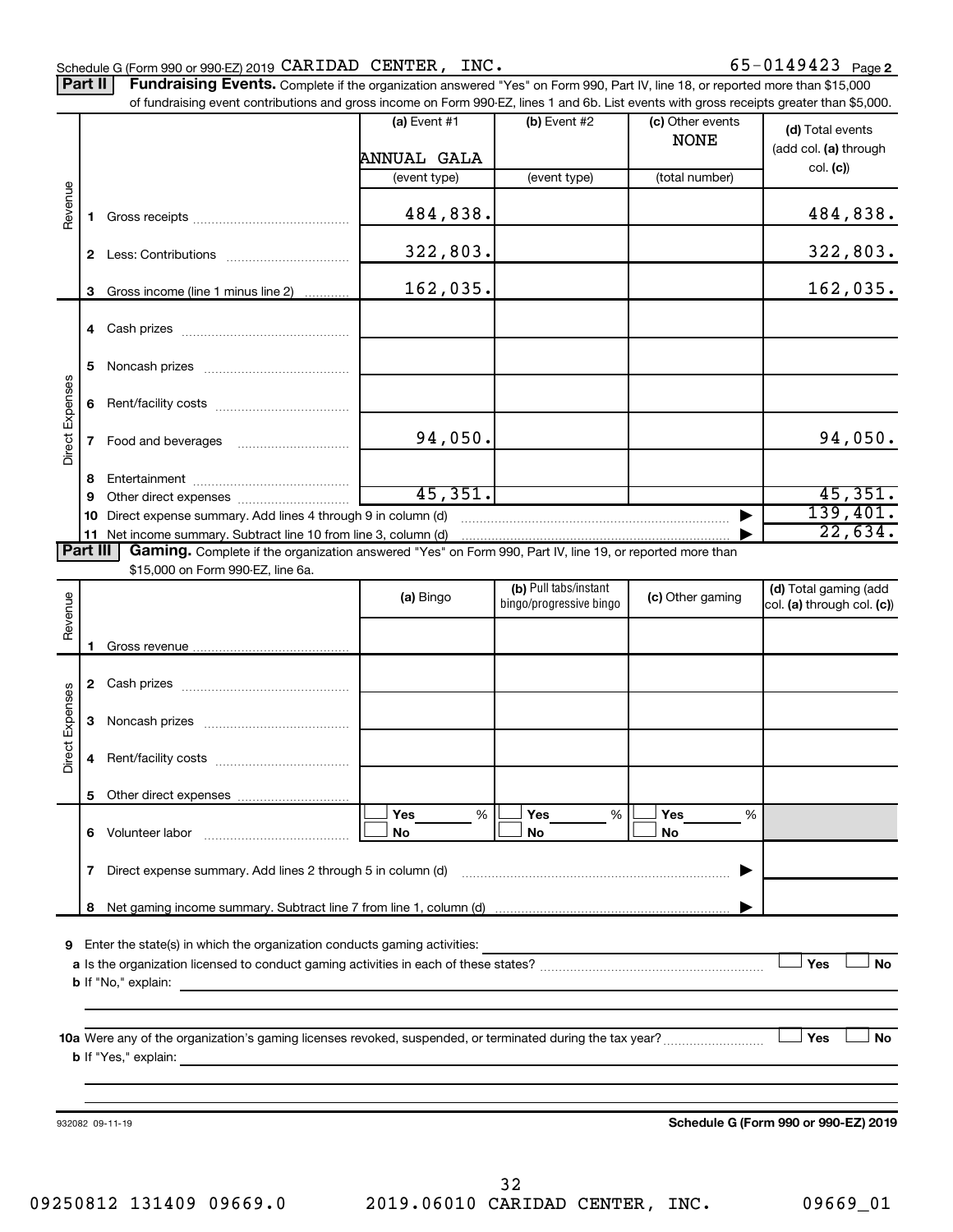|    | Schedule G (Form 990 or 990-EZ) 2019 CARIDAD CENTER, INC.                                                                                                     | 65-0149423           | Page 3    |
|----|---------------------------------------------------------------------------------------------------------------------------------------------------------------|----------------------|-----------|
|    |                                                                                                                                                               | Yes                  | <b>No</b> |
|    | 12 Is the organization a grantor, beneficiary or trustee of a trust, or a member of a partnership or other entity formed                                      |                      |           |
|    |                                                                                                                                                               | ⊥ Yes                | <b>No</b> |
|    | <b>13</b> Indicate the percentage of gaming activity conducted in:                                                                                            |                      |           |
|    | a The organization's facility www.communication.communications are related by the critical conditions and the c                                               | 13a                  | %         |
|    | <b>b</b> An outside facility <i>www.communicality www.communicality.communicality www.communicality www.communicality.communicality www.communicality.com</i> | 13 <sub>b</sub>      | %         |
|    | 14 Enter the name and address of the person who prepares the organization's gaming/special events books and records:                                          |                      |           |
|    | Name $\blacktriangleright$<br><u>and the contract of the contract of the contract of the contract of the contract of the contract of</u>                      |                      |           |
|    | Address $\blacktriangleright$                                                                                                                                 |                      |           |
|    |                                                                                                                                                               |                      | <b>No</b> |
|    |                                                                                                                                                               |                      |           |
|    | of gaming revenue retained by the third party $\triangleright$ \$                                                                                             |                      |           |
|    | c If "Yes," enter name and address of the third party:                                                                                                        |                      |           |
|    |                                                                                                                                                               |                      |           |
|    | Name $\blacktriangleright$                                                                                                                                    |                      |           |
|    |                                                                                                                                                               |                      |           |
| 16 | Gaming manager information:                                                                                                                                   |                      |           |
|    | Name $\blacktriangleright$                                                                                                                                    |                      |           |
|    | Gaming manager compensation > \$                                                                                                                              |                      |           |
|    |                                                                                                                                                               |                      |           |
|    | Description of services provided $\blacktriangleright$                                                                                                        |                      |           |
|    |                                                                                                                                                               |                      |           |
|    |                                                                                                                                                               |                      |           |
|    | Director/officer<br>Employee<br>Independent contractor                                                                                                        |                      |           |
|    | <b>17</b> Mandatory distributions:                                                                                                                            |                      |           |
|    | <b>a</b> Is the organization required under state law to make charitable distributions from the gaming proceeds to                                            |                      |           |
|    |                                                                                                                                                               | $\Box$ Yes $\Box$ No |           |
|    | <b>b</b> Enter the amount of distributions required under state law to be distributed to other exempt organizations or spent in the                           |                      |           |
|    | organization's own exempt activities during the tax year $\triangleright$ \$                                                                                  |                      |           |
|    | Supplemental Information. Provide the explanations required by Part I, line 2b, columns (iii) and (v); and Part III, lines 9, 9b, 10b,<br><b>Part IV</b>      |                      |           |
|    | 15b, 15c, 16, and 17b, as applicable. Also provide any additional information. See instructions.                                                              |                      |           |
|    |                                                                                                                                                               |                      |           |
|    |                                                                                                                                                               |                      |           |
|    |                                                                                                                                                               |                      |           |
|    |                                                                                                                                                               |                      |           |
|    |                                                                                                                                                               |                      |           |
|    |                                                                                                                                                               |                      |           |
|    |                                                                                                                                                               |                      |           |
|    |                                                                                                                                                               |                      |           |
|    |                                                                                                                                                               |                      |           |
|    |                                                                                                                                                               |                      |           |
|    |                                                                                                                                                               |                      |           |
|    |                                                                                                                                                               |                      |           |
|    |                                                                                                                                                               |                      |           |
|    |                                                                                                                                                               |                      |           |
|    |                                                                                                                                                               |                      |           |
|    | Schedule G (Form 990 or 990-EZ) 2019<br>932083 09-11-19                                                                                                       |                      |           |
|    | 33                                                                                                                                                            |                      |           |
|    | 09250812 131409 09669.0<br>2019.06010 CARIDAD CENTER, INC.                                                                                                    |                      | 09669_01  |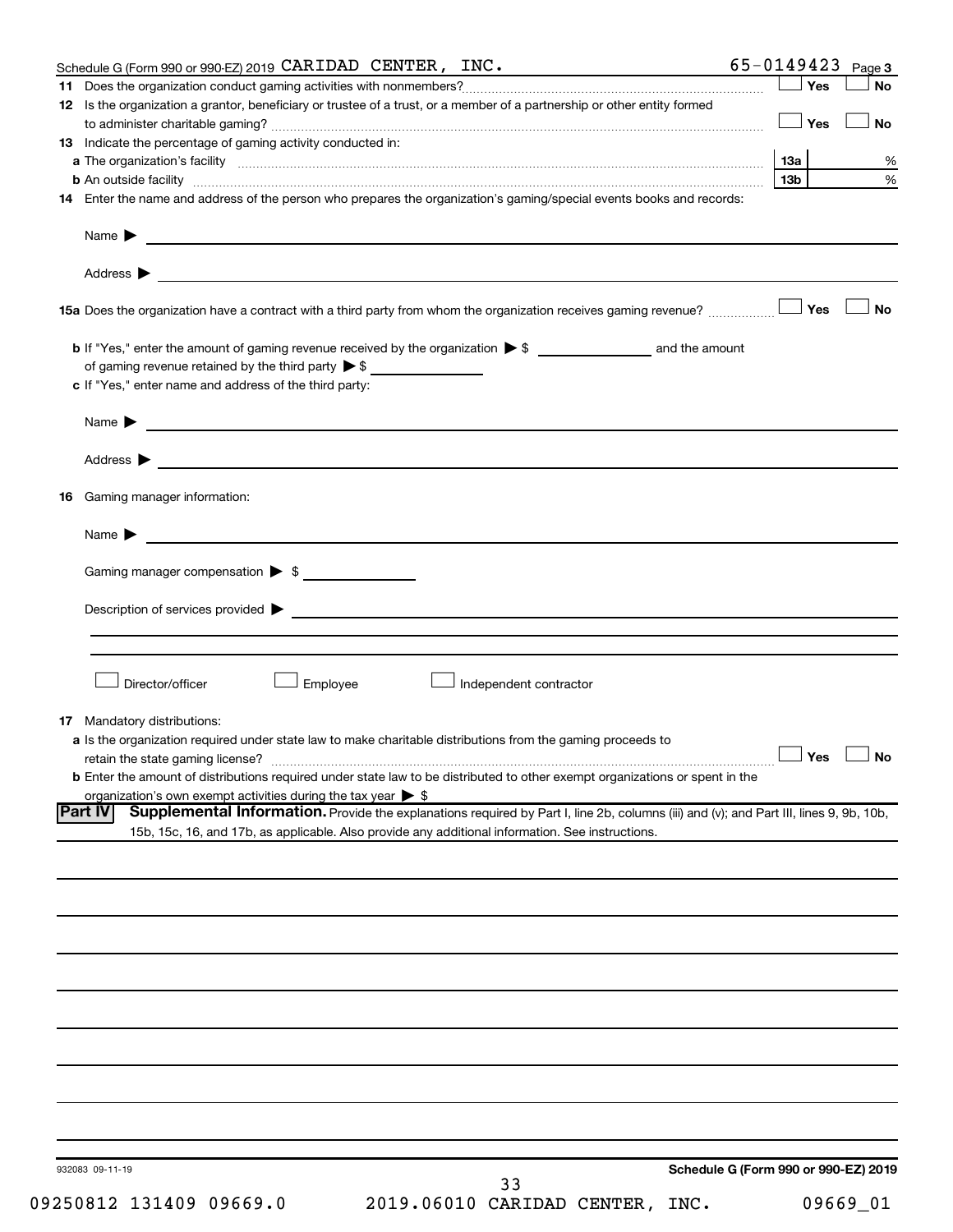| 932084 04-01-19 | Schedule G (Form 990 or 990-EZ)<br>$34$ |
|-----------------|-----------------------------------------|

09250812 131409 09669.0 2019.06010 CARIDAD CENTER, INC. 09669\_01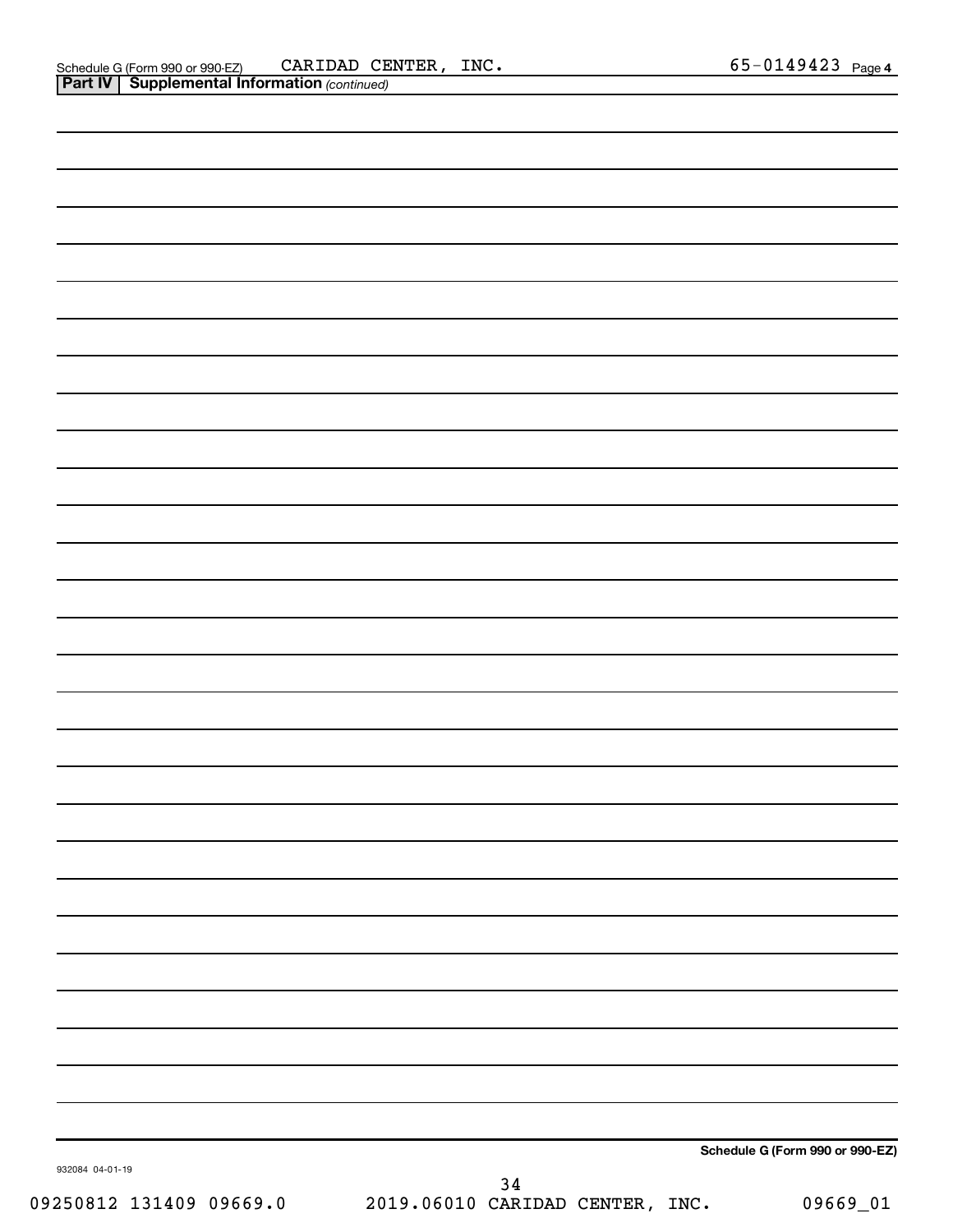| <b>SCHEDULE I</b><br>(Form 990)                                                                         |                                                                                                                                                                                                                                                                                                                     | <b>Grants and Other Assistance to Organizations,</b><br>Governments, and Individuals in the United States<br>Complete if the organization answered "Yes" on Form 990, Part IV, line 21 or 22.<br>Attach to Form 990. |                                    |                             |                                         |                                                                |                                          |                                       |  |  |  |
|---------------------------------------------------------------------------------------------------------|---------------------------------------------------------------------------------------------------------------------------------------------------------------------------------------------------------------------------------------------------------------------------------------------------------------------|----------------------------------------------------------------------------------------------------------------------------------------------------------------------------------------------------------------------|------------------------------------|-----------------------------|-----------------------------------------|----------------------------------------------------------------|------------------------------------------|---------------------------------------|--|--|--|
|                                                                                                         | Department of the Treasury<br><b>Internal Revenue Service</b><br>Go to www.irs.gov/Form990 for the latest information.                                                                                                                                                                                              |                                                                                                                                                                                                                      |                                    |                             |                                         |                                                                |                                          |                                       |  |  |  |
| <b>Employer identification number</b><br>Name of the organization<br>65-0149423<br>CARIDAD CENTER, INC. |                                                                                                                                                                                                                                                                                                                     |                                                                                                                                                                                                                      |                                    |                             |                                         |                                                                |                                          |                                       |  |  |  |
| <b>General Information on Grants and Assistance</b><br>Part I                                           |                                                                                                                                                                                                                                                                                                                     |                                                                                                                                                                                                                      |                                    |                             |                                         |                                                                |                                          |                                       |  |  |  |
| $\mathbf 1$<br>$\mathbf{2}$                                                                             | Does the organization maintain records to substantiate the amount of the grants or assistance, the grantees' eligibility for the grants or assistance, and the selection<br>$\sqrt{X}$ Yes<br>l No<br>Describe in Part IV the organization's procedures for monitoring the use of grant funds in the United States. |                                                                                                                                                                                                                      |                                    |                             |                                         |                                                                |                                          |                                       |  |  |  |
| Part II                                                                                                 | Grants and Other Assistance to Domestic Organizations and Domestic Governments. Complete if the organization answered "Yes" on Form 990, Part IV, line 21, for any                                                                                                                                                  |                                                                                                                                                                                                                      |                                    |                             |                                         |                                                                |                                          |                                       |  |  |  |
|                                                                                                         | recipient that received more than \$5,000. Part II can be duplicated if additional space is needed.                                                                                                                                                                                                                 |                                                                                                                                                                                                                      |                                    |                             |                                         |                                                                |                                          |                                       |  |  |  |
|                                                                                                         | <b>1 (a)</b> Name and address of organization<br>or government                                                                                                                                                                                                                                                      | $(b)$ EIN                                                                                                                                                                                                            | (c) IRC section<br>(if applicable) | (d) Amount of<br>cash grant | (e) Amount of<br>non-cash<br>assistance | (f) Method of<br>valuation (book,<br>FMV, appraisal,<br>other) | (g) Description of<br>noncash assistance | (h) Purpose of grant<br>or assistance |  |  |  |
|                                                                                                         |                                                                                                                                                                                                                                                                                                                     |                                                                                                                                                                                                                      |                                    |                             |                                         |                                                                |                                          |                                       |  |  |  |
| 2<br>3                                                                                                  |                                                                                                                                                                                                                                                                                                                     |                                                                                                                                                                                                                      |                                    |                             |                                         |                                                                |                                          |                                       |  |  |  |

**For Paperwork Reduction Act Notice, see the Instructions for Form 990. Schedule I (Form 990) (2019)** LHA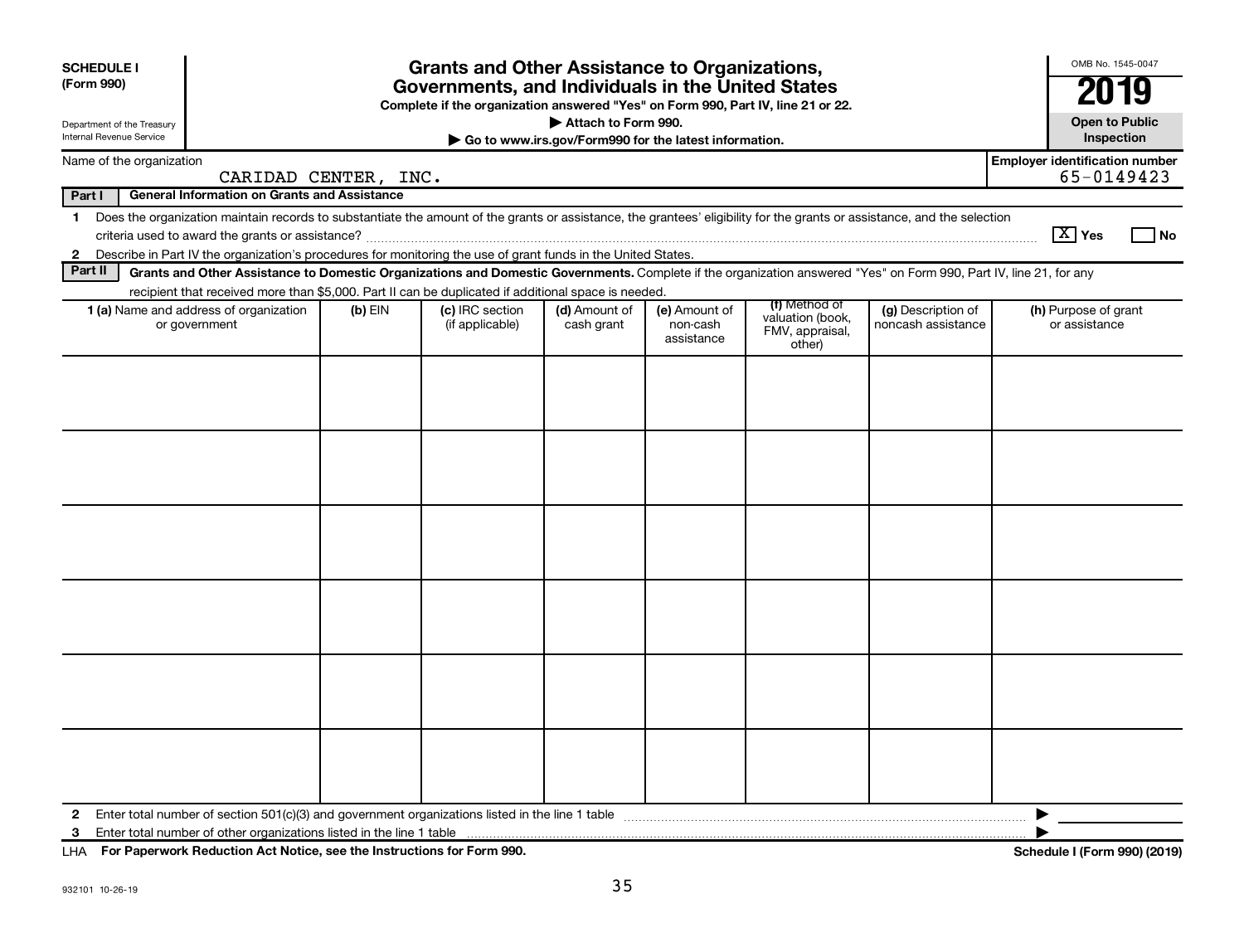Schedule I (Form 990) (2019) CARIDAD CENTER, INC. THE RESERVING SCHEDULE IN THE Rage Page Page 199423

Part III | Grants and Other Assistance to Domestic Individuals. Complete if the organization answered "Yes" on Form 990, Part IV, line 22. Part III can be duplicated if additional space is needed.

| (a) Type of grant or assistance | (b) Number of<br>recipients | (d) Amount of non-<br>(c) Amount of<br>cash assistance<br>cash grant |  | (e) Method of valuation<br>(book, FMV, appraisal, other) | (f) Description of noncash assistance |
|---------------------------------|-----------------------------|----------------------------------------------------------------------|--|----------------------------------------------------------|---------------------------------------|
|                                 |                             |                                                                      |  |                                                          |                                       |
| SCHOLARSHIPS                    | 26                          | 44, 214.                                                             |  | 0. FAIR MARKET VALUE                                     |                                       |
|                                 |                             |                                                                      |  |                                                          |                                       |
|                                 |                             |                                                                      |  |                                                          |                                       |
|                                 |                             |                                                                      |  |                                                          |                                       |
|                                 |                             |                                                                      |  |                                                          |                                       |
|                                 |                             |                                                                      |  |                                                          |                                       |
|                                 |                             |                                                                      |  |                                                          |                                       |
|                                 |                             |                                                                      |  |                                                          |                                       |
|                                 |                             |                                                                      |  |                                                          |                                       |

Part IV | Supplemental Information. Provide the information required in Part I, line 2; Part III, column (b); and any other additional information.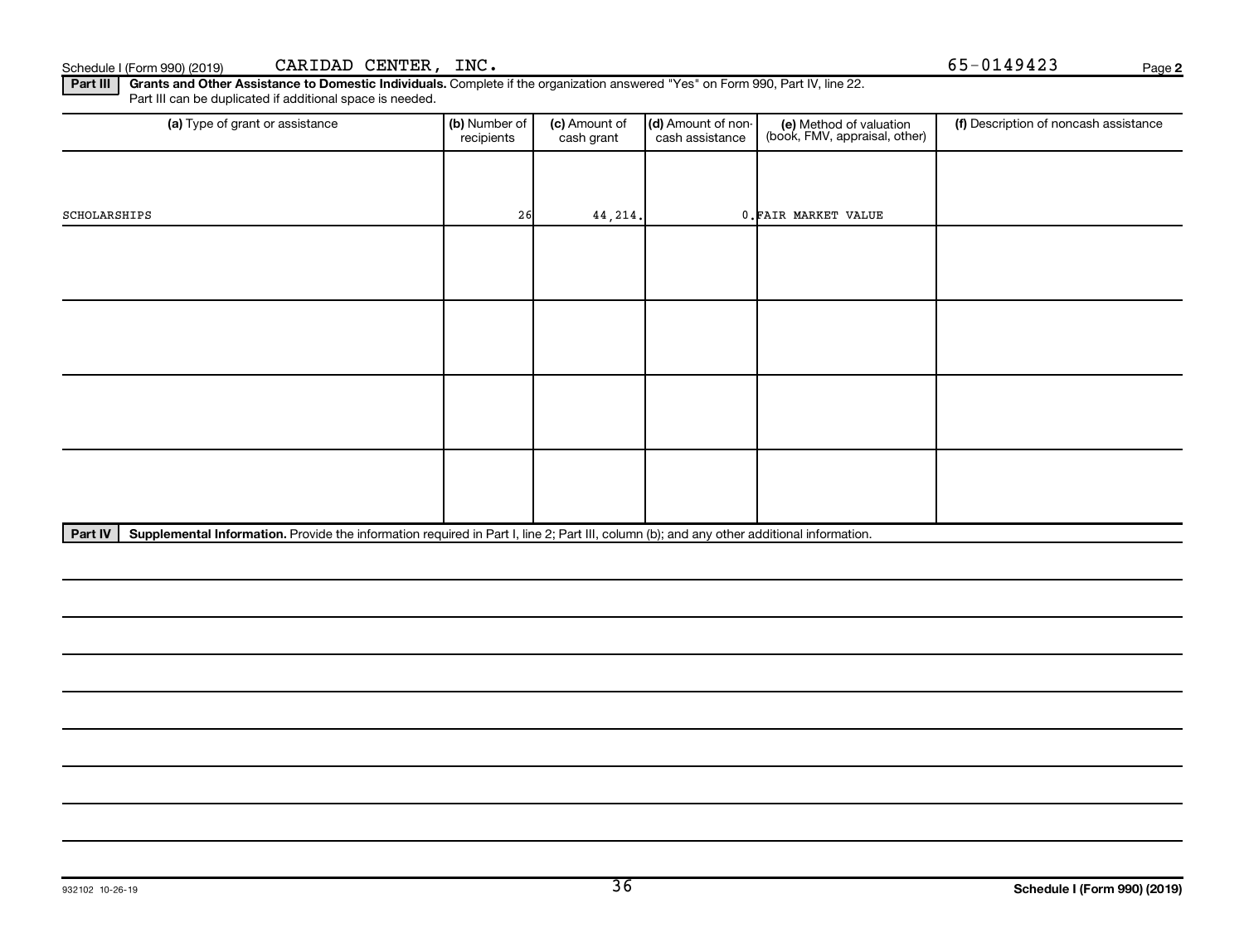#### **SCHEDULE M (Form 990)**

# **Noncash Contributions**

OMB No. 1545-0047

**Employer identification number**

65-0149423

| Department of the Treasury |
|----------------------------|
| Internal Revenue Service   |
|                            |

◆ Complete if the organizations answered "Yes" on Form 990, Part IV, lines 29 or 30.<br>▶ Complete if the organizations answered "Yes" on Form 990, Part IV, lines 29 or 30. **Attach to Form 990.** J

**Open to Public Inspection**

| Name of the organization |  |
|--------------------------|--|
|--------------------------|--|

 **Go to www.irs.gov/Form990 for instructions and the latest information.** J

| Name of the organization                  |                 |                  |                      | <b>Emplover iden</b> |
|-------------------------------------------|-----------------|------------------|----------------------|----------------------|
| CARIDAD CENTER,                           | INC.            |                  |                      | 65–0                 |
| <b>Part I</b><br><b>Types of Property</b> |                 |                  |                      |                      |
|                                           | (a)<br>Check if | (b)<br>Number of | Noncash contribution | (d)<br>Method of de  |

|    |                                                                                                                                | la)<br>Check if<br>applicable <b>l</b> | <b>וטן</b><br>Number of<br>contributions or | ∖∽,<br>Noncash contribution<br>amounts reported on<br>items contributed Form 990, Part VIII, line 1g | w<br>Method of determining<br>noncash contribution amounts |            |            |    |
|----|--------------------------------------------------------------------------------------------------------------------------------|----------------------------------------|---------------------------------------------|------------------------------------------------------------------------------------------------------|------------------------------------------------------------|------------|------------|----|
| 1. |                                                                                                                                |                                        |                                             |                                                                                                      |                                                            |            |            |    |
| 2  |                                                                                                                                |                                        |                                             |                                                                                                      |                                                            |            |            |    |
| З  | Art - Fractional interests                                                                                                     |                                        |                                             |                                                                                                      |                                                            |            |            |    |
| 4  | Books and publications                                                                                                         |                                        |                                             |                                                                                                      |                                                            |            |            |    |
| 5  | Clothing and household goods                                                                                                   |                                        |                                             |                                                                                                      |                                                            |            |            |    |
| 6  |                                                                                                                                |                                        |                                             |                                                                                                      |                                                            |            |            |    |
| 7  |                                                                                                                                |                                        |                                             |                                                                                                      |                                                            |            |            |    |
| 8  |                                                                                                                                |                                        |                                             |                                                                                                      |                                                            |            |            |    |
| 9  | Securities - Publicly traded                                                                                                   | $\overline{\text{x}}$                  | 2                                           |                                                                                                      | 30,059.FAIR MARKET VALUE                                   |            |            |    |
| 10 | Securities - Closely held stock                                                                                                |                                        |                                             |                                                                                                      |                                                            |            |            |    |
| 11 | Securities - Partnership, LLC, or                                                                                              |                                        |                                             |                                                                                                      |                                                            |            |            |    |
|    |                                                                                                                                |                                        |                                             |                                                                                                      |                                                            |            |            |    |
| 12 |                                                                                                                                |                                        |                                             |                                                                                                      |                                                            |            |            |    |
| 13 | Qualified conservation contribution -                                                                                          |                                        |                                             |                                                                                                      |                                                            |            |            |    |
|    |                                                                                                                                |                                        |                                             |                                                                                                      |                                                            |            |            |    |
| 14 | Qualified conservation contribution - Other                                                                                    |                                        |                                             |                                                                                                      |                                                            |            |            |    |
| 15 |                                                                                                                                |                                        |                                             |                                                                                                      |                                                            |            |            |    |
| 16 | Real estate - Commercial                                                                                                       |                                        |                                             |                                                                                                      |                                                            |            |            |    |
| 17 |                                                                                                                                |                                        |                                             |                                                                                                      |                                                            |            |            |    |
| 18 |                                                                                                                                |                                        |                                             |                                                                                                      |                                                            |            |            |    |
| 19 |                                                                                                                                |                                        |                                             |                                                                                                      |                                                            |            |            |    |
| 20 | Drugs and medical supplies                                                                                                     | $\overline{\mathtt{x}}$                | 17,057                                      |                                                                                                      | 483, 214. FAIR MARKET VALUE                                |            |            |    |
| 21 |                                                                                                                                |                                        |                                             |                                                                                                      |                                                            |            |            |    |
| 22 |                                                                                                                                |                                        |                                             |                                                                                                      |                                                            |            |            |    |
| 23 |                                                                                                                                |                                        |                                             |                                                                                                      |                                                            |            |            |    |
| 24 |                                                                                                                                |                                        |                                             |                                                                                                      |                                                            |            |            |    |
| 25 | Other $\blacktriangleright$                                                                                                    |                                        |                                             |                                                                                                      |                                                            |            |            |    |
| 26 | Other $\blacktriangleright$                                                                                                    |                                        |                                             |                                                                                                      |                                                            |            |            |    |
| 27 | Other $\blacktriangleright$                                                                                                    |                                        |                                             |                                                                                                      |                                                            |            |            |    |
| 28 | Other                                                                                                                          |                                        |                                             |                                                                                                      |                                                            |            |            |    |
| 29 | Number of Forms 8283 received by the organization during the tax year for contributions                                        |                                        |                                             |                                                                                                      |                                                            |            |            |    |
|    | for which the organization completed Form 8283, Part IV, Donee Acknowledgement                                                 |                                        |                                             | 29                                                                                                   |                                                            |            |            |    |
|    |                                                                                                                                |                                        |                                             |                                                                                                      |                                                            |            | <b>Yes</b> | No |
|    | 30a During the year, did the organization receive by contribution any property reported in Part I, lines 1 through 28, that it |                                        |                                             |                                                                                                      |                                                            |            |            |    |
|    | must hold for at least three years from the date of the initial contribution, and which isn't required to be used for          |                                        |                                             |                                                                                                      |                                                            |            |            |    |
|    | exempt purposes for the entire holding period?                                                                                 |                                        |                                             |                                                                                                      |                                                            | <b>30a</b> |            | x  |
|    | <b>b</b> If "Yes," describe the arrangement in Part II.                                                                        |                                        |                                             |                                                                                                      |                                                            |            |            |    |

| 31 Does the organization have a gift acceptance policy that requires the review of any nonstandard contributions? |
|-------------------------------------------------------------------------------------------------------------------|
| 32a Does the organization hire or use third parties or related organizations to solicit, process, or sell noncash |
| contributions?                                                                                                    |
| <b>b</b> If "Yes," describe in Part II.                                                                           |
|                                                                                                                   |

| 33 If the organization didn't report an amount in column (c) for a type of property for which column (a) is checked, |
|----------------------------------------------------------------------------------------------------------------------|
| describe in Part II.                                                                                                 |

**For Paperwork Reduction Act Notice, see the Instructions for Form 990. Schedule M (Form 990) 2019** LHA

**31**

X

X

**32a**

932141 09-27-19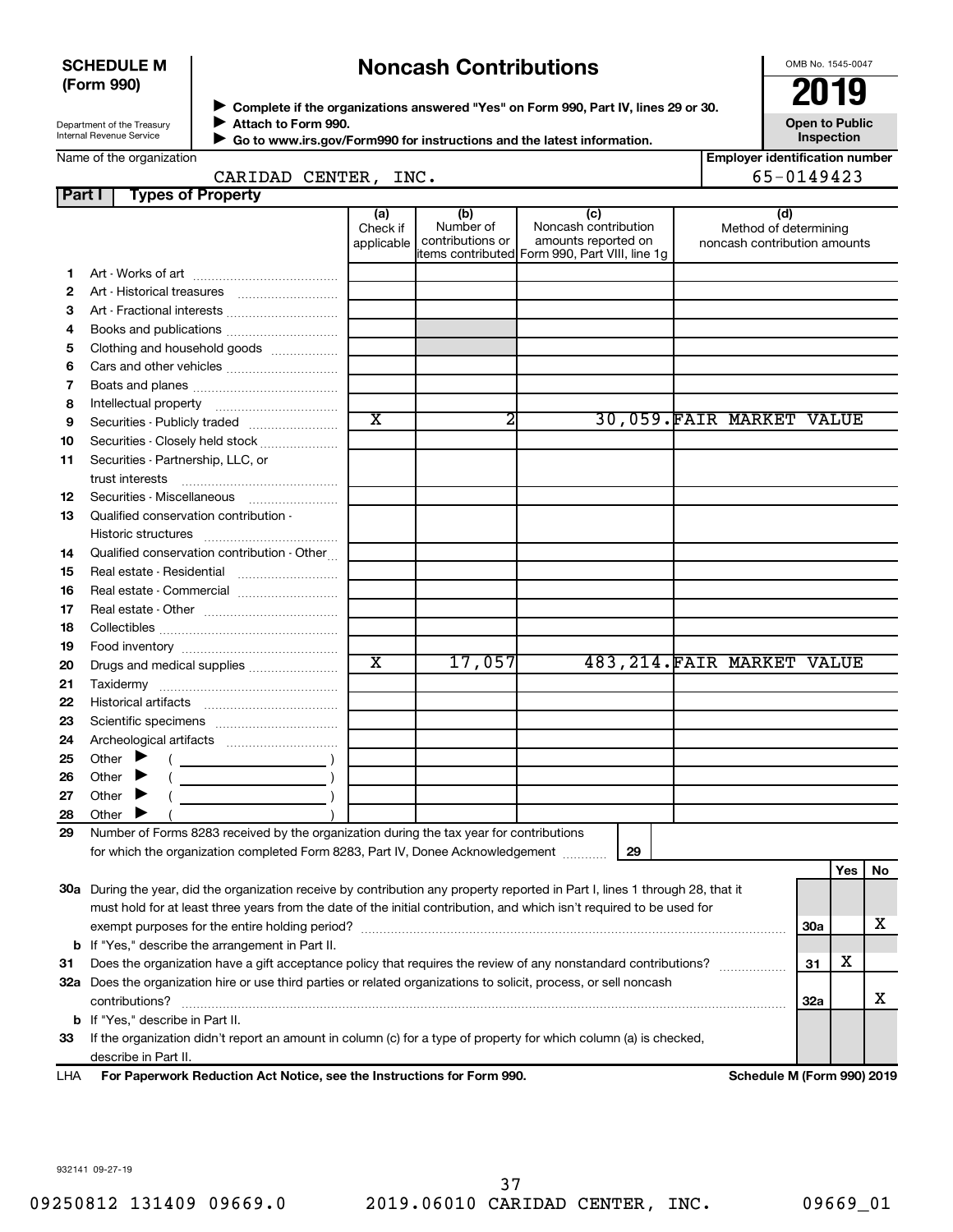Provide the information required by Part I, lines 30b, 32b, and 33, and whether the organization is reporting in Part I, column (b), the number of contributions, the number of items received, or a combination of both. Also complete this part for any additional information. **Part II Supplemental Information.** 

| 932142 09-27-19         |                                 | Schedule M (Form 990) 2019 |
|-------------------------|---------------------------------|----------------------------|
|                         | $38\,$                          |                            |
| 09250812 131409 09669.0 | 2019.06010 CARIDAD CENTER, INC. | 09669_01                   |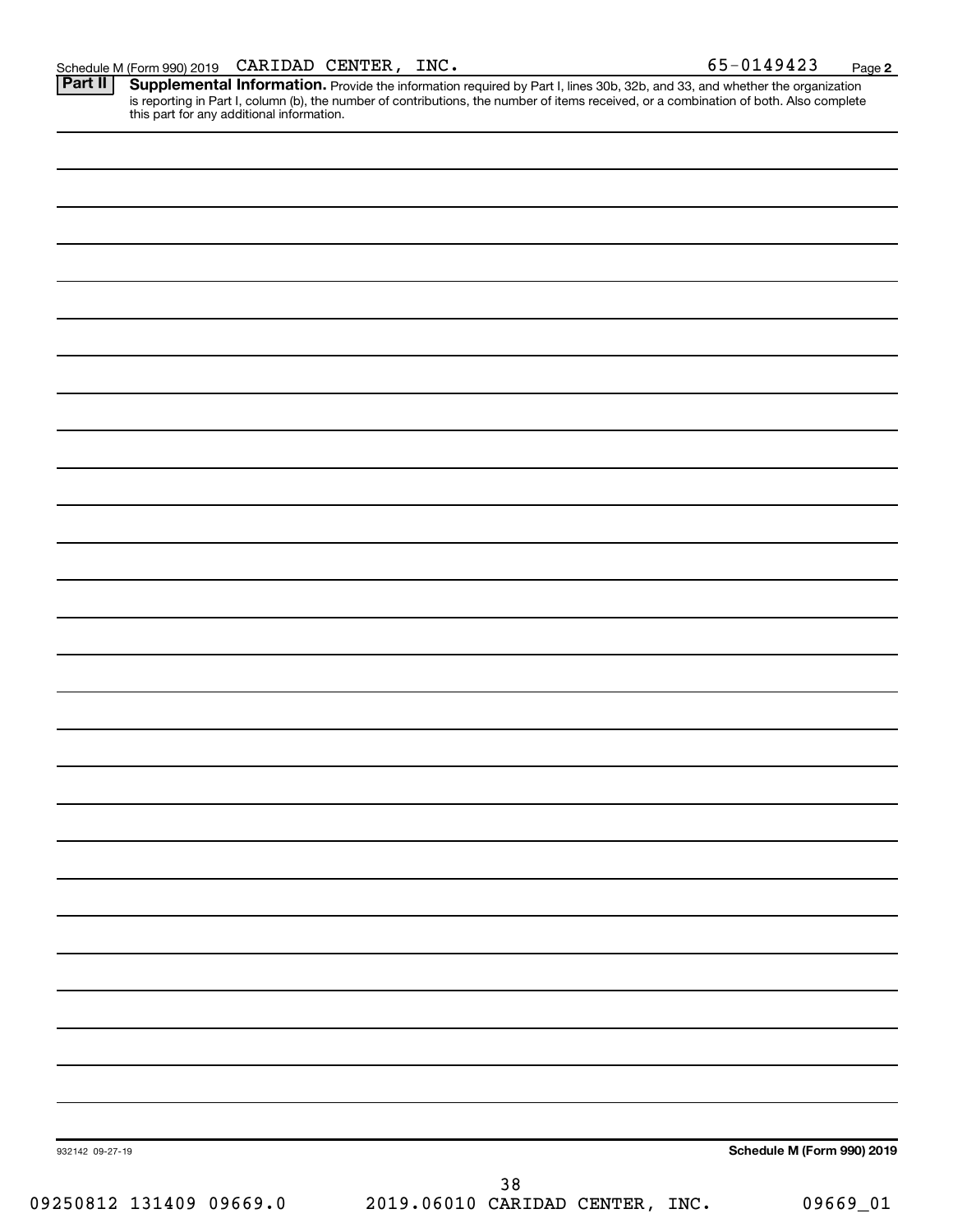Department of the Treasury **(Form 990 or 990-EZ)**

Name of the organization

Internal Revenue Service

**Complete to provide information for responses to specific questions on Form 990 or 990-EZ or to provide any additional information. | Attach to Form 990 or 990-EZ. | Go to www.irs.gov/Form990 for the latest information. SCHEDULE O Supplemental Information to Form 990 or 990-EZ 2019** 



CARIDAD CENTER, INC. 65-0149423

**Employer identification number**

FORM 990, PART III, LINE 1, DESCRIPTION OF ORGANIZATION MISSION:

PALM BEACH COUNTY. THOUGH THE NUMBER OF VOLUNTEERS WAS LOWER THAN IN A

TYPICAL YEAR, DUE TO COVID-19 SAFETY AND HEALTH CONCERNS, THE NEEDS OF

THE COMMUNITY CONTINUED BEING MET AT A HIGH LEVEL THROUGH THE EFFORTS

OF A DEDICATED AND FLEXIBLE STAFF AND CLOSE PARTNERSHIPS WITH OTHER

COMMUNITY SOCIAL SERVICE AGENCIES AND STATE AND LOCAL GOVERNMENT

ENTITIES.

FORM 990, PART III, LINE 4A, PROGRAM SERVICE ACCOMPLISHMENTS:

FOR OUR MENTAL HEALTH COUNSELING PROGRAM ROSE SIGNIFICANTLY, WITH 824

CLIENTS RECEIVING SUCH SERVICES. CARIDAD CENTER PROVIDED COVID-19

TESTING TO THE COMMUNITY IN 2020 AND CHRONIC DISEASE MEDICATION

DISTRIBUTION (TO OUR EXISTING CLIENTS) THROUGH AN INNOVATIVE "CAR-LOOP"

APPROACH. CARIDAD CENTER ALSO PARTNERED WITH ANOTHER SOCIAL SERVICES

AGENCY TO FACILITATE THE ADMINISTRATION OF VACCINATIONS TO THE

COMMUNITY. THE DENTAL PROGRAM PROVIDES BASIC SERVICES AND SPECIALTY

CARE SERVICES, INCLUDING ENDODONTICS AND PERIODONTICS. IN FY 2019/20,

VOLUNTEER DOCTORS, DENTISTS, AND OTHER ALLIED HEALTH PROFESSIONALS

PROVIDED NEARLY \$6 MILLION IN FREE SERVICES AND POTENTIALLY SAVED PALM

BEACH COUNTY TAXPAYERS NEARLY \$18 MILLION BY ELIMINATING UNCOMPENSATED

ER CARE. THOUGH THESE NUMBERS WERE NEGATIVELY IMPACTED BY THE PANDEMIC,

COMPARED TO A TYPICAL YEAR, THE IMPACT OF CARIDAD CENTER'S PROGRAMS AND

SERVICES, TO PALM BEACH COUNTY AND ITS RESIDENTS, WAS VERY SIGNIFICANT,

AT A TIME WHEN THE COMMUNITY NEEDED THEM MOST.

|  |  |  |  | FORM 990, PART III, LINE 4B, PROGRAM SERVICE ACCOMPLISHMENTS: |
|--|--|--|--|---------------------------------------------------------------|
|  |  |  |  |                                                               |

932211 09-06-19 LHA For Paperwork Reduction Act Notice, see the Instructions for Form 990 or 990-EZ. Schedule O (Form 990 or 990-EZ) (2019) 39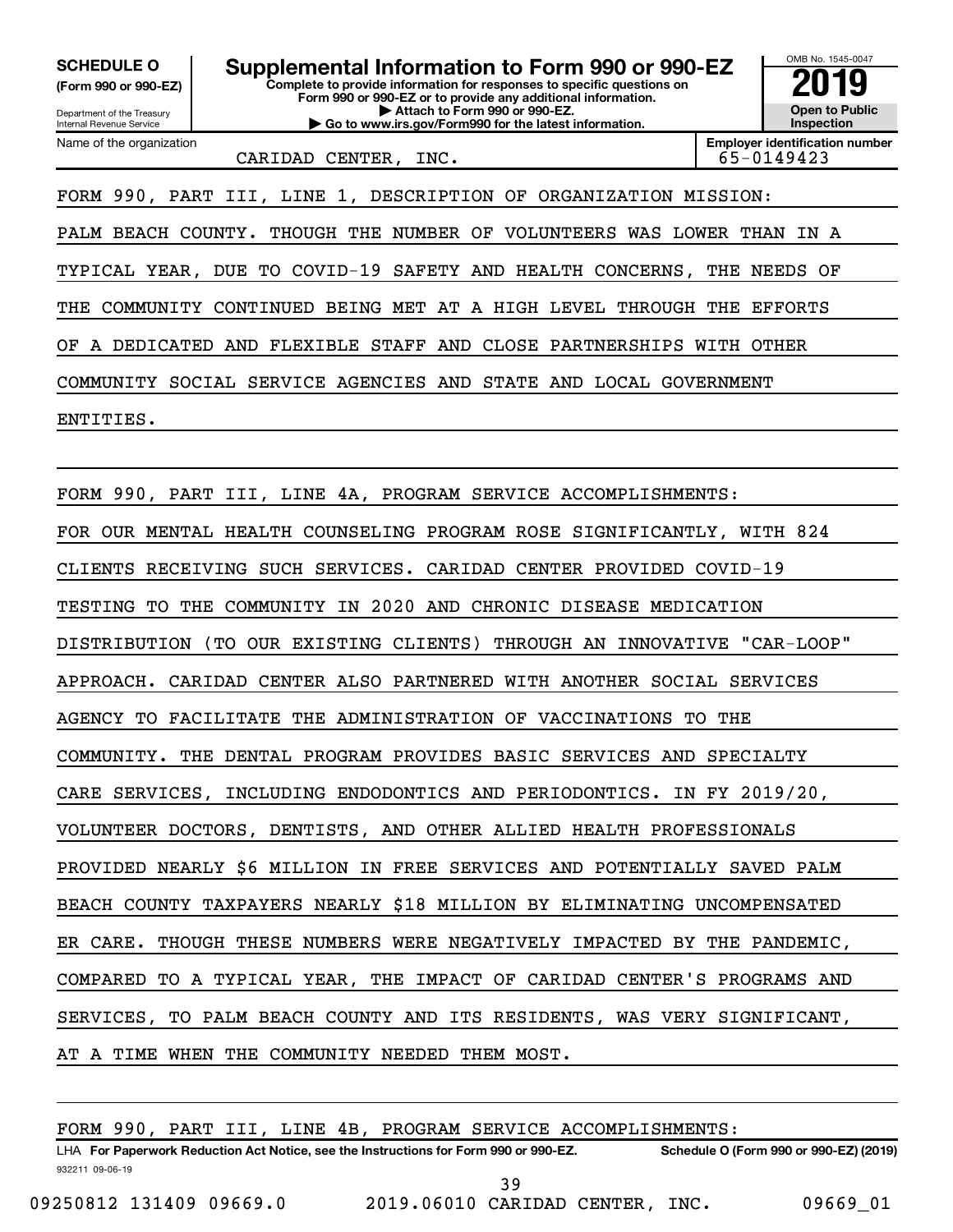| Schedule O (Form 990 or 990-EZ) (2019)                          | Page 2                                              |
|-----------------------------------------------------------------|-----------------------------------------------------|
| Name of the organization<br>CARIDAD CENTER, INC.                | <b>Employer identification number</b><br>65-0149423 |
| EDUCATIONAL MATERIALS THROUGHOUT THE COMMUNITY TO ASSIST IN THE |                                                     |

COVID-19 EFFORT. THOUGH WE TYPICALLY OFFER UNDERPRIVILEGED CHILDREN THE

OPPORTUNITY TO ATTEND SUMMER CAMPS & RECREATIONAL CLASSES AT NO COST TO

THE FAMILY, DUE TO PANDEMIC SAFETY CONCERNS, THESE EVENTS WERE

CANCELLED FOR 2020.

FORM 990, PART VI, SECTION B, LINE 11B:

THE BOARD OF DIRECTORS REVIEWS THE FORM 990 PRIOR TO ITS FILING.

FORM 990, PART VI, SECTION B, LINE 12C:

ANNUALLY EACH INDIVIDUAL IS REQUIRED TO RE-ATTEST TO COMPLIANCE WITH THE CONFLICT POLICY. IF THERE IS A CONFLICT, THE INDIVIDUAL WOULD HAVE TO DIVEST THEMSELVES OF THE CONFLICTING INTERESTS OR END THEIR RELATIONSHIP WIT CARIDAD CENTER.

FORM 990, PART VI, SECTION B, LINE 15:

AN INDEPENDENT SURVEY OF COMPARABLE POSITIONS IS REVIEWED AND UTILIZED TO DETERMINE THE NEED AND AMOUNT OF ANY COMPENSATION ADJUSTMENTS FOR EACH KEY POSITION. THE BOARD OF DIRECTORS IS SOLELY RESPONSIBLE FOR ANY COMPENSATION DECISIONS REGARDING THE CEO, WHILE THE CEO IS PRIMARILY RESPONSIBLE FOR COMPENSATION DECISIONS REGARDING OTHER KEY STAFF.

FORM 990, PART VI, SECTION C, LINE 19:

INFORMATION IS AVAILABLE UPON REQUEST.

FORM 990, PART XI, LINE 2C

AUDIT COMMITTEE

THE ORGANIZATION'S FINANCE COMMITTEE ASSUMES THE RESPONSIBILITY TO

40

932212 09-06-19

09250812 131409 09669.0 2019.06010 CARIDAD CENTER, INC. 09669\_01

**Schedule O (Form 990 or 990-EZ) (2019)**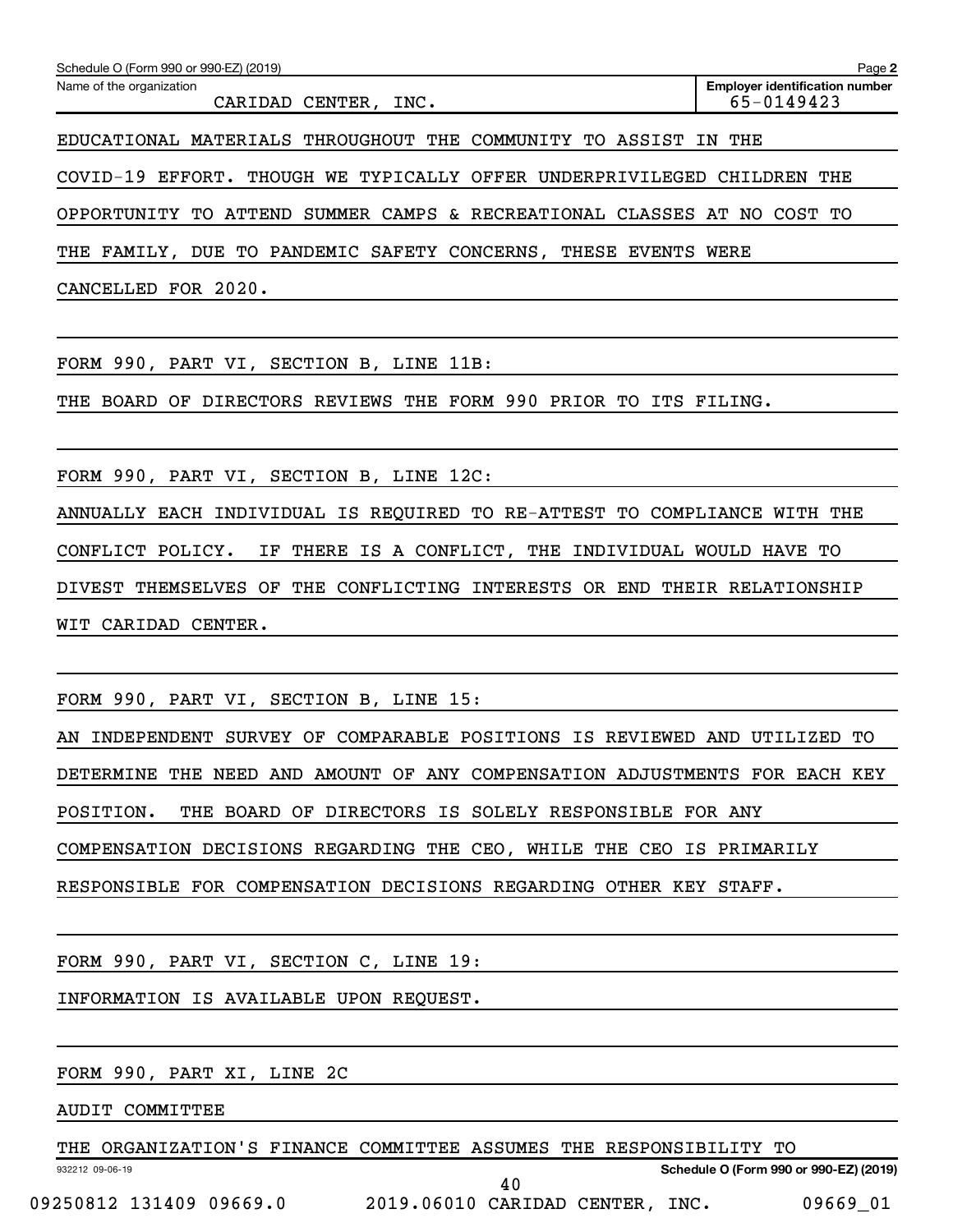| Name of the organization |  |  | CARIDAD CENTER, INC. |        |                                 | Employer identification number<br>$65-0149423$                         |
|--------------------------|--|--|----------------------|--------|---------------------------------|------------------------------------------------------------------------|
|                          |  |  |                      |        |                                 | OVERSEE THE AUDIT AND AND THE SELECTION OF THE INDEPENDENT ACCOUNTANT. |
|                          |  |  |                      |        |                                 |                                                                        |
|                          |  |  |                      |        |                                 |                                                                        |
|                          |  |  |                      |        |                                 |                                                                        |
|                          |  |  |                      |        |                                 |                                                                        |
|                          |  |  |                      |        |                                 |                                                                        |
|                          |  |  |                      |        |                                 |                                                                        |
|                          |  |  |                      |        |                                 |                                                                        |
|                          |  |  |                      |        |                                 |                                                                        |
|                          |  |  |                      |        |                                 |                                                                        |
|                          |  |  |                      |        |                                 |                                                                        |
|                          |  |  |                      |        |                                 |                                                                        |
|                          |  |  |                      |        |                                 |                                                                        |
|                          |  |  |                      |        |                                 |                                                                        |
|                          |  |  |                      |        |                                 |                                                                        |
|                          |  |  |                      |        |                                 |                                                                        |
|                          |  |  |                      |        |                                 |                                                                        |
|                          |  |  |                      |        |                                 |                                                                        |
|                          |  |  |                      |        |                                 |                                                                        |
|                          |  |  |                      |        |                                 |                                                                        |
|                          |  |  |                      |        |                                 |                                                                        |
|                          |  |  |                      |        |                                 |                                                                        |
|                          |  |  |                      |        |                                 |                                                                        |
|                          |  |  |                      |        |                                 |                                                                        |
|                          |  |  |                      |        |                                 |                                                                        |
|                          |  |  |                      |        |                                 |                                                                        |
|                          |  |  |                      |        |                                 |                                                                        |
|                          |  |  |                      |        |                                 |                                                                        |
|                          |  |  |                      |        |                                 |                                                                        |
|                          |  |  |                      |        |                                 |                                                                        |
|                          |  |  |                      |        |                                 |                                                                        |
|                          |  |  |                      |        |                                 |                                                                        |
|                          |  |  |                      |        |                                 |                                                                        |
|                          |  |  |                      |        |                                 |                                                                        |
|                          |  |  |                      |        |                                 | Schedule O (Form 990 or 990-EZ) (2019)                                 |
| 932212 09-06-19          |  |  |                      | $41\,$ | 2019.06010 CARIDAD CENTER, INC. |                                                                        |